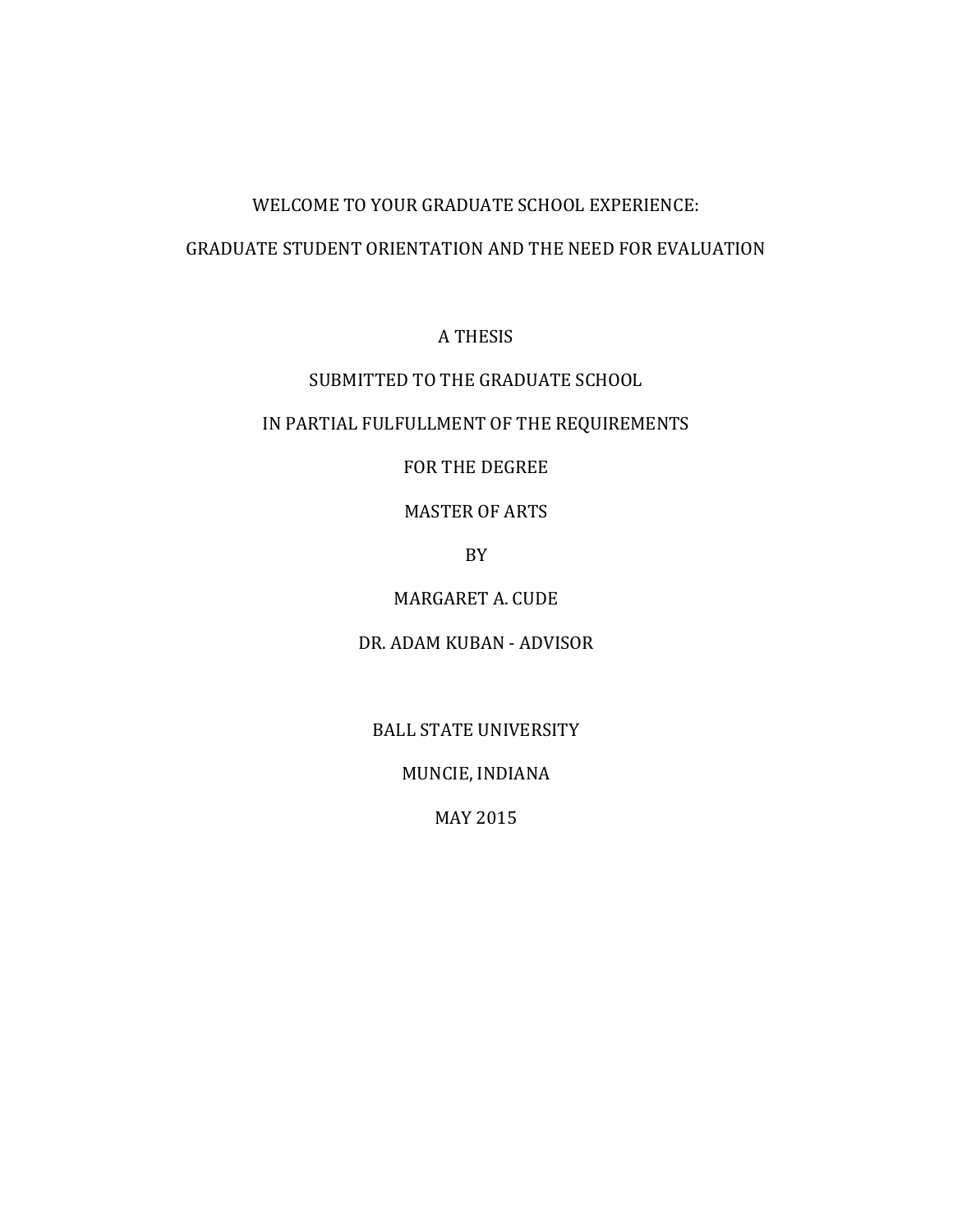# WELCOME TO YOUR GRADUATE SCHOOL EXPERIENCE:

#### GRADUATE STUDENT ORIENTATION AND THE NEED FOR EVALUATION

# A THESIS

#### SUBMITTED TO THE GRADUATE SCHOOL

# IN PARTIAL FULFULLMENT OF THE REQUIREMENTS

#### FOR THE DEGREE

#### MASTER OF ARTS

### BY

# MARGARET A. CUDE

Committee Approval:

| Dr. Adam Kuban, Committee Chairperson        | Date |
|----------------------------------------------|------|
| Prof. Michelle O'Malley, Committee Member    | Date |
| Prof. Mark Massé, Committee Member           | Date |
| Departmental Approval:                       |      |
| Dr. Michael Holmes, Departmental Chairperson | Date |
| Dr. Robert Morris, Dean of Graduate School   | Date |

BALL STATE UNIVERSITY MUNCIE, INDIANA MAY 2015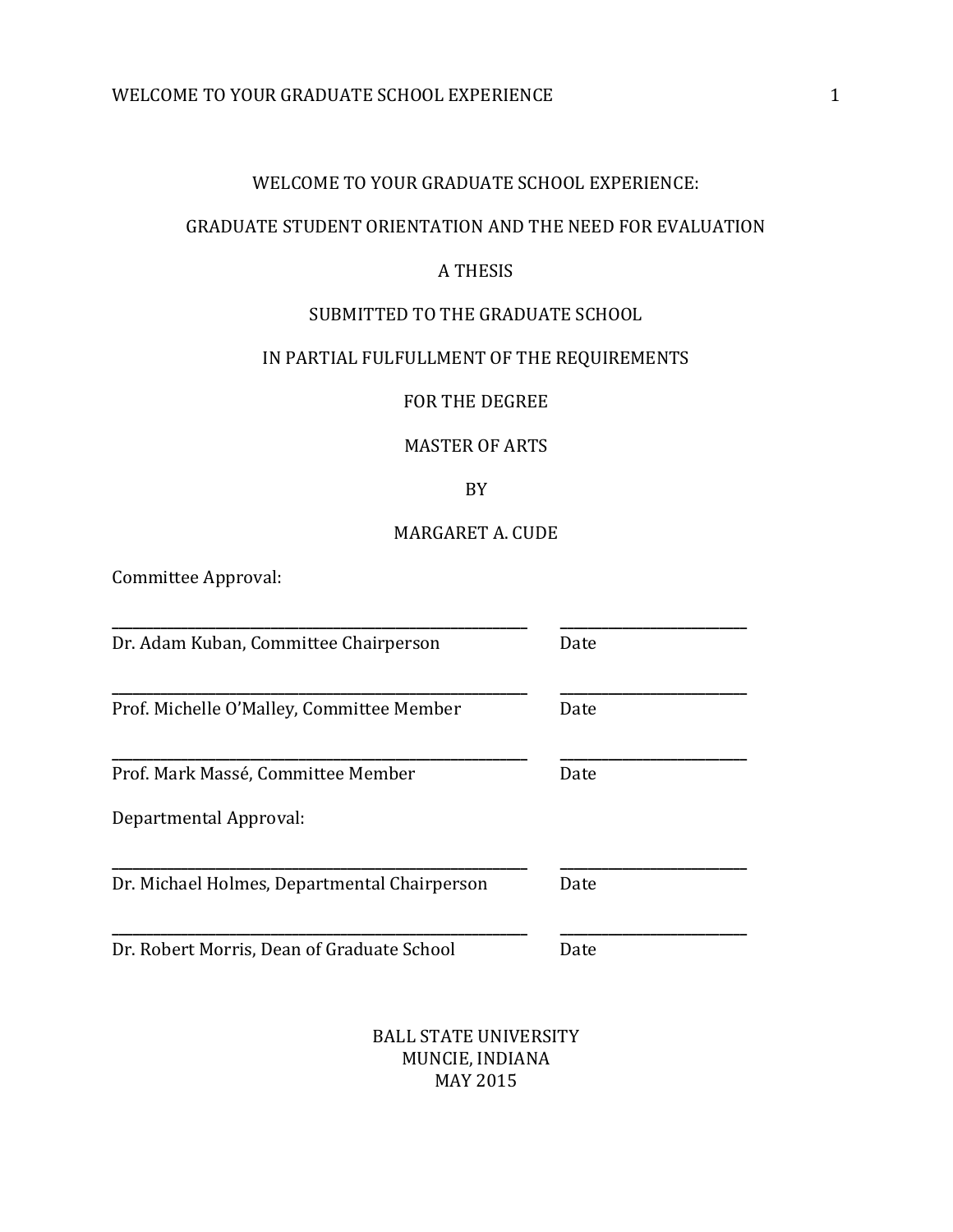#### **ABSTRACT**

**THESIS:** Welcome to your Graduate School Experience **STUDENT:** Margaret A. Cude **DEGREE:** Master of Arts **COLLEGE:** Communication, Information, and Media **DATE:** May, 2015

#### **PAGES:** 56

Issac, Pruitt-Logan, and Upcraft (1995) called the graduate students' experience "the great unaddressed academic issue in higher education" (p. 13). Since the mid-1990s, there has been significant research seeking to bring a new understanding to this issue. Many of the existing studies have examined a single institution or one population within multiple institutions. Studies have also been conducted on graduate student socialization and its effect on student success. Yet, what still remains to be explored is how evaluation of graduate student orientation can improve the student socialization experience. This study seeks to fill that gap by applying a standard evaluation to three universities from the Mid-American Conference (MAC) and assessing the successes or shortcomings of these orientation programs as a means of socialization. This study's overarching question asks to what extent is orientation a successful means of socializing graduate students to their respective universities. Results from qualitative data analysis revealed that postorientation, on-campus connections contributed more often as a measure of effectiveness at socializing students to graduate school. This research offers implications – based on data – for the theories and application surrounding orientation programs.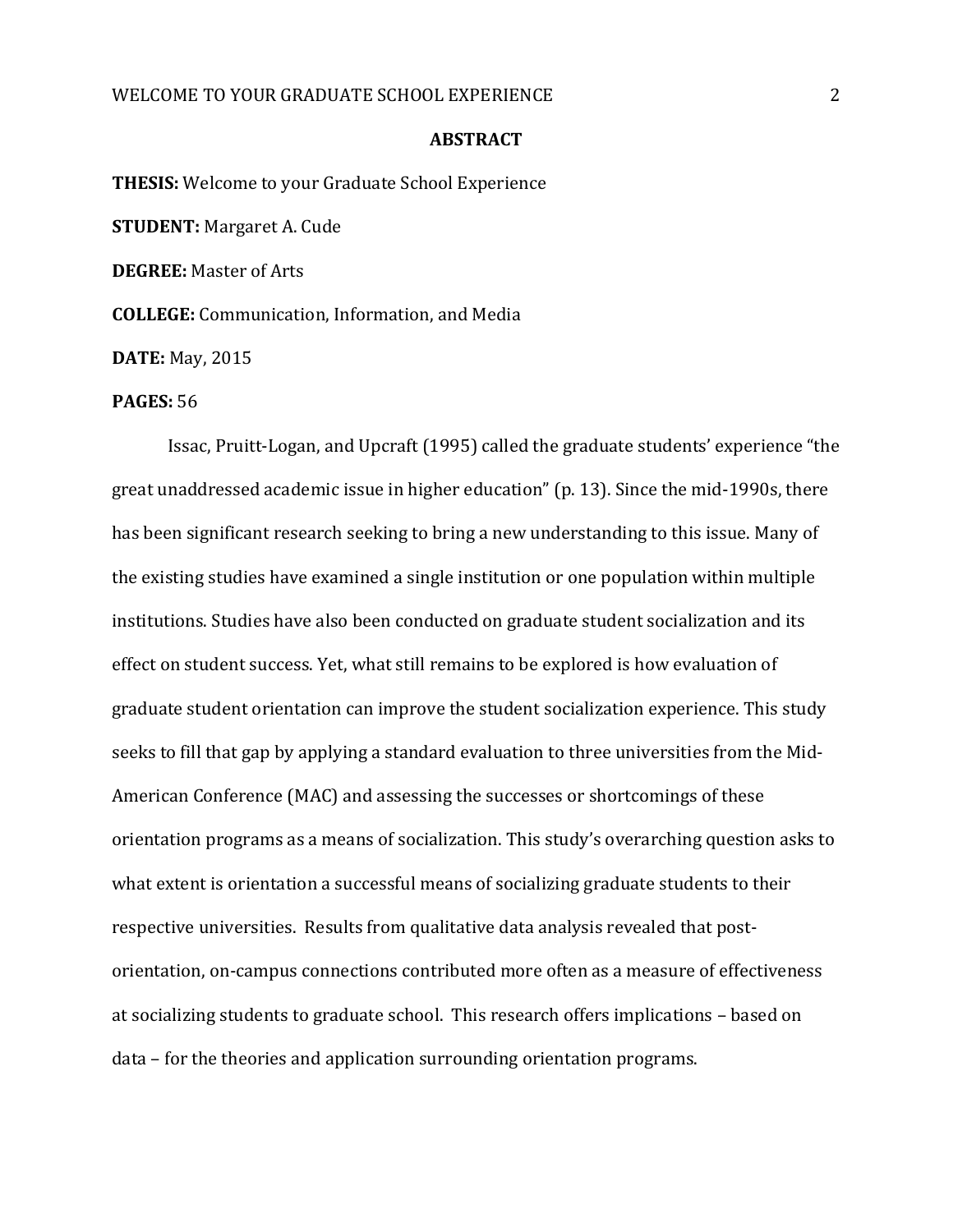### **Acknowledgements**

This project was successfully completed with the support of many people for whom I have great appreciation and respect. I am forever indebted to those who contributed to the completion of this thesis in a myriad of ways, large and small.

To my thesis advisor, Dr. Adam Kuban: First and foremost, I am grateful to you. You welcomed me into the world of journalism and public relations. You supported my research and encouraged me to seek out means of presenting or publishing it wherever possible. You were flexible and patient as you guided me through this project and its many drafts. You helped me to grow as a student and to come out of this process a scholar.

To my committee members, Professors Michelle O'Malley and Mark Massé: I would like to offer my thanks and gratitude for your insights throughout the duration of this project.

To Dr. William Knight and the Office of Institutional Effectiveness at Ball State University: Thank you for being ever patient with me as we discussed acquisition and analysis of data. I will always appreciate your introducing me to the world of institutional research, and I am very excited for what comes next.

To my mentors at Ball State University, Murray State University, and beyond, most notably Mr. Robert Troutman and Dr. Brian Clardy: Thank you for believing in me and encouraging me to continue my education. I know my course has been varied, but you've always been supportive of me as I moved forward, and I know I can count on your continued support as I make my way into the professional world.

To Mrs. Stephanie Wilson: For giving me a chance, for introducing me to the process of graduate student orientation, and for helping me navigate into a new field, I am forever grateful to you. You have been my mentor these last four years, fostering growth in me professionally and personally. You have given me every opportunity to expand my skillset and find new passions. I am who I am today in no small part because of you.

To all of my friends and colleagues, most notably Ms. Faith Kellermeyer and Tyler Wolford: Thank you for always being there to talk ideas through, for listening to me freak out about job opportunities and a million other things. Your understanding, patience, support, and multiple read throughs are much appreciated, as were the many cups of coffee we shared.

To my family, most especially my parents, Rev. Rodney and Karen Cude, and my brothers, Andrew and Tim Cude: I would like to offer you my greatest thanks. Your support and encouragement have never wavered, even through degree changes and my moving to Indiana. From the minute I entered this world to this moment, you have been my constant, and I know you will continue to be, even as we all move into the next stage of our lives.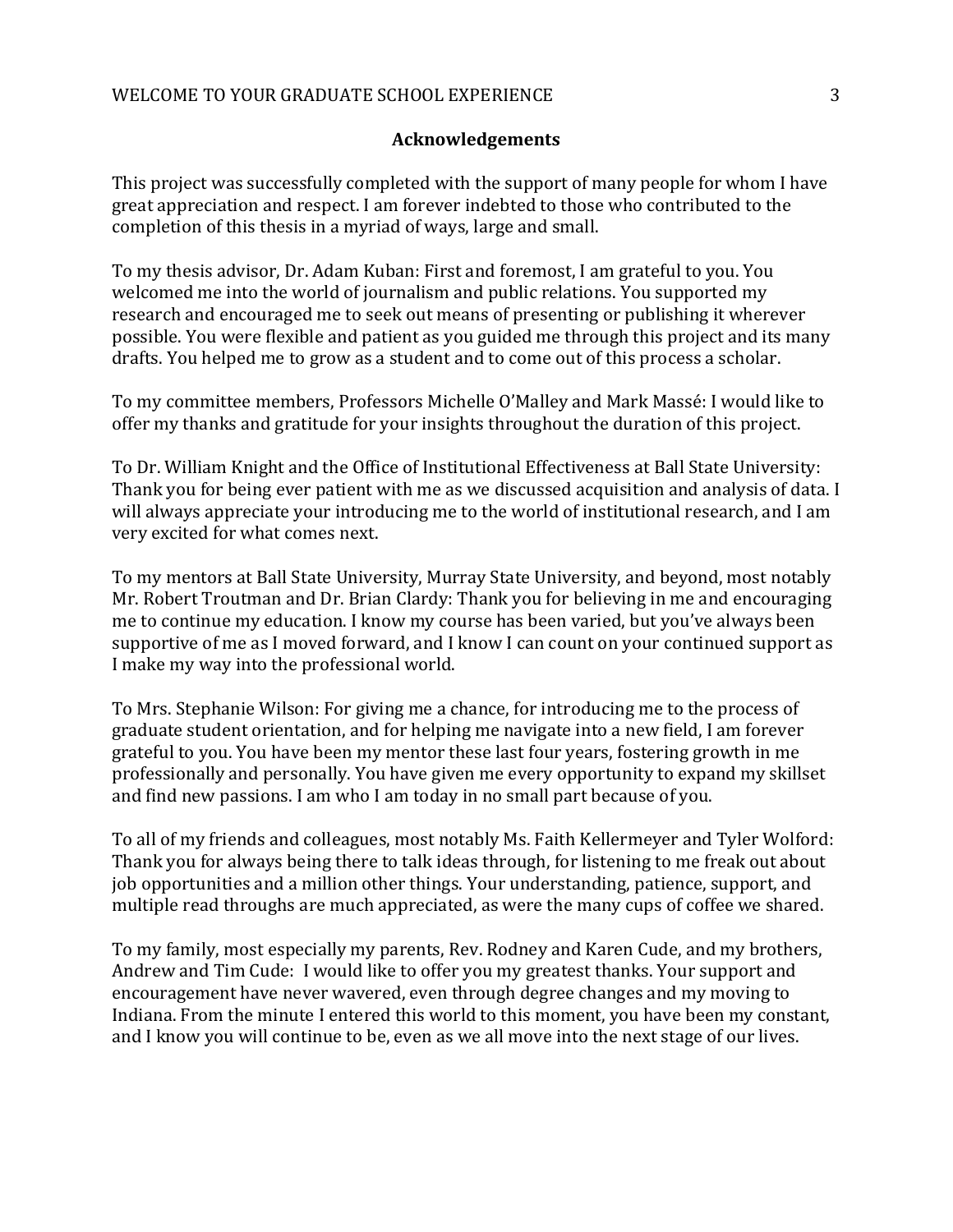|  |  | <b>Table of Contents</b> |
|--|--|--------------------------|
|--|--|--------------------------|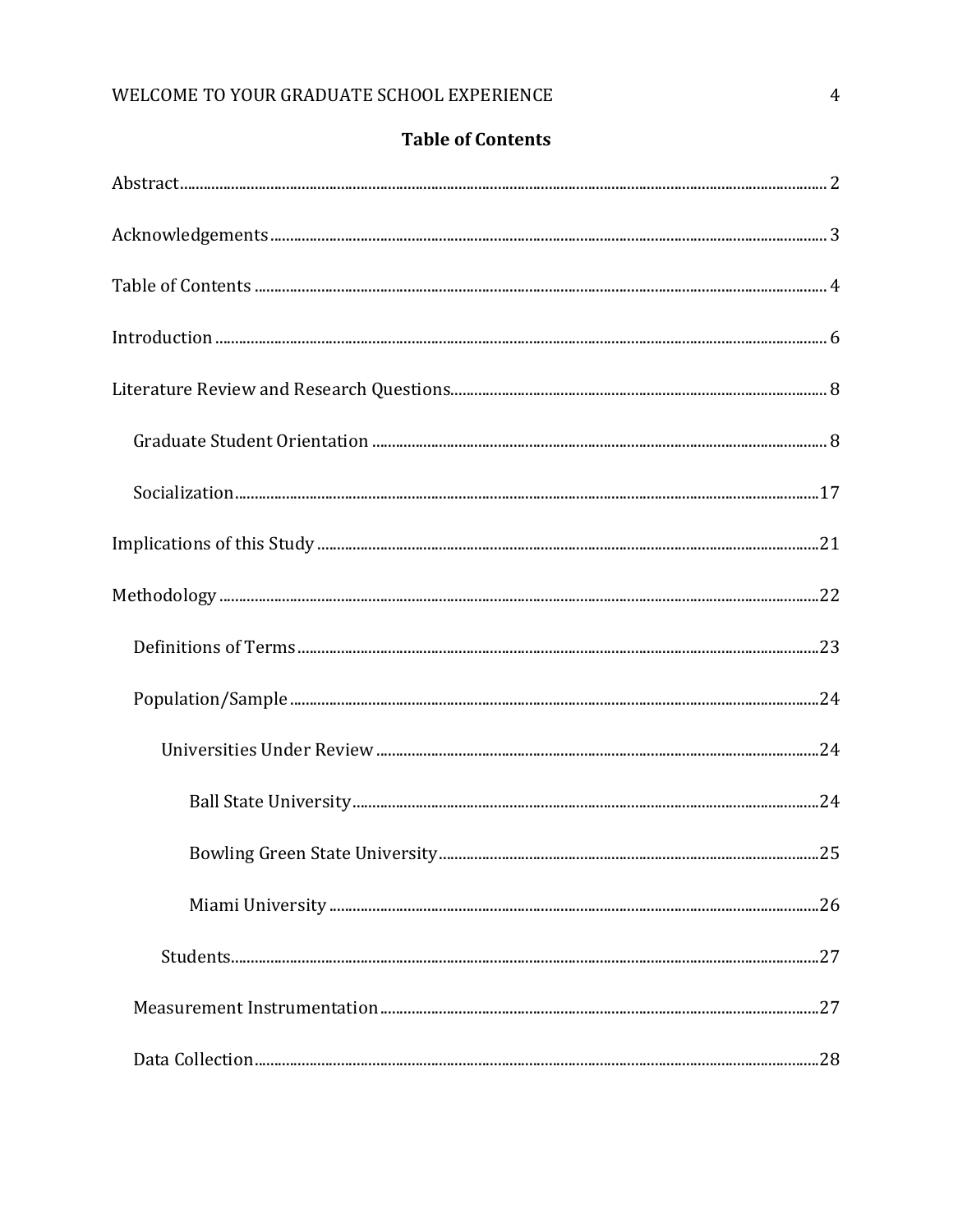| WELCOME TO YOUR GRADUATE SCHOOL EXPERIENCE | 5 |
|--------------------------------------------|---|
|                                            |   |
|                                            |   |
|                                            |   |
|                                            |   |
|                                            |   |
|                                            |   |
|                                            |   |
|                                            |   |
|                                            |   |
|                                            |   |
|                                            |   |
|                                            |   |
|                                            |   |
|                                            |   |
|                                            |   |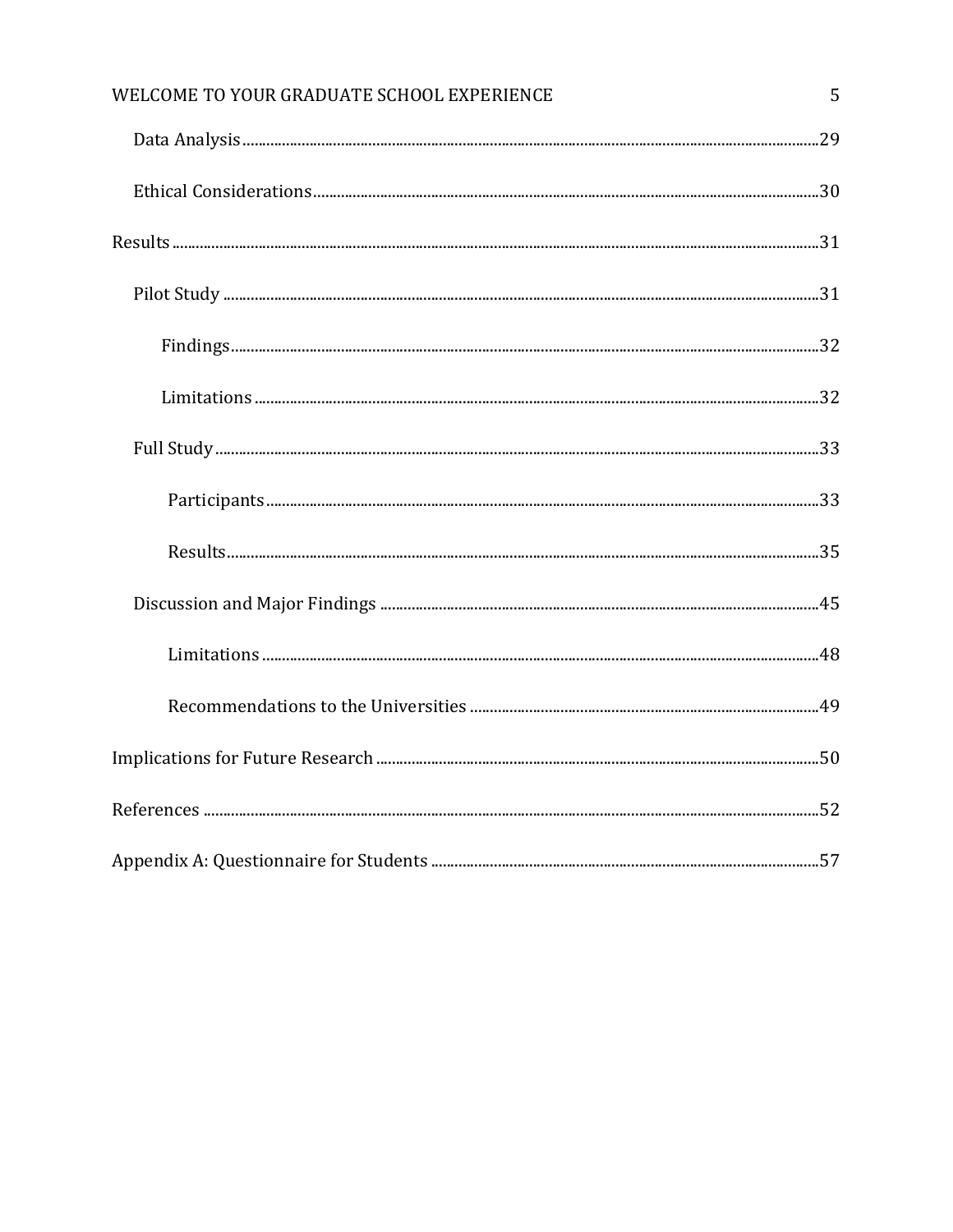#### **Introduction**

Issac, Pruitt-Logan, and Upcraft (1995) called the graduate students' experience "the great unaddressed academic issue in higher education" (p. 13). According to Poock (2004b, p. 470), researchers interested in higher education have often focused on the needs and experiences of undergraduate students. However, Poock (2004b, p. 470-471) also noted that, since the mid-1990s, there has been increased attention on the needs of graduate students ranging from retention (Washburn, 2002), to admissions (Poock, 2001), to diversity (Issac, Pruitt-Logan, & Upcraft, 1995), as well as a variety of service areas. The orientation of graduate students is one such service area.

Observers of the graduate community are learning that "many graduate students when first entering their respective programs are just as confused and anxious as they were as new undergraduates" (Rosenblatt & Christensen, 1993, p. 502). Orientation can assist students in acclimating to their new environment of graduate education (Bolye & Boice, 1998).

One could argue that the organizing of the orientation is very similar to a public relations campaign. Campaigns typically compose of four parts for which practitioners of public relations have developed the acronym RACE: research, action, communication, and evaluation (Marston, 1963, p. 185–203). Therefore, if an orientation program is viewed as a campaign, then there needs to be an element of evaluation. Unfortunately, this seems to be largely lacking, both in practice and in the literature, with numerous internal studies and reports typically looking at a single institution and often a single discipline within that institution but minimal effort at large-scale research projects. This is the rationale for the following study.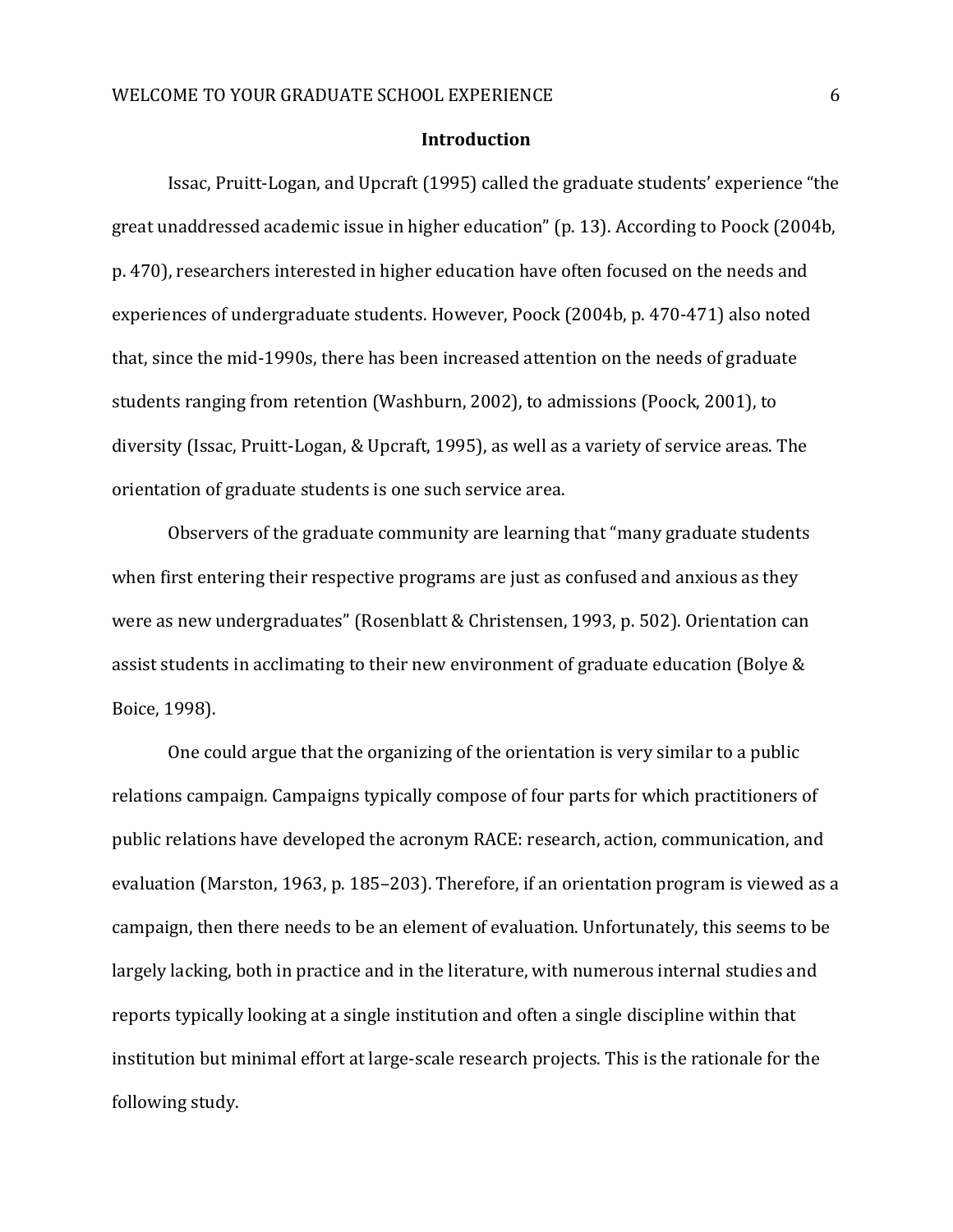The greatest benefit of a successful orientation program is the socialization of students (Vickio & Tack, 1987; Poock, 2004b). Hence, socialization theory has received attention by those who seek to understand and assist this process (Corcoran & Clark, 1984; Weidman & Stein, 1990) and is the theory guiding this paper as well.

The purpose of this explanatory research study is twofold. First, this study seeks to examine if graduate student orientation is an effective tool in successfully socializing students to their new university and the culture of graduate school. Second, this study conducts an evaluation of student perspectives regarding their orientation programs and acquires information for improving orientation to effectively achieve socialization objectives of a given institution.

The overarching question this study addresses is whether graduate student orientation is a successful means of socializing graduate students to their university. Graduate student orientation practices vary by university, department, and the student group in question. This is why a standard evaluation for orientation can be difficult to develop.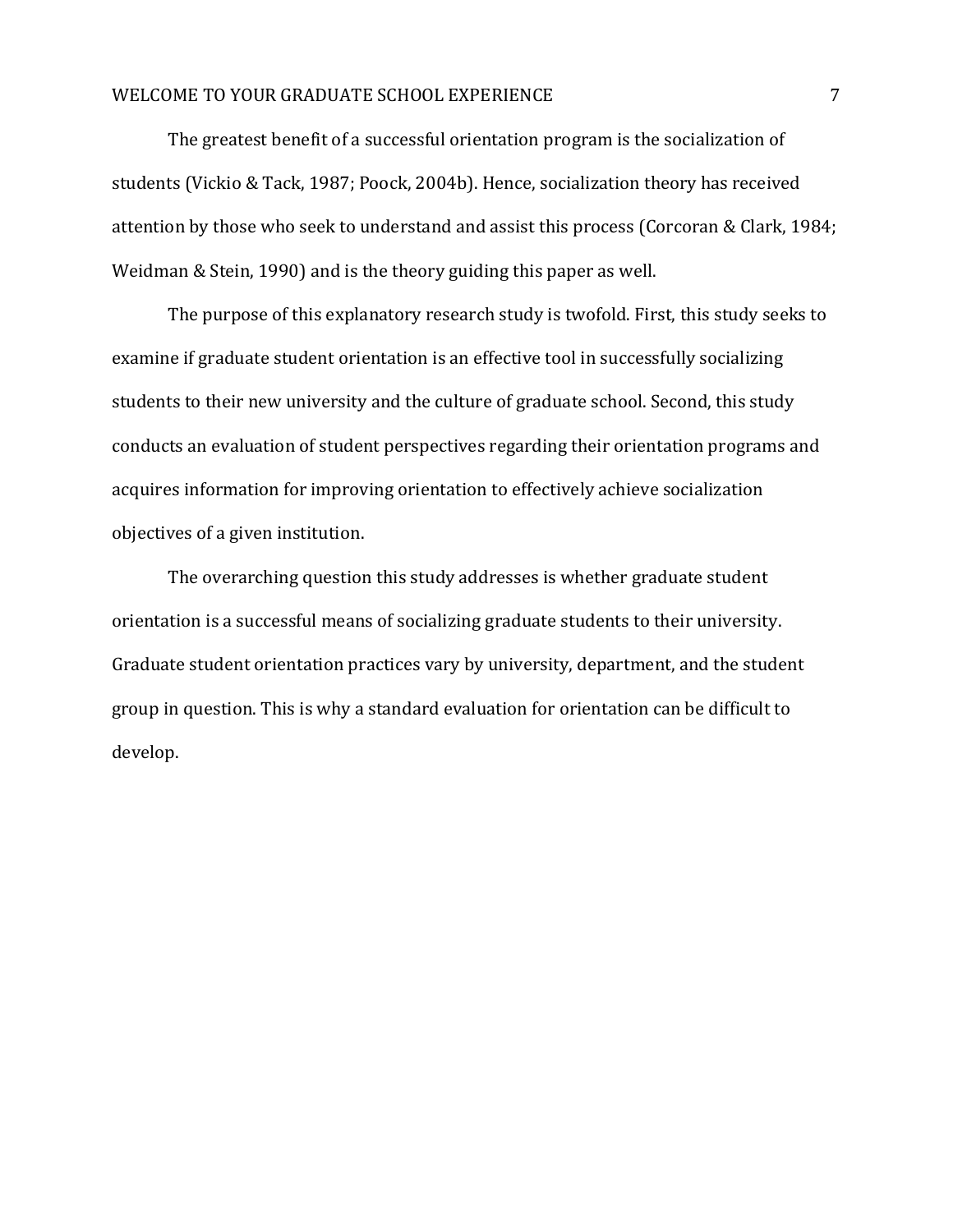#### **Literature Review**

A more comprehensive evaluation can be developed by first examining studies involving graduate students or specific orientation programs. Likewise, if the greatest benefit of a successful orientation program is to help foster the socialization of students (Vickio & Tack, 1987; Poock, 2004b), then understanding this process is key in the evaluation of graduate student orientation.

#### **Graduate Student Orientation**

Observers of the graduate community acknowledge that "many graduate students when first entering their respective programs are just as confused and anxious as they were as new undergraduates" (Rosenblatt & Christensen, 1993, p. 502); orientation can assist students in acclimating to their new environment of graduate education (Bolye & Boice, 1998).

Bolye and Boice (1998) identify relationships with professors and peers as a major difference between undergraduate and graduate student cultures. Graduate students ought to view professors as academic and professional mentors (Bolye & Boice, 1998). Where undergraduates often have little choice in their professors, particularly for core curriculum courses, graduate students will be selecting a faculty member to advise them on their thesis or dissertation project. Professional boundaries ought to be upheld, but graduate students also need the opportunity to get to know faculty before "committing to a long, close working relationship… [this] may prevent unsuccessful completion of degree requirements due to incompatible advising relationships" (Bolye & Boice, 1998, p. 91).

Likewise, where undergraduate students are, most typically, competing with their classmates for the best grades, graduate students ought to view their peers as colleagues,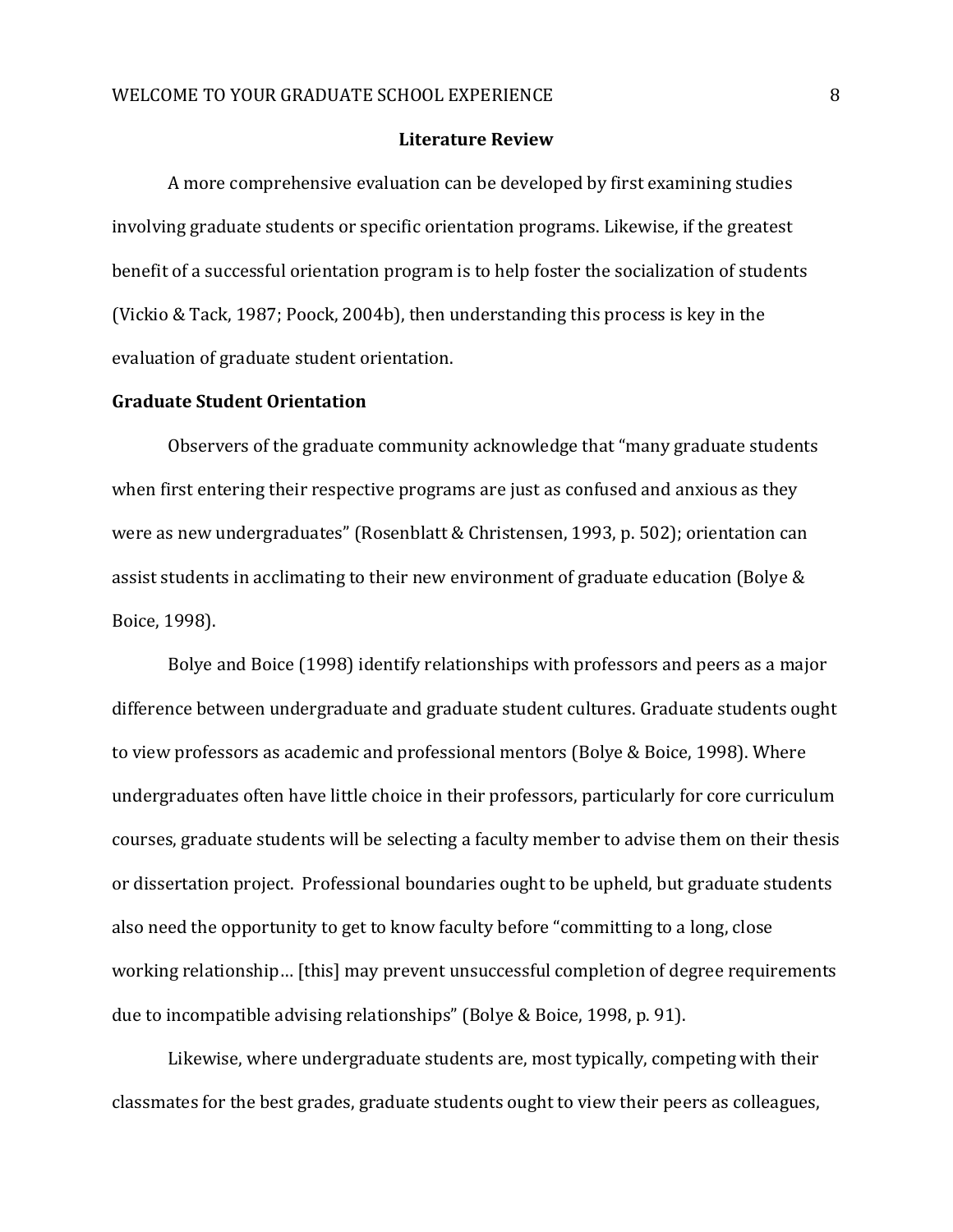not competitors (Bolye & Boice, 1998, p. 89). Of course, not all aspects of graduate school are cooperative, such as programs where students compete for funding on a yearly basis; the literature does not focus upon these programs. This link between collegiality and academic development has been explored by other scholars, including Katz and Hartnett (1976), whose study showed that environments that hinder peer interactions, such as competitive academic climates with an emphasis on grade achievement, were negatively related to scholarly socialization.

While there are certainly differences between undergraduate and graduate students and their orientation processes, some recent studies of the undergraduate orientation experience show how it is changing. For example, Brown's (2012) orientation survey to improve student retention. Here, Brown developed a survey administered to all incoming freshmen who have declared a major within the College of Education and Health Professions at Columbus State University (Georgia) during their summer orientation. The survey was developed to identify "at risk" students, so the college could implement "intervention strategies" to better assist them (Brown, 2012, p. 849-850). These students were determined to be "at risk" based on a number of factors, including individual aptitude, family attributes, financial commitment, academic intentions, peer relations, and selfknowledge (Brown, 2012), factors which also influence graduate students.

Another example would be Cho's (2012) developmental study of online student orientation. She stated that "although orientation for online students is important to their success, little information about how to develop an online student orientation (OSO) has appeared in the literature" (Cho, 2012, p. 1051). Therefore, her article described the "analysis, design, development, and evaluation phases of the OSO in higher education" (Cho,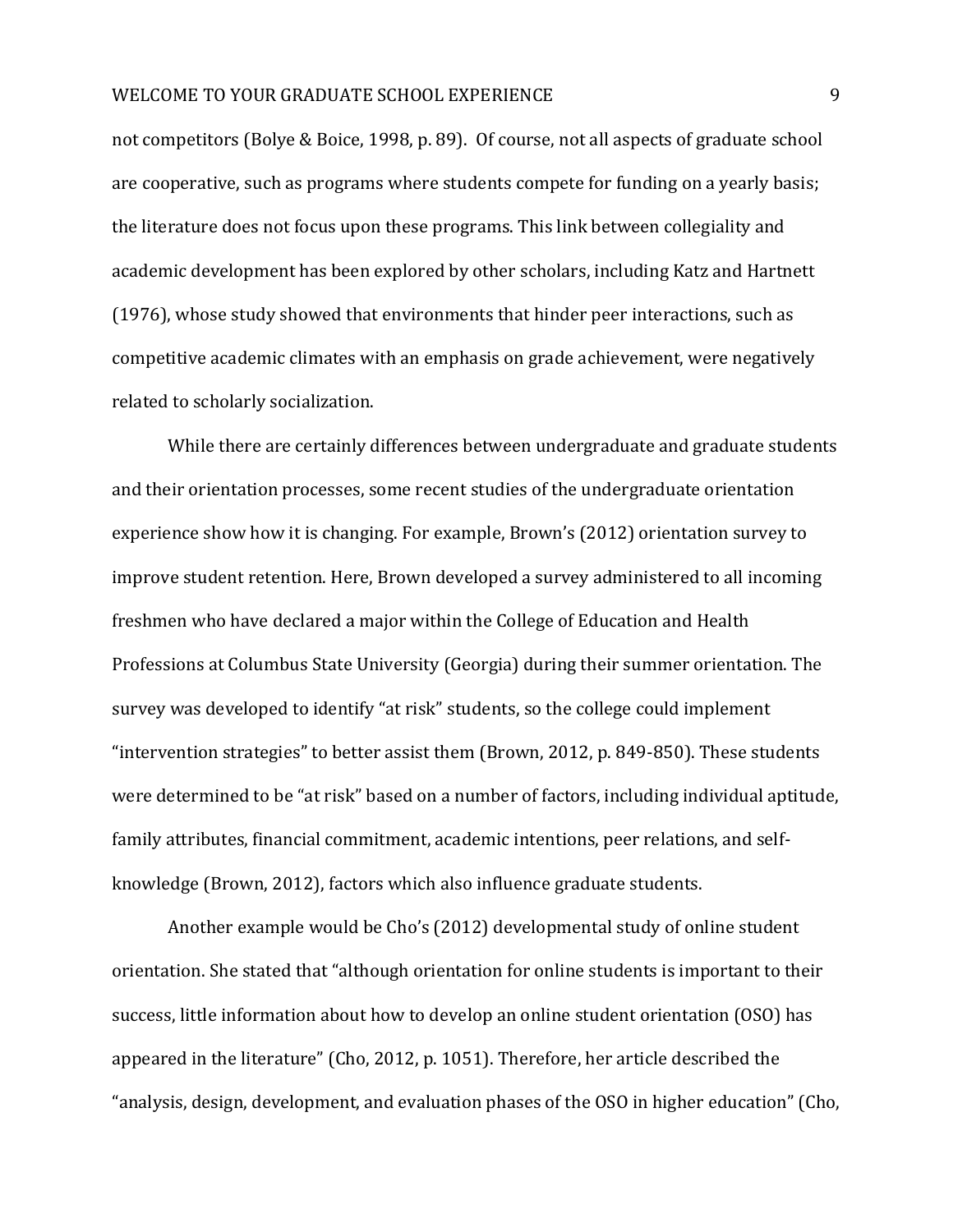2012, p. 1051). While her study was not entirely related to this study in that it examines undergraduate students and does not provide an evaluation of the effectiveness of online orientation, it is still relevant. If universities continue to operate on tightened budgets (Webley, 2012), perhaps online orientations will become more common, even for oncampus students.

Studies on orientation activities for entering graduate students have tended to focus on either academic departments or campus-wide activities. For example, Barker, Felstehausen, Couch, and Henry (1997) studied graduate students through Texas Tech University. Miller, Miles, and Dyer (2001) and Taub and Komives (1998) studied graduate students in specific academic departments. Boyle and Boice (1998) attempted to bridge this gap by proposing that the academic departments most effective at socialization "supplement the [campus-wide] orientation with a departmentally sponsored orientation" (p. 88).

In 2002, Poock surveyed 208 master's and doctoral students who participated in the campus-wide orientation offered at the University of North Carolina at Chapel Hill. This study assessed the orientation needs of the students and whether those needs were best met by campus-wide or departmental efforts. The results indicated that information on university services was best met by a campus-wide orientation, while social and academic needs were best met by academic departments. These results varied, however, "when examining specific populations, such as women and students of color" (Poock, 2002, p. 236- 240).

The specific orientation needs of student groups, based on color (Dedrick & Watson, 2002; McDavis, Molden & Wilson, 1989; Robinson, 1996,), gender (Dedrick & Watson,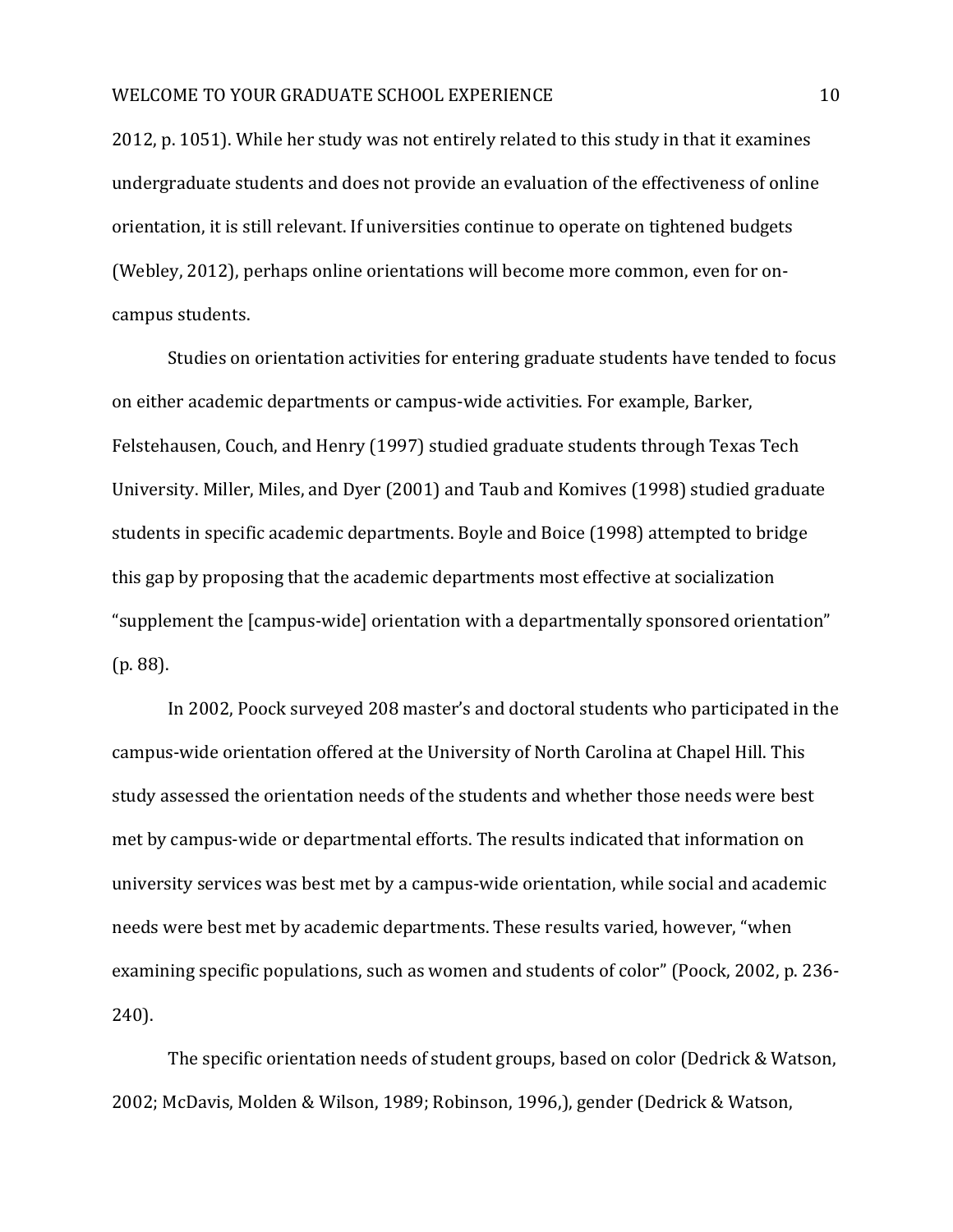2002), or age (Barker, Felstehausen, Couch, and Henry, 1997; Polson, 2003) are also a topic of considerable research. While there are studies such as Poock's (2002), which show these needs can vary, it seems that, in general, the results of these studies are very similar in their conclusions regarding the need for effective orientation. For example, while students of color may feel social isolation more profoundly than white students (Issac, Pruitt-Logan and Upcraft, 1995), particularly at predominantly white institutions (Robinson, 1996), a proactive approach has been shown to reduce social isolation in students of color. Prospective African American graduate students who attended a pre-enrollment summer orientation program at the University of Florida achieved higher grade point averages and experienced a smoother transition to graduate study than African American students who did not attend the program (McDavis, Molden, & Wilson, 1989).

While there is no standard protocol for how a graduate student orientation is organized, there are guidelines for which the process is expected to fulfill. In 2012, the Council for the Advancement of Standards in Higher Education (CAS) outlined 13 standards and guidelines for student orientation in *The Book of Professional Standards for Higher Education*. Please refer to Table 1 for a list of these standards, their definition, and a summation of Poock's (2004a) discussion of each. The CAS standards were chosen for this study because they "have utility for institutions of all types and size and provide criteria to judge the quality and appropriateness of student orientation programs" (2001, p. 221). However, the Council's standards, though a useful tool, do not entirely address the unique nature of graduate student orientation.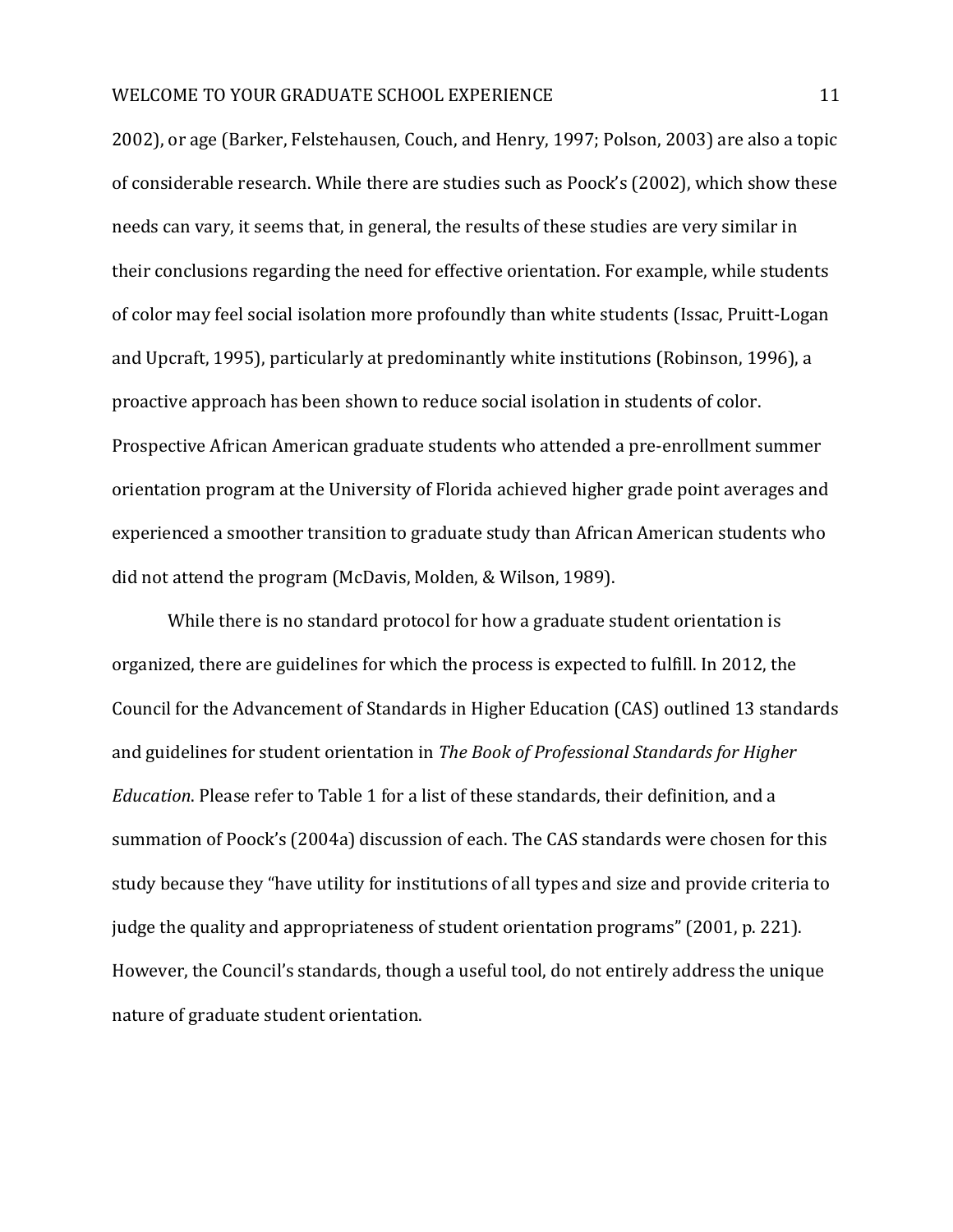# *CAS Standards and Poock's Discussion*

| <b>CAS</b> Standard    | Definition. Orientation must                                                | Summation of Poock's Discussion                                                                                                        |
|------------------------|-----------------------------------------------------------------------------|----------------------------------------------------------------------------------------------------------------------------------------|
| Mission                | • facilitate the transition of new students into the                        | •72.8 percent of CGS respondents offered campus-wide orientation                                                                       |
|                        | institution and initiate new students' integration                          | sessions to their incoming graduate students                                                                                           |
|                        | into its intellectual, cultural, and social climate                         | • Some offer orientation through a particular college                                                                                  |
| Program                | • be available to all new students                                          | • While most discussion focused on graduate school/university policies,                                                                |
|                        | • provide sufficient information about academic                             | the topics covered during orientation often required coordination                                                                      |
|                        | policies, procedures, requirements, and programs                            | with other institutional units; some offered tours of the campus                                                                       |
|                        | · inform them about the availability of services and                        | • Few institutions, however, offered information on employment or                                                                      |
|                        | programs                                                                    | educational opportunities for students' spouses or partners                                                                            |
| Leadership             | • be led by those who are appointed, positioned, and                        | . Ph.D.'s, or other doctoral, were the norm for most graduate school                                                                   |
|                        | empowered leaders within the administrative                                 | leaders who often held faculty appointments in academic units                                                                          |
|                        | structure to accomplish their mission, elected on the                       | • The spirit of this standard relates to the training and education of                                                                 |
|                        | basis of formal education and training, relevant                            | professionals who work full-time in orientation programs                                                                               |
|                        | work experience, personal attributes, and other<br>professional credentials | • CGS staffing patterns indicated that, no one had a position dedicated                                                                |
| Organization &         |                                                                             | solely to orientation                                                                                                                  |
| Management             | • provide channels for review of administrative<br>policies and procedures  | • Since the goals of orientation involved sharing information and<br>fostering social interaction, 52 percent held workshops and small |
|                        | • have written policies and procedures regarding                            | group sessions                                                                                                                         |
|                        | program delivery that are reviewed regularly                                | • Most programs lasted half a day (26.6 percent lasted a full day),                                                                    |
|                        |                                                                             | tended to start two to five days prior to the start of classes and were                                                                |
|                        |                                                                             | optional                                                                                                                               |
| <b>Human Resources</b> | · establish procedures for staff selections, training,                      | • The graduate schools' professional staff tended to hold terminal                                                                     |
|                        | and evaluation and provide appropriate                                      | degrees and the appropriate faculty rank                                                                                               |
|                        | professional development opportunities                                      | • This is directed towards those who work in orientation full-time                                                                     |
|                        | • be organized by staff who hold an earned graduate                         | • While the model appeared common at the undergraduate level, it was                                                                   |
|                        | degree in a relevant field or possess an appropriate                        | not so in the graduate school                                                                                                          |
|                        | combination of education and experience                                     |                                                                                                                                        |
| Financial              | · possess priorities whether set periodically or as a                       | • Funding for campus-wide orientation programs was provided by the                                                                     |
| Resources              | result of extraordinary conditions, which are                               | graduate schools (60percent) or student governments/organizations                                                                      |
|                        | determined within the context of its mission, goals,                        | $(10.5)$ ercent)                                                                                                                       |
|                        | and resources.                                                              | • A lack of financial support from VPs of student affairs appeared to                                                                  |
|                        |                                                                             | show that graduate students are not high priority, unlike                                                                              |
|                        |                                                                             | undergraduates                                                                                                                         |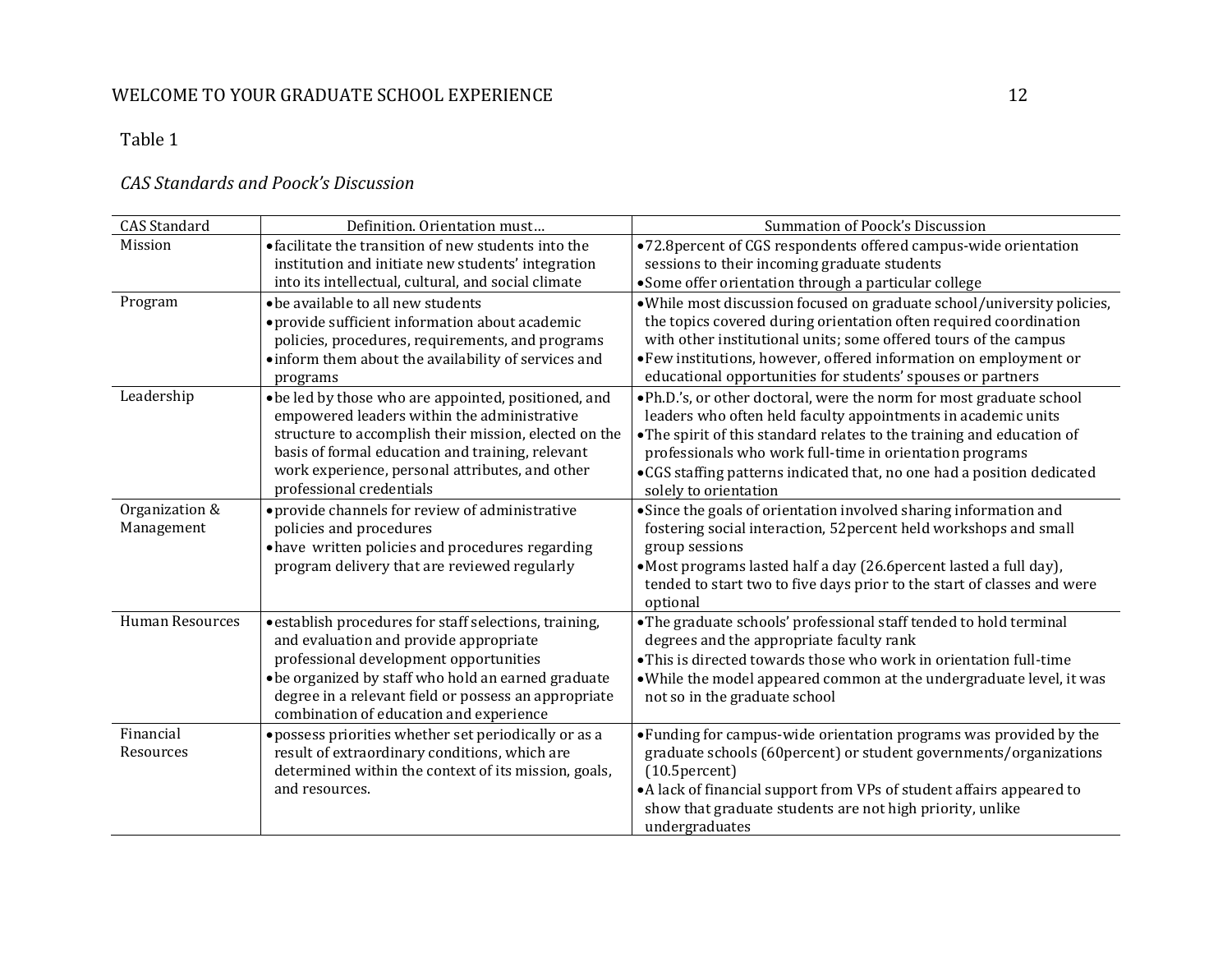|                                                             |                                                                                                                                                                                                                                                                 | • However, 93.4 percent of the institutions did not charge an orientation<br>fee                                                                                                                                                                                                                          |
|-------------------------------------------------------------|-----------------------------------------------------------------------------------------------------------------------------------------------------------------------------------------------------------------------------------------------------------------|-----------------------------------------------------------------------------------------------------------------------------------------------------------------------------------------------------------------------------------------------------------------------------------------------------------|
| Facilities,<br>Technology &<br>Equipment                    | • have adequate and suitably located facilities and<br>equipment                                                                                                                                                                                                | • The survey did not address this issue.                                                                                                                                                                                                                                                                  |
| Legal<br>Responsibilities                                   | • ensure the institution inform staff and students, in a<br>timely and systematic fashion, about extraordinary<br>or changing legal obligations and potential liabilities                                                                                       | • It is unclear from the survey whether the campus-wide orientation<br>leaders were familiar with their legal responsibilities                                                                                                                                                                            |
| Equal Opportunity,<br>Access &<br><b>Affirmative Action</b> | • take affirmative action to remedy significant<br>imbalances in student participation and staffing<br>patterns.                                                                                                                                                | • Because the survey addressed practices not participants, it is not clear<br>whether there were imbalances                                                                                                                                                                                               |
| Campus &<br>Community<br>Relations                          | · establish, maintain, and promote effective relations<br>with relevant campus offices and external agencies                                                                                                                                                    | • Topics that involved on/off-campus agencies tended to be offered<br>during the orientation workshops such as libraries, health services,<br>student organizations, parking, career services and recreation<br>• Community activities were also addressed by the respondents                             |
| Diversity                                                   | • promote cultural and educational experiences that<br>are characterized by open and continuous<br>communication, deepen understanding of one's<br>cultural and heritage, and respect and educate about<br>similarities, differences, and histories of cultures | • Students of color benefited the most from campus-wide orientation<br>programs that included diversity; because of their relatively small<br>numbers and their isolation among departments, students of color<br>were offered the opportunity for social interaction during campus-<br>wide orientation. |
| Ethics                                                      | • Require that all persons involved in the delivery of<br>the student orientation program adhere to the<br>highest principles of ethical behavior                                                                                                               | • Approximately one-third of all respondents indicated that they<br>addressed ethics during orientation<br>• Ethics was also woven into graduate education as workshops,<br>institutional review boards and conditions of federal granting<br>agencies                                                    |
| Assessment &<br>Evaluation                                  | • regularly undergo systematic qualitative and<br>quantitative evaluations of program quality to<br>determine whether and to what degree the mission<br>and goals are being met                                                                                 | • Approximately two-thirds of the respondents conducted quantitative<br>and qualitative assessments that were used to modify their future<br>orientation programs                                                                                                                                         |

*Note.* Adapted from "Graduate student orientation: Applying CAS standards to national practices," by M.C. Poock, 2004, *College And University*, *80(2)*, p. 19-26.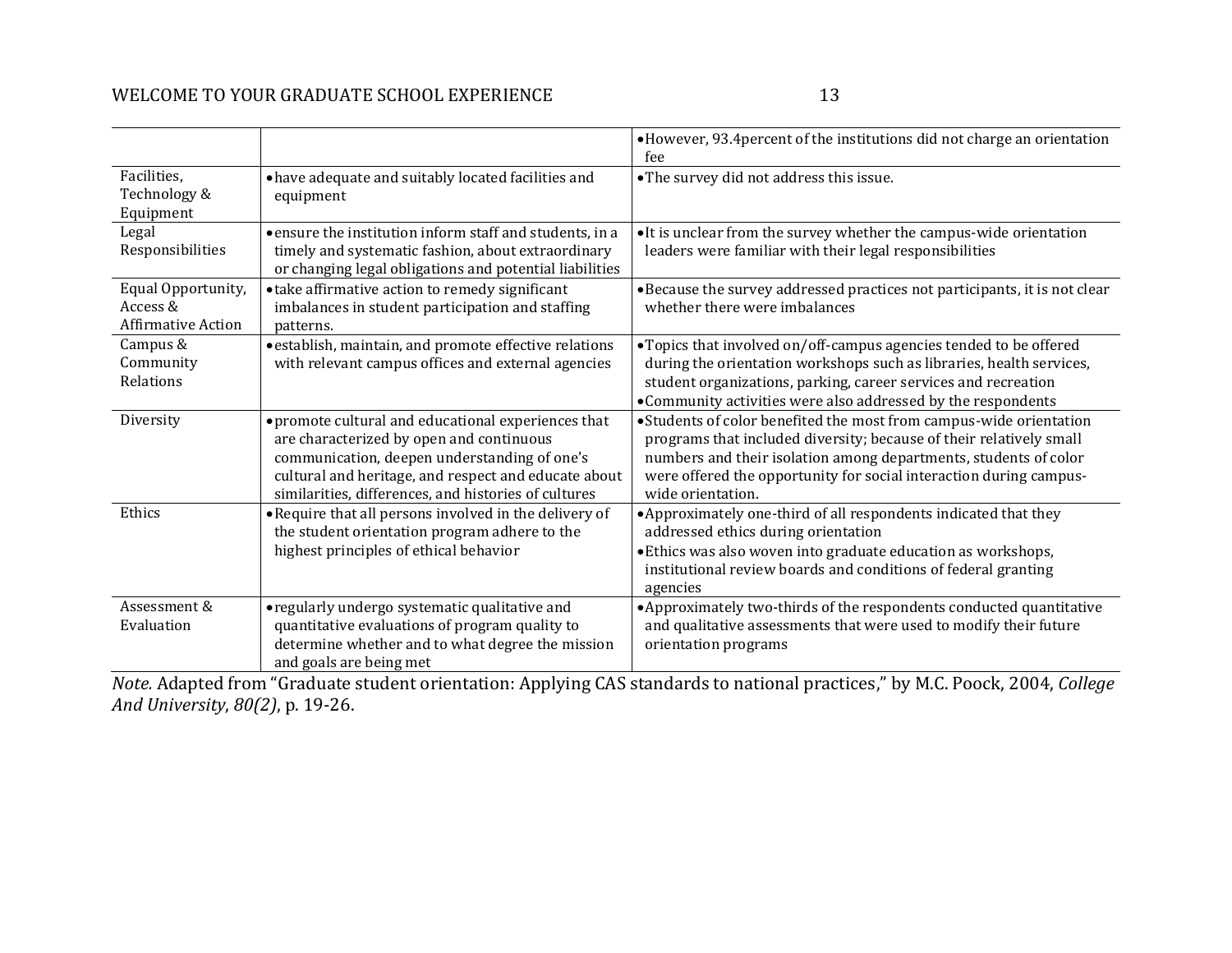To address the shortcomings of the CAS standards, Poock (2004a), applied them to the results of his nationwide study (Poock, 2004b) on orientation practices by U.S. member institutions of the Council of Graduate Schools (CGS). Poock (2004a) found that most of the practices adhere, in varying degrees, to the standards, though two of the standards leadership and human resources—did not typically fit into the graduate student orientation programs. The issue for both leadership and human resources was that the graduate schools' professional staff "tended to hold terminal degrees and the appropriate faculty rank…the spirit of the standard is directed towards those who work in orientation programs full-time" (Poock, 2004a, p. 2) In his conclusion, he stated:

...leadership and human resources standards appeared to be directly related to undergraduate orientation and did not fit into the graduate school model. This does not mean that graduate schools failed to meet these standards. If revised to address graduate school staffing patterns and the unique nature of graduate student orientation, they, then, would be effective and appropriate. (Poock, 2004a, p. 22)

The final standard outlined by CAS is assessment and evaluation; Poock's (2004a) study showed that nearly two-thirds of the CGS member institutions who responded to his survey conduct "quantitative and qualitative assessments that were used to modify their future orientation programs" (2004a, p. 22). Some specific cases of graduate student evaluation include reports by Buchanan (1989) at Oklahoma State University (OSU), Vickio and Tack (1987) at Bowling Green State University (BGSU), and Barker, Felstehausen, Couch, and Henry (1997) at Texas Tech University. Buchanan sent out a questionnaire examining student perceptions of the OSU environment to 920 minority, foreign, and white graduate students, of whom 284 (31 percent) responded. Respondents perceived their orientation to OSU as "mediocre. Considering that orientations are currently provided by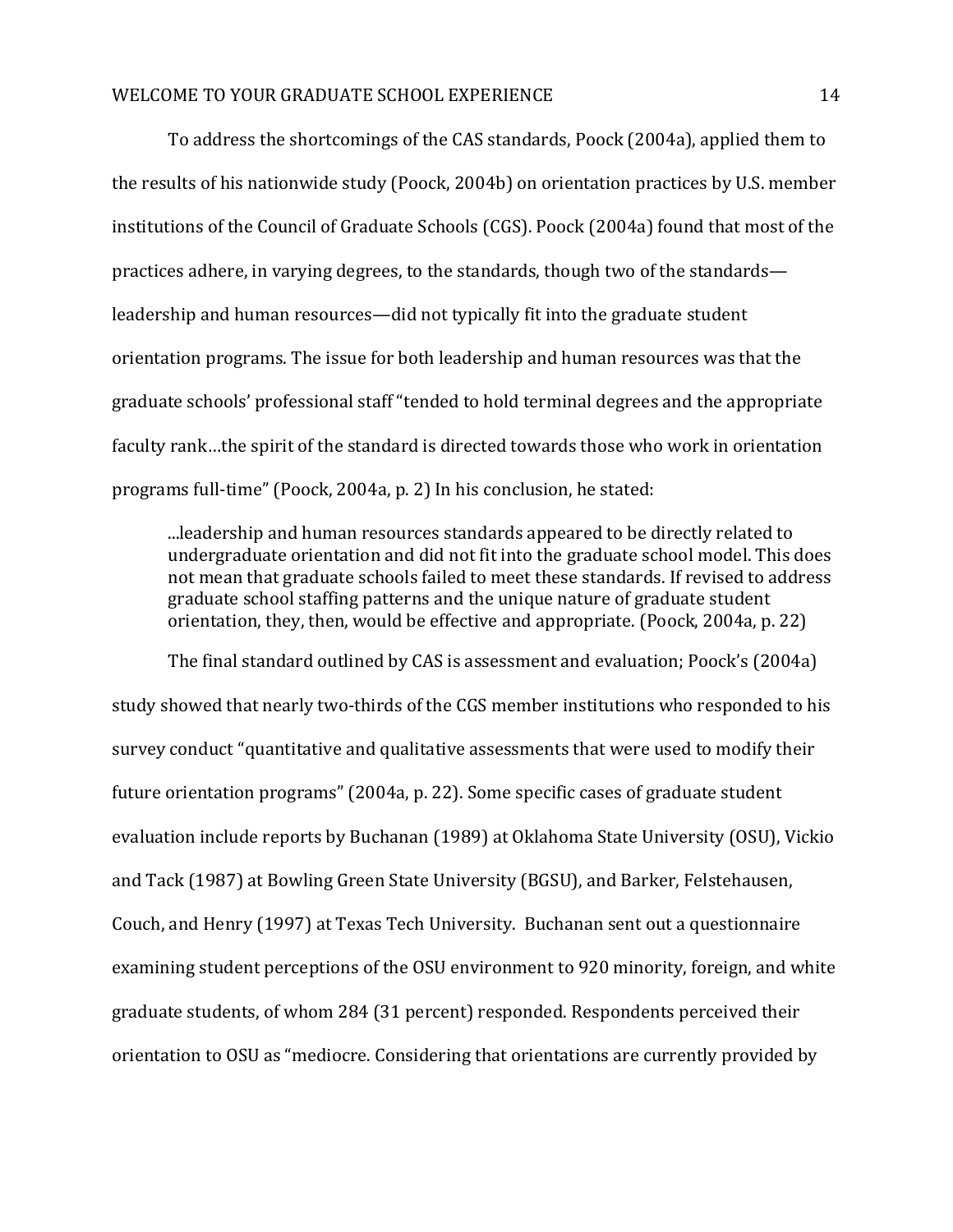the Graduate College and the academic department, the negative rating cannot be attributed solely to either [College or department]" (Buchanan, 1989, p. 47).

Vickio and Tack (1987) provided a detailed report of the BGSU orientation program. Vickio and Tack (1987) explicitly state that their intention in their student-completed orientation evaluation was to "determine the efficiency of the BGSU graduate student orientation program…Data collected allowed the key staff to assess all dimensions of the orientation program and to ascertain how the program could be improved" (p. 16). Vickio and Tack (1987) conclude their report by stating the following:

At BGSU, there is no question that the benefits of the orientation program far outweigh the costs. The program conveys the message to new graduate students that someone truly cares about them; it also provides them with valuable insights into their development as instructors, researchers, students, and human beings. (p. 17)

In addition to the conversations regarding graduate student orientation and its evaluation, graduate education in general is under scrutiny, much of which focuses on the high rates of attrition (Bowen and Rudenstine, 1992; Marcus, 1997). For example, doctoral student attrition in the U.S. has reported rates of approximately 50 percent across disciplines (Nettles & Millett, 2006). Attrition rates of underrepresented populations have been reported at higher rates across disciplines (Council of Graduate Schools, 2004). Addressing the high attrition rates requires evaluation of the early years of graduate education, including the effectiveness of orientation programs.

Barker, Felstehausen, Couch, and Henry (1997) found that the vast majority of the 454 older graduate student respondents at Texas Tech University believed the orientation program offered to them was beneficial. The respondents also stated that a workshop format that allowed students to attend the sessions that best fit their needs was the desired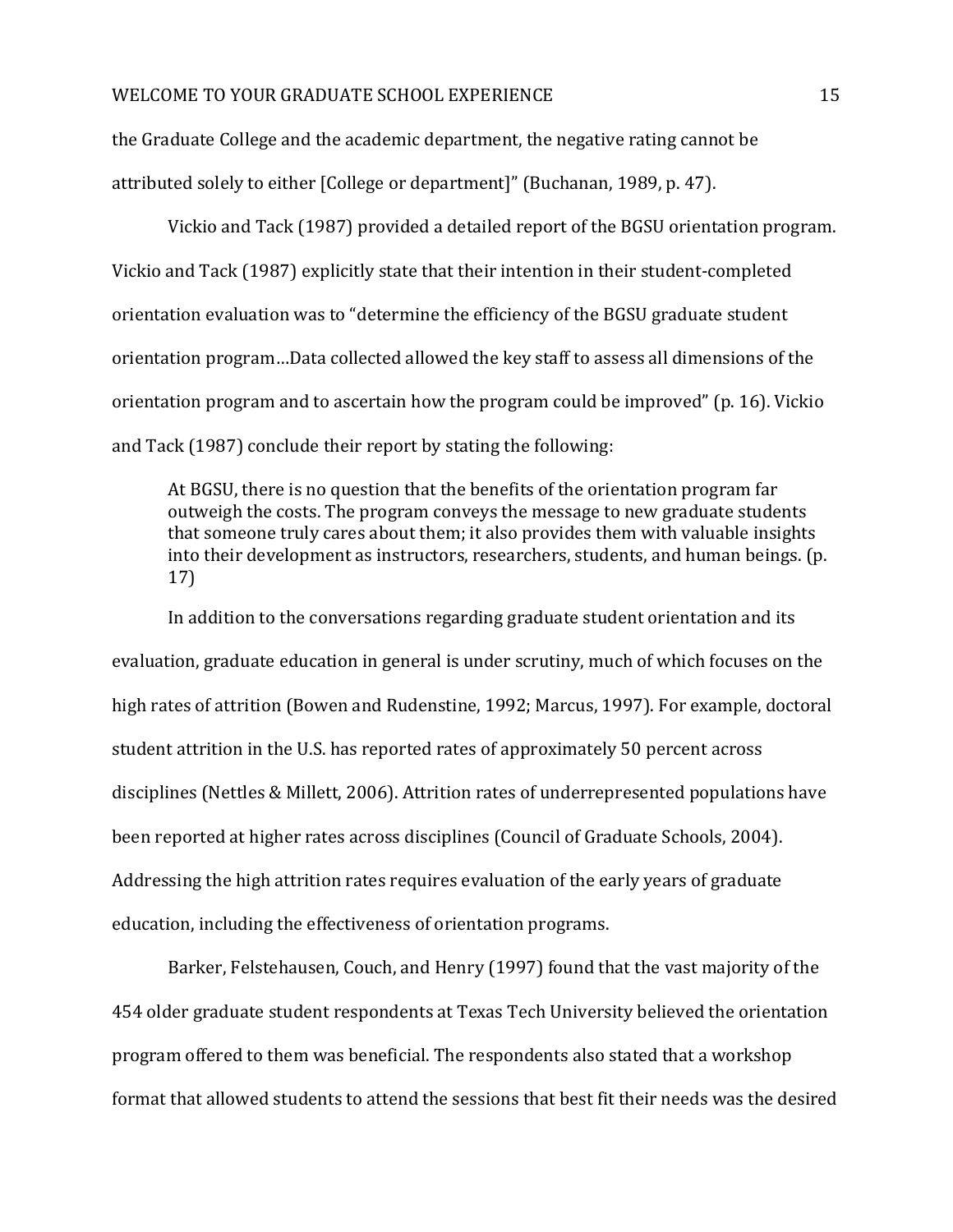format. These findings are consistent with those found by Vlisides and Eddy (1993), who reviewed campus-wide orientation models at several research institutions, and Polson (2003), who examined the needs of the growing population of "adult graduate students" (p. 59). The programs and services offered at the universities varied in scope and focus, but they were designed to assist in students' transitions to graduate study.

These studies show one of the major problems with this area: Evaluation of the orientation process, if carried out, is often highly qualitative, making it difficult to make broader generalizations. Reaching a consensus regarding student perceptions is much more difficult than if researchers are measuring attendance, yet it is these perceptions that will show if socialization was successful. However, university administrators are looking at hard numbers regarding attrition (Council of Graduate Schools, 2004); therefore, to show the importance and effectiveness (or failures) of orientation, there must be a quantitative element of orientation evaluations, which this study incorporates.

Upcraft and Farnsworth (1984) defined orientation as "any effort on the part of the institution to help entering students make the transition from their previous environment to the collegiate environment and enhance their success" (p. 27). While Upcraft and Farnsworth (1984) developed this definition for undergraduate orientation, the issues related to transitioning to a new educational environment also apply to graduate students. This application was made evident by Taub and Komives (1998), whose study outlined a "comprehensive orientation for new graduate students" (p. 394) and student evaluations of these programs, and Vlisides and Eddy (1993), who reviewed campus-wide orientation models at several research institutions. The programs offered at the universities varied in scope and focus, but they were designed to assist in students' transitions to graduate study.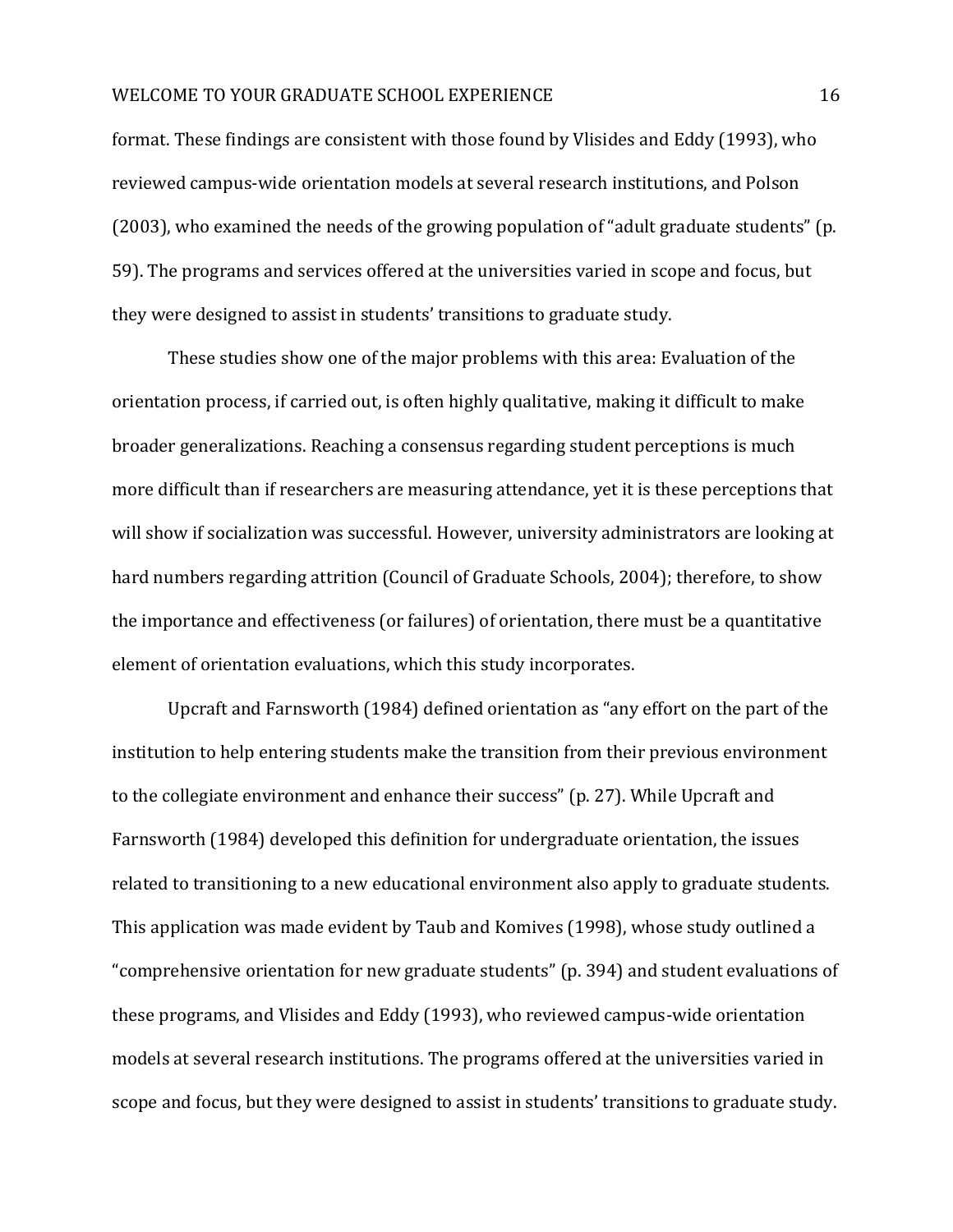#### **Socialization**

Socialization is generally transmitted through the existence of the organizational culture, and in the case of graduate students, through the culture of higher education. Tierney (1997) described organizational culture as "the sum of activities — symbolic and instrumental — that exist in the organization and create shared meaning. The definition of socialization pertains to the successful understanding and incorporation of those activities by the new members of the organization" (p. 3). Borrowing from Merton (1957), Tierney stated, "Culture is the sum of activities in the organization, and socialization is the process through which individuals acquire and incorporate an understanding of those activities" (p. 4). He continued:

An organization's culture, then, teaches people how to behave, what to hope for, and what it means to succeed or fail. Some individuals become competent, and others do not. The new recruit's task is to learn the cultural processes in the organization and figure out how to use them. (p. 4)

Therefore, when considering the orientation process, socialization refers to the process whereby a student learns the knowledge and skills necessary to assume his or her organizational role. As explained by Gardner (2008), "socialization affects every part of the student experience, from the first contacts with a graduate program through the dissertation defense" (p. 126). As new students become socialized, they learn about the university or department and its history, values, jargon, culture, and procedures. Likewise, "unsuccessful socialization contributes to the decision to depart from the degree program" (Council of Graduate Schools, 2004). What makes the graduate student socialization process so unique is that it is a dual process (Tinto, 1993; Weidman, Twale, & Stein, 2001),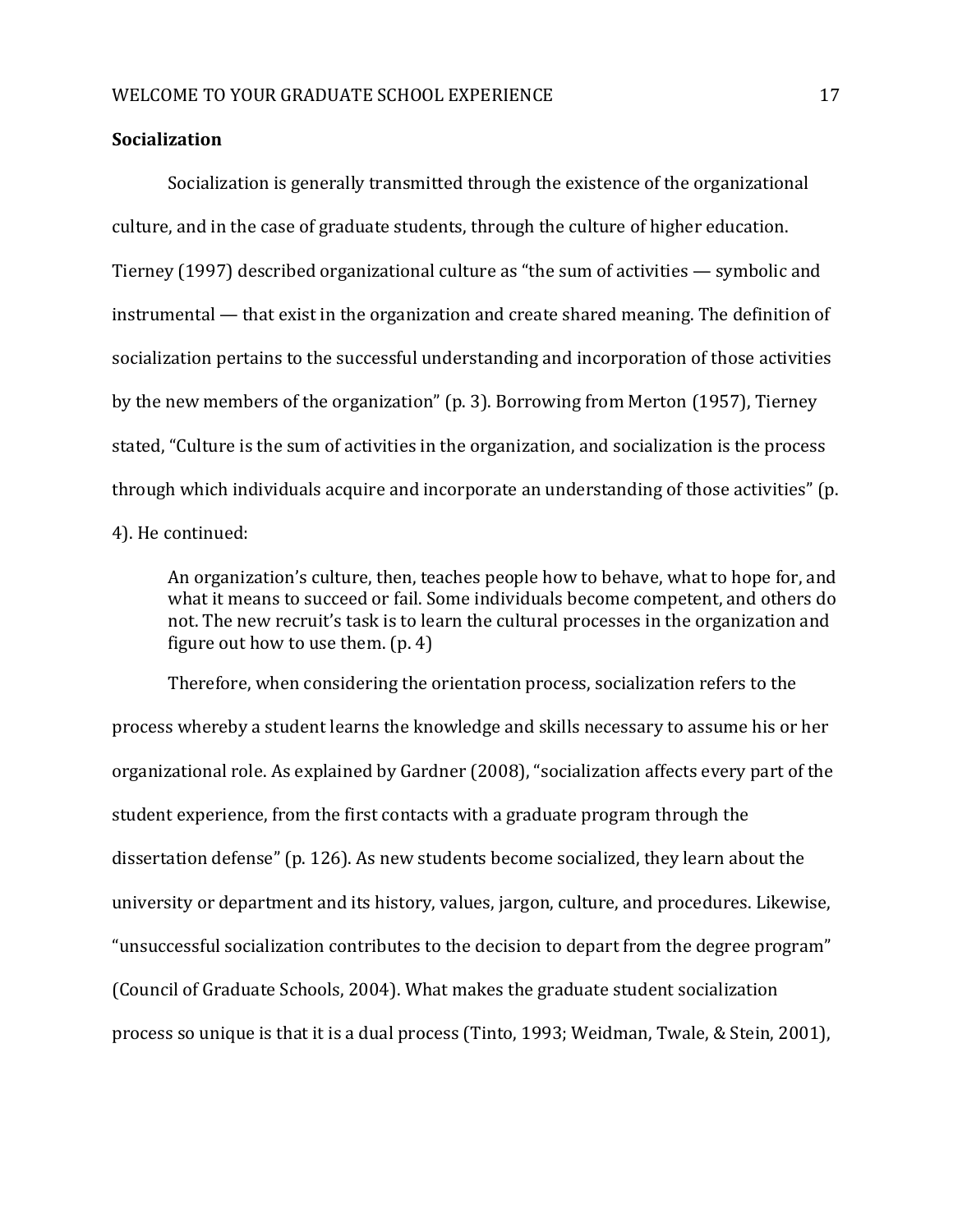whereby "new students are simultaneously directly socialized into the role of graduate student and are given preparatory socialization into a profession" (Golde, 1998, p. 56).

Boyle and Boice (1998) noted that the first step in this dual socialization process is an orientation program. Studies indicated that orientation programs tend to increase persistence and retention (Buchanan, 1989; Phillips, Daubman, & Wilmoth, 1986; Washburn, 2002) and to "welcome and allay incoming student anxiety" (Vlisides & Eddy, 1993, p. 96). Such anxiety and emotional stress is not uncommon among new graduate students (Golde, 2000), and research has indicated that a welcoming environment is instrumental in alleviating this stress and anxiety and creating a smoother transition to the role of graduate student (Phillips, Daubman, & Wilmoth, 1986; Poock & Love, 2000; Rosenblatt & Christensen, 1993; Taub & Komives, 1998).

Many students also experience socialization into their profession through research and teaching assistantships (Austin, 2002). Research assistants are afforded the opportunity to work alongside and learn from faculty who serve as socializing agents. Likewise, teaching assistants are socialized to their role as classroom instructors. However, according to a study by Miller and Deggs (2012), this process is changing as the higher education landscape shifts. Miller and Deggs (2012) argued that "increased emphasis on research and teaching for faculty as well as migration to distance education delivery formats has affected the amount of time that faculty can devote to mentoring graduate students" (p. 24). The results of this study indicated that current graduate adult education programs seem to be less focused on professional socialization and mentoring due in part to distance education delivery formats and changes in program structure.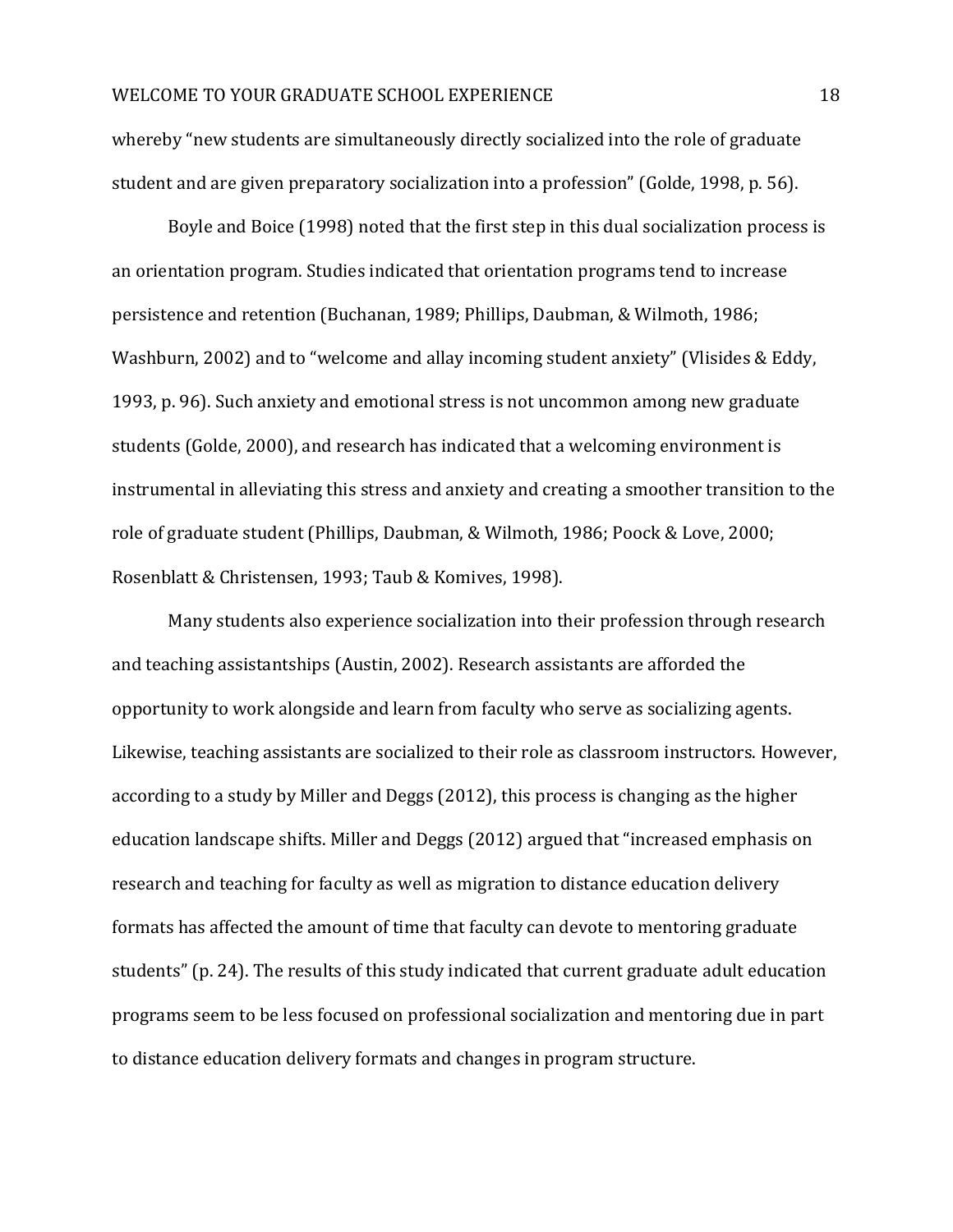Orientation affords students the opportunity to learn about the expectations of graduate study (Haggerty, 2010) as well as the culture of their profession (Boyle and Boice, 1998). Weidman, Twale, and Stein (2001) offer a model that incorporates the socialization of graduate students into both the university and the profession. At the core of this model is the role of the university, with a focus on institutional culture (academic programs and peer climate) and socialization processes (interaction, integration, and learning). Influencing this core are related areas of socialization, namely professional communities; prospective students' backgrounds and predispositions; the needs of novice professional practitioners; and personal communities that include family, friends, and employers. While this model focuses heavily on socialization into an academic field or profession, it parallels the aforementioned authors in stressing the importance of learning institutional norms and expectations associated with the transition to graduate study—that is, orientation plays a key role in graduate student socialization.

#### Figure 1

*Model of Socialization of Graduate Students*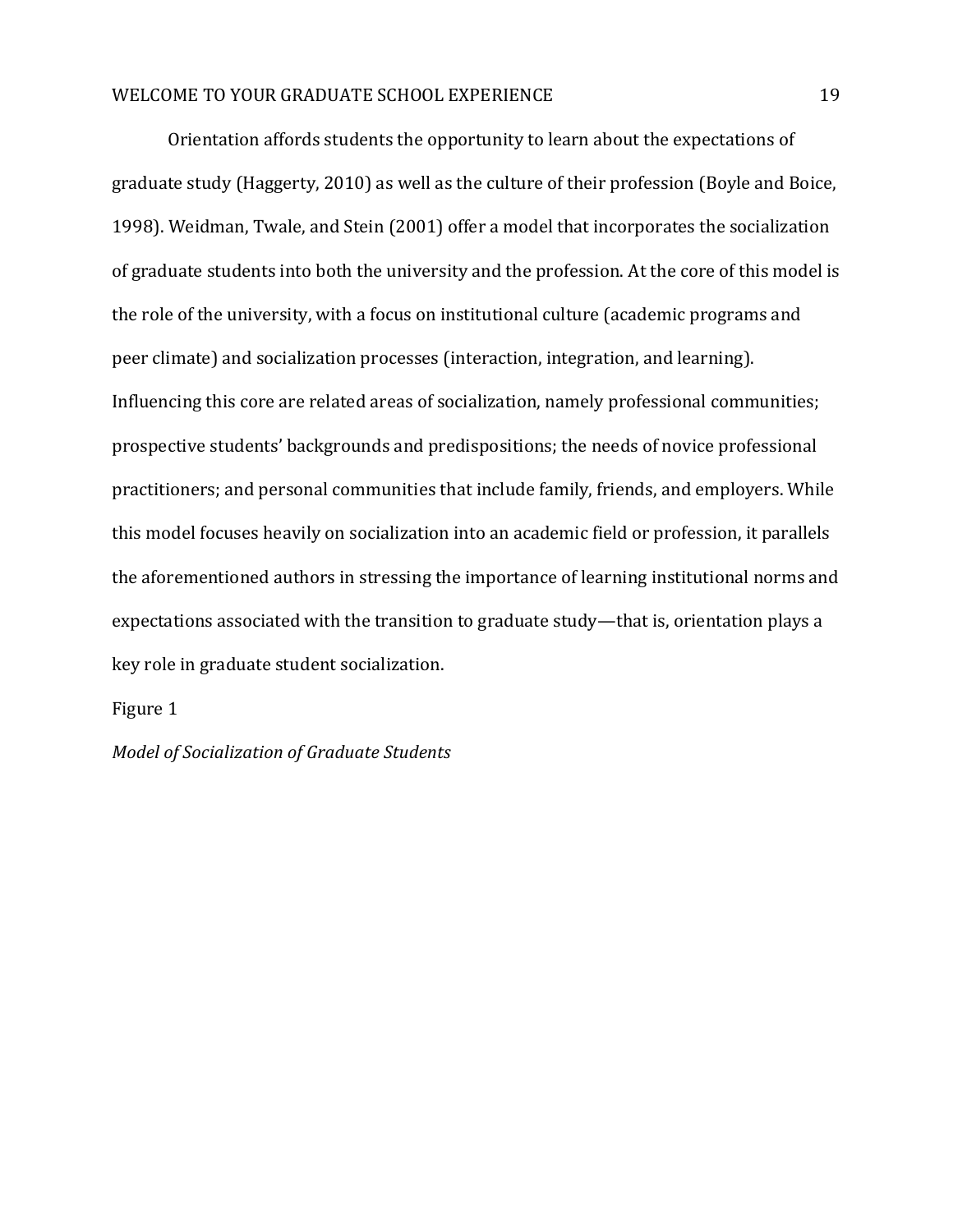

*Note.* From "Socialization of Graduate and Professional Students in Higher Education: A Perilous Passage?," by J.C. Weidman, D.J. Twale, and E.L. Stein, 2001, *ASHE-ERIC Higher Education Report, 28*(3), p. 37.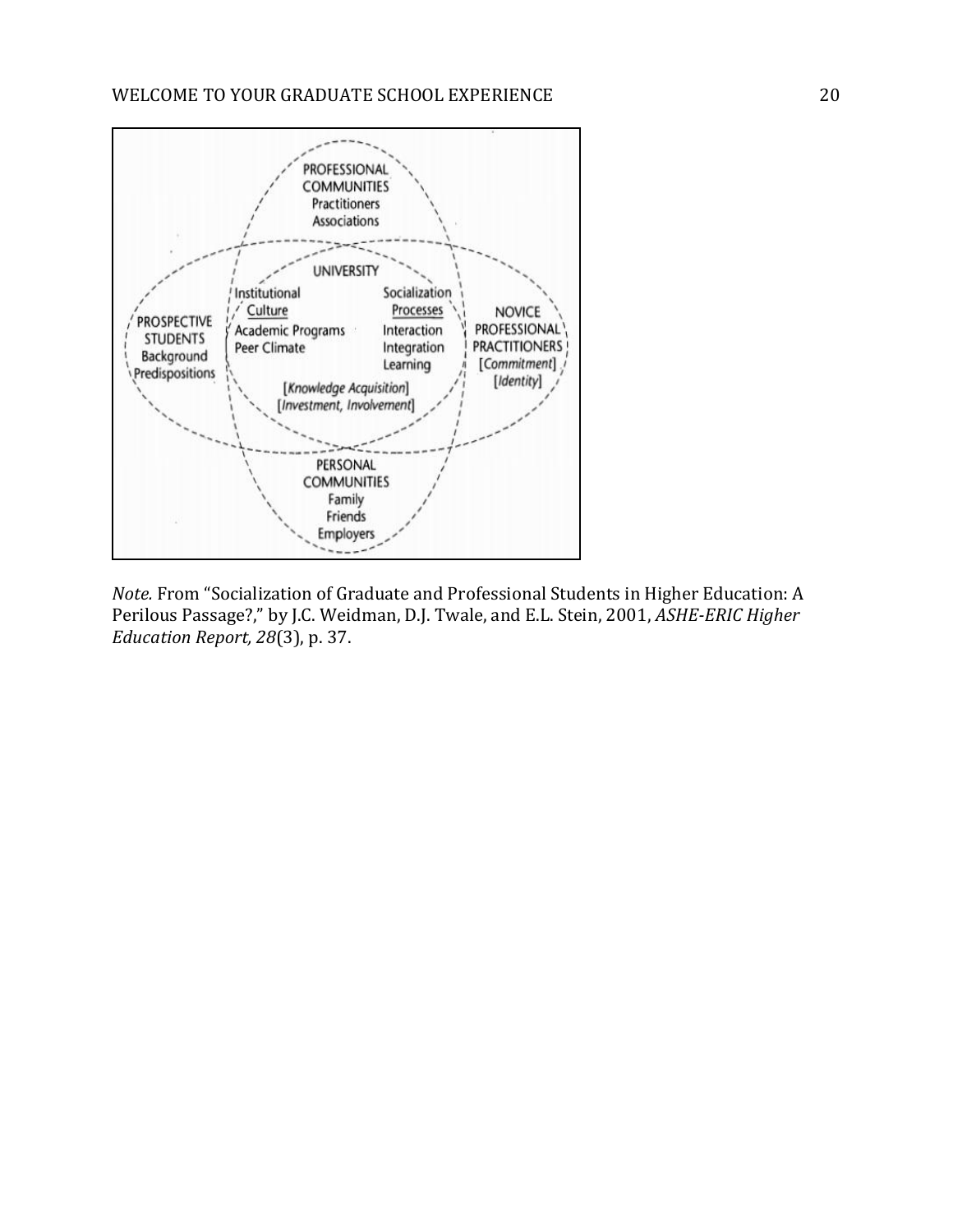#### **Implications of this Study**

As noted earlier, since the mid-1990s, "there has been increased attention on the needs of graduate students ranging from retention (Washburn, 2002), to admissions (Poock, 2001), to diversity (Issac, Pruitt-Logan, & Upcraft, 1995), as well as a variety of service areas" (Poock, 2004a, p. 470-471), including graduate student orientation. This study allows for a better understanding not only of orientation practices but also students' perceptions of their effectiveness at socializing students to the university. This evaluation also assists in addressing the issue of high attrition rates at the graduate student level.

More specifically, this study produces recommendations based on the students' input for those universities under review regarding how to improve their orientation programs to better accommodate student attendance and socialization needs. These recommendations have been included here, but will also be formally submitted to the universities in the form of policy recommendations. While, of course, the universities cannot be forced to accept the recommendations, at least the information has been made available to them and, hopefully, other universities seeking to better understand the graduate student orientation and socialization processes.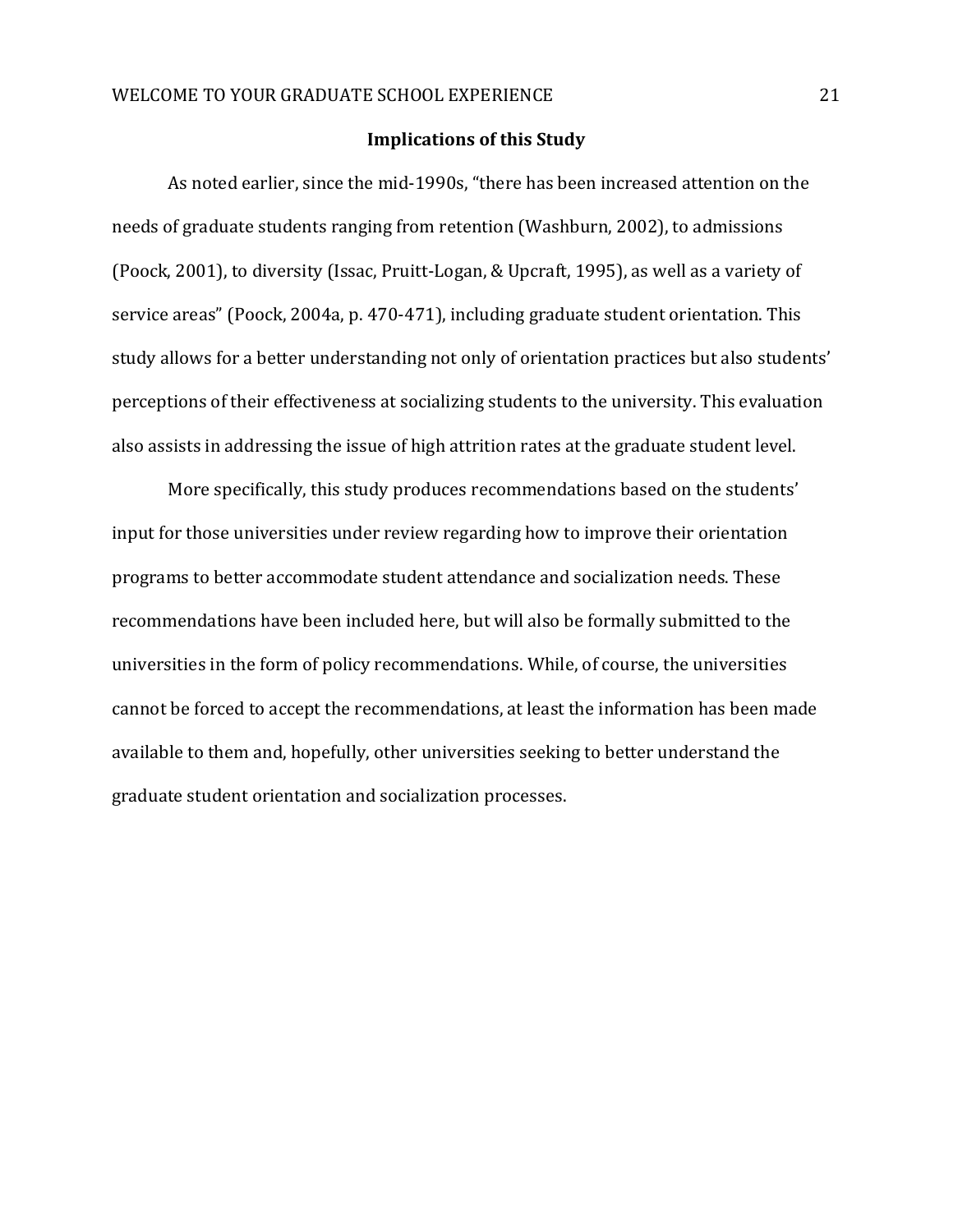#### **Methodology**

This study sought to examine university graduate student orientation programs and the use of evaluation in their programs. Second, it was intended to acquire students' perceptions regarding the role of orientation in their socialization.

For the purpose of this research project, the researcher chose to implement a research design to explore graduate students' experiences and perceptions regarding graduate student orientation and its effectiveness at socializing them to their respective universities. The study utilized a combination of qualitative and quantitative research by means of a questionnaire administered to first-year graduate students at the universities under review. This questionnaire was developed through review of the literature on graduate student orientation and graduate student orientation evaluation, which offered previously-administered questionnaires used in these studies. A basic understanding of the orientation practices at each institution was acquired through email correspondence with the graduate school contacts at each institution.

The questionnaire directed to students was administered online and was anonymous, unless the students disclosed aspects of their experience that revealed their identity. The questionnaire was distributed via the list serves of the graduate schools at the universities who agreed to participate in this study. There were three universities who agreed to participate in and fit the necessary parameters of this study: Miami University, Bowling Green State University, and Ball State University. These universities were selected based on their geographic location and comparable graduate school enrollment and program offerings. The intention was not to conduct university-based comparisons of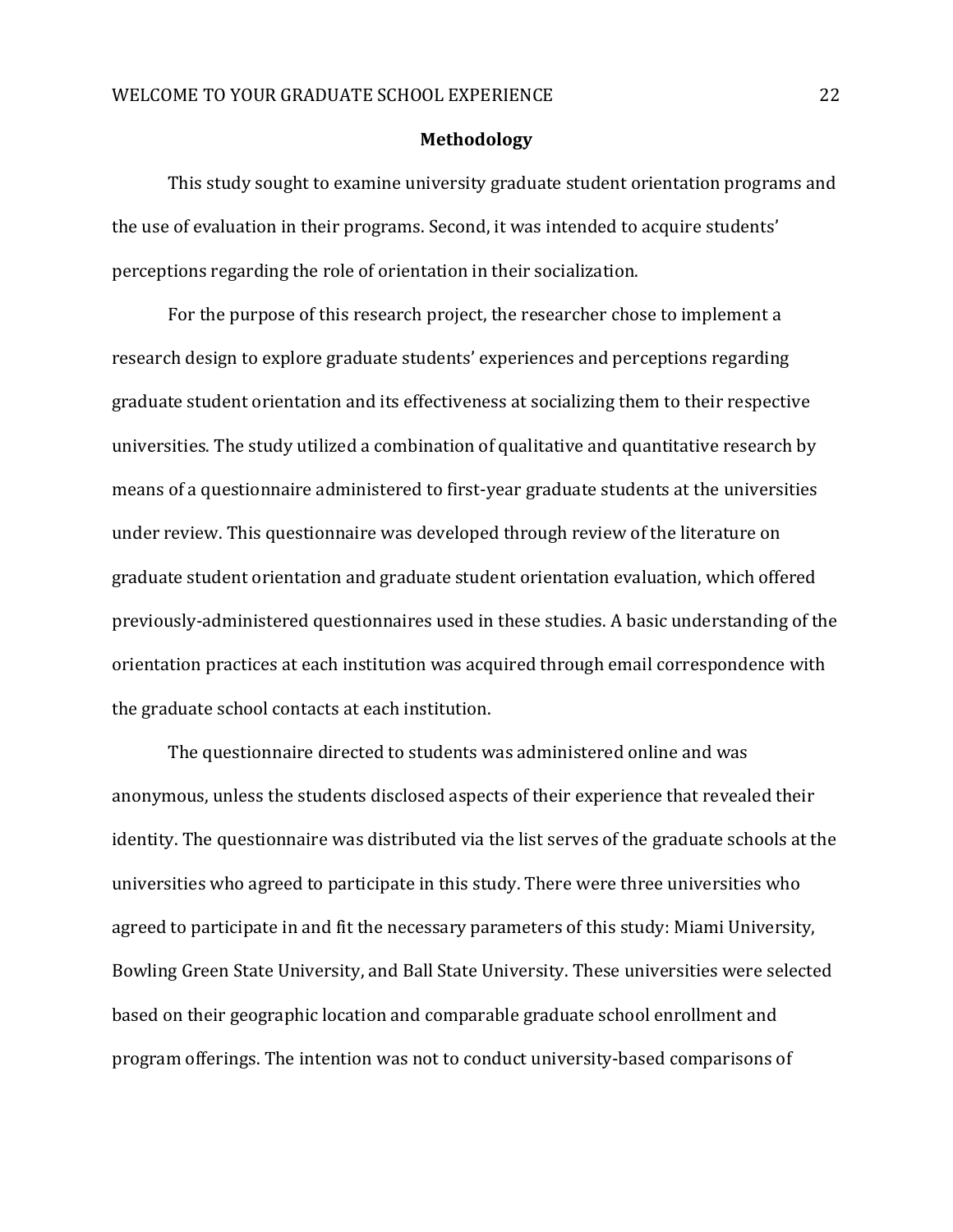socialization, but, rather, to examine the results as a whole and develop holistic conclusions about the graduate student orientation experience.

In an attempt to improve the internal validity of this project, a pilot study was conducted at Ball State University (BSU) in April 2014. This helped to determine existing ambiguities or biases in the way the questions were stated. These were identified and corrected before exposing the survey to a larger population.

#### **Definitions of Terms**

For the purposes of this study, Upcraft and Farnsworth's (1995) definition for graduate student orientation was altered. For this study, when "graduate student orientation" is referenced, it refers to an organized program to help new graduate students make the transition from their previous environment to the graduate-level collegiate environment and enhance their success. Specifically, this program must be held on-campus, sponsored by the university (not a specific program/department), and offered for all graduate students, not only those in certain academic areas. The program must be conducted on the students' own time, not as part of a class, and ought to include information from various offices/departments on campus related to graduate study (e.g. library resources, grant opportunities, handbook, etc.).

This study utilized Turner and Thompson's (1993) definition of socialization as the process whereby a student learns the knowledge and skills necessary to assume his or her organizational role. To determine the successful rate of socialization, this study sought to learn two specific things from students. First, did the students feel that orientation was a contributor to their successful socialization to the university or did they just "learn as they went"? While the term "socialization" did not appear in the survey, the questions were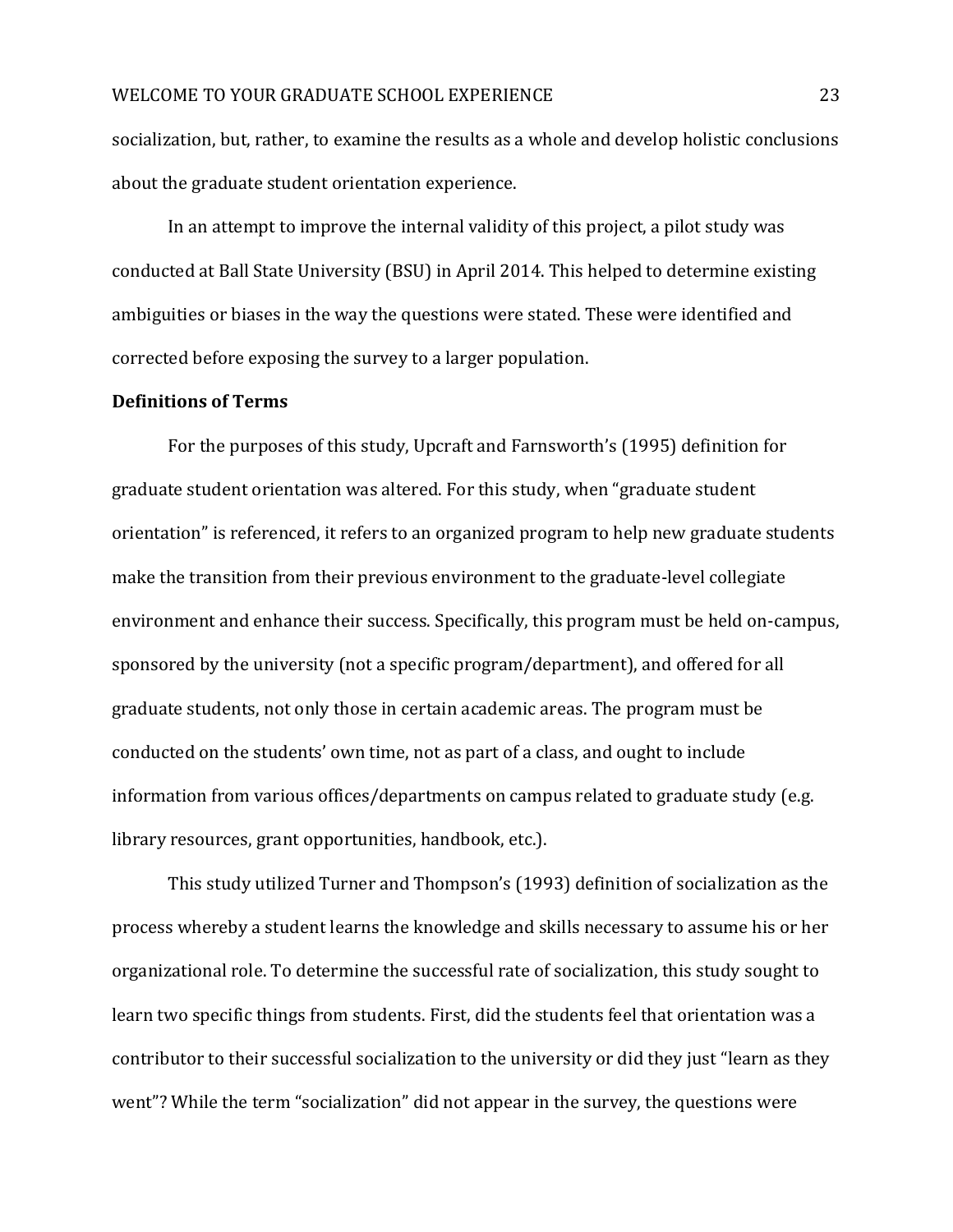crafted to extract this information from respondents. Second, did students who did not attend orientation think it hindered their socialization in any way? Students who did not participate in the orientation were also asked why they made that decision.

#### **Population/Sample:**

**Universities under Review.** When seeking universities to participate in this study, those with comparable graduate student populations and graduate school offerings were specifically sought. Ball State University, Miami University in Ohio, and Bowling Green State University emerged as both interested and appropriate schools to explore.

While these universities were founded at various times, their respective graduate schools were all founded in the same ten year period. These universities have comparable graduate student populations, program offerings, are all part of the Mid-American Conference, and are in the same region of the United States, making them solid candidates for a comprehensive examination of the orientation programs of these universities using the same evaluation framework.

*Ball State University.* Located in Muncie, Indiana, Ball State University (BSU) began as a small, private, teacher-training school founded by Frank C. Ball and his brothers in 1899 and was renamed the Indiana State Normal School Eastern Division in 1918 after the Ball brothers gifted the university and land to the state of Indiana. In recognition of the Ball family's generosity, the Indiana General Assembly changed the school's name to Ball Teachers College in 1922 and then Ball State Teachers College in 1929. As more programs were developed and new students attracted to the college, it was renamed Ball State University (BSU) in 1965 (Ball State University, History).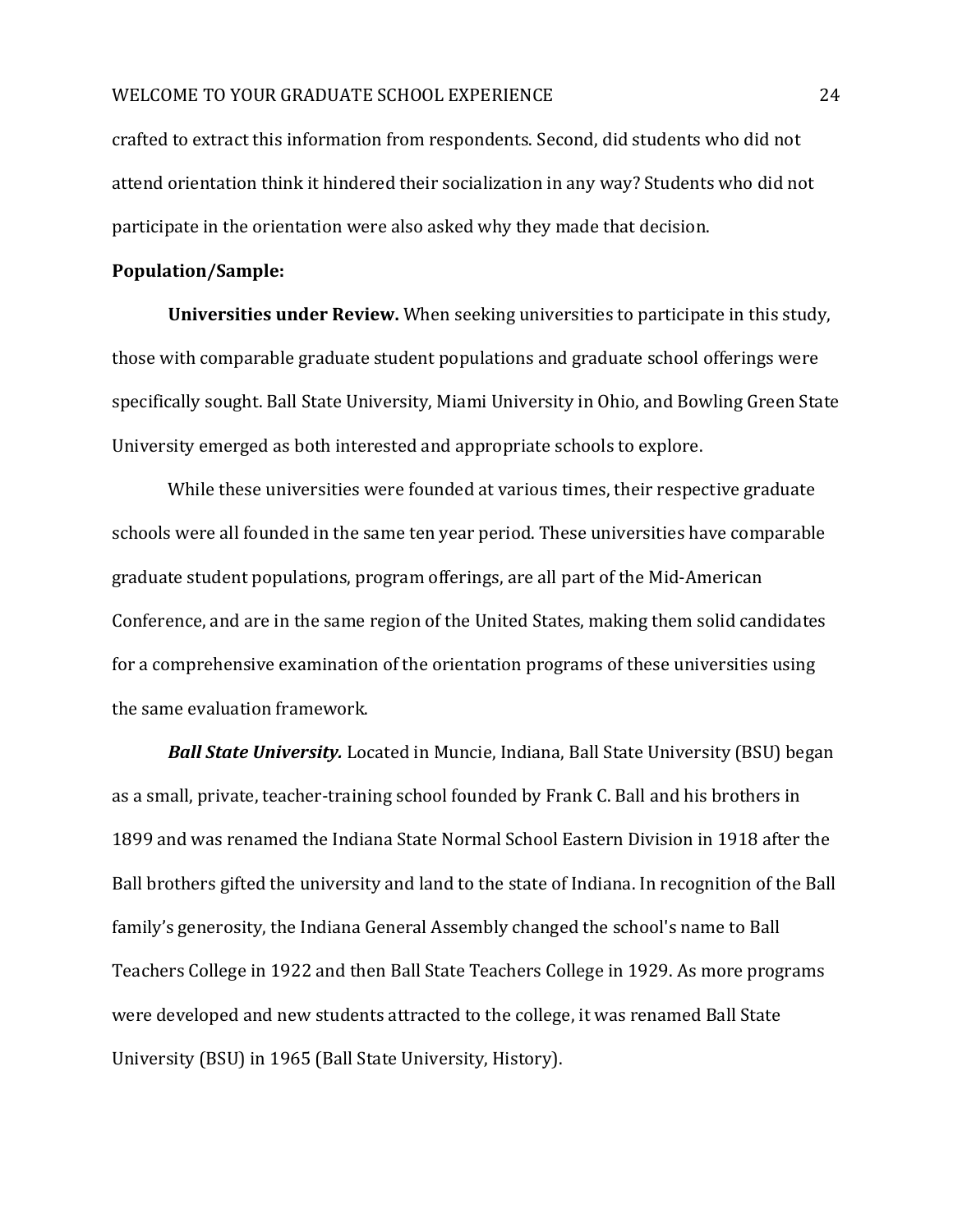The BSU Graduate School was founded in 1968 (Ball State University, History). At the time of this study, the Graduate School had a population of approximately 4,400 students (Ball State University Office of Institutional Effectiveness, 2014). The Graduate School offered over 100 graduate programs, including certificate, master's, doctoral, and specialist programs, some of which might be completed entirely online (Ball State University, Graduate School).

According to S. Wilson, (personal communication, November 17, 2014), the BSU Graduate Student Orientation is primarily organized by one graduate assistant and his/her supervisor, the Graduate School Recruiter. For Fall 2014, the orientation was held on August 14, four days before the commencement of classes. This one-day orientation provided some sessions for specific populations, such as a doctoral student session and "New to Ball State" session. The orientation was not required, but students were encouraged to attend via email as well as social media posts. The orientation provided information on campus culture, professionalism, Immersive Learning, counseling services, library services for grad students, and work-life balance. There was also a social event held off-campus for all graduate students.

*Bowling Green State University.* Established in 1910 as a teacher-training institution, Bowling Green held its first classes in 1914 (Bowling Green State University, History and Traditions). Located in Bowling Green, Ohio, the school offered its first fouryear degree programs in 1929 and continued to add to the number of offered programs each year (Bowling Green State University, History and Traditions). In 1935, Bowling Green achieved full university status and became Bowling Green State University (BGSU) (Bowling Green State University, History and Traditions).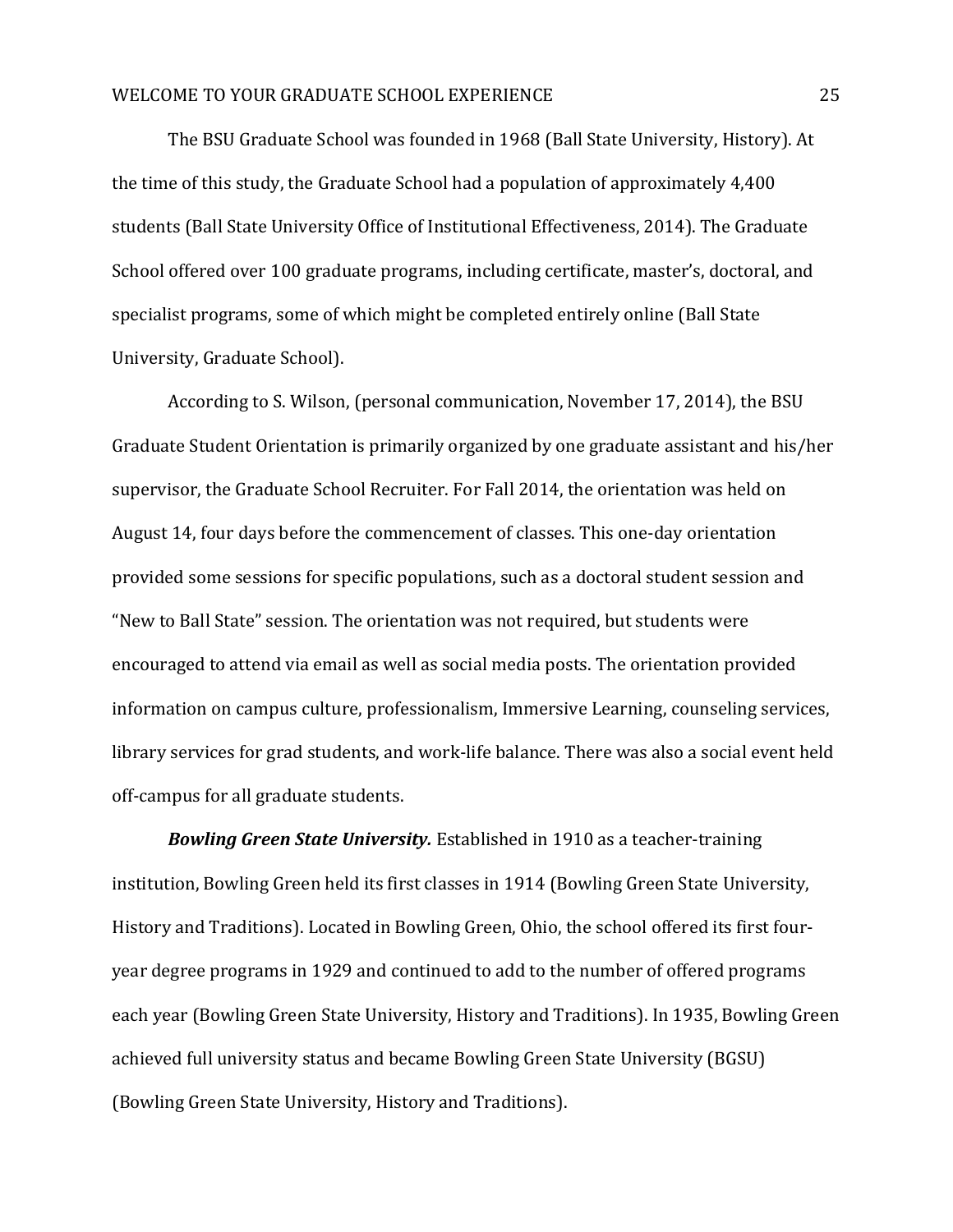In 1947, the BGSU Graduate College was formed (Bowling Green State University, History and Traditions). At the time of this study, BGSU offered 95 graduate programs which can be completed on-campus, online, or a blend of both, including doctoral and master's degrees, together with specialist and certificate programs, with a graduate student population of approximately 2,500 (Bowling Green State University Graduate College).

For fall 2014, according to S. Leatherman, (personal communication, January 16, 2015), BGSU's Graduate Student Orientation was organized by one, full-time staff member. This year, the orientation was held over the course of one week, August 18-22, with classes beginning the following Monday. The Graduate College hosts events on August 19-20, with departments hosting program events the remainder of the week. The BGSU orientation is specifically targeted at students with Graduate Assistantships and is required for those students; however, non-assistantship students are also encouraged to attend. The orientation exposes students to all of the training and proper paperwork required for graduate assistants, such as payroll, compliance training, and professional development.

*Miami University.* Miami University (MU) is one of the oldest public institutions in the country (Miami University, History and Traditions). Located in Oxford, Ohio, and originally chartered in 1809, MU opened its doors 1824. The school was closed during the 1870s and early 1880s due to a lack of funds. In 1885, classes resumed after the Ohio legislature appropriated funds to allow MU to reopen (Miami University, History and Traditions).

The Graduate School at MU was established in 1946. At the time of this study, MU had a graduate student population of just fewer than 2,500 and offered over 75 degree programs including graduate certificates, doctoral programs and master's programs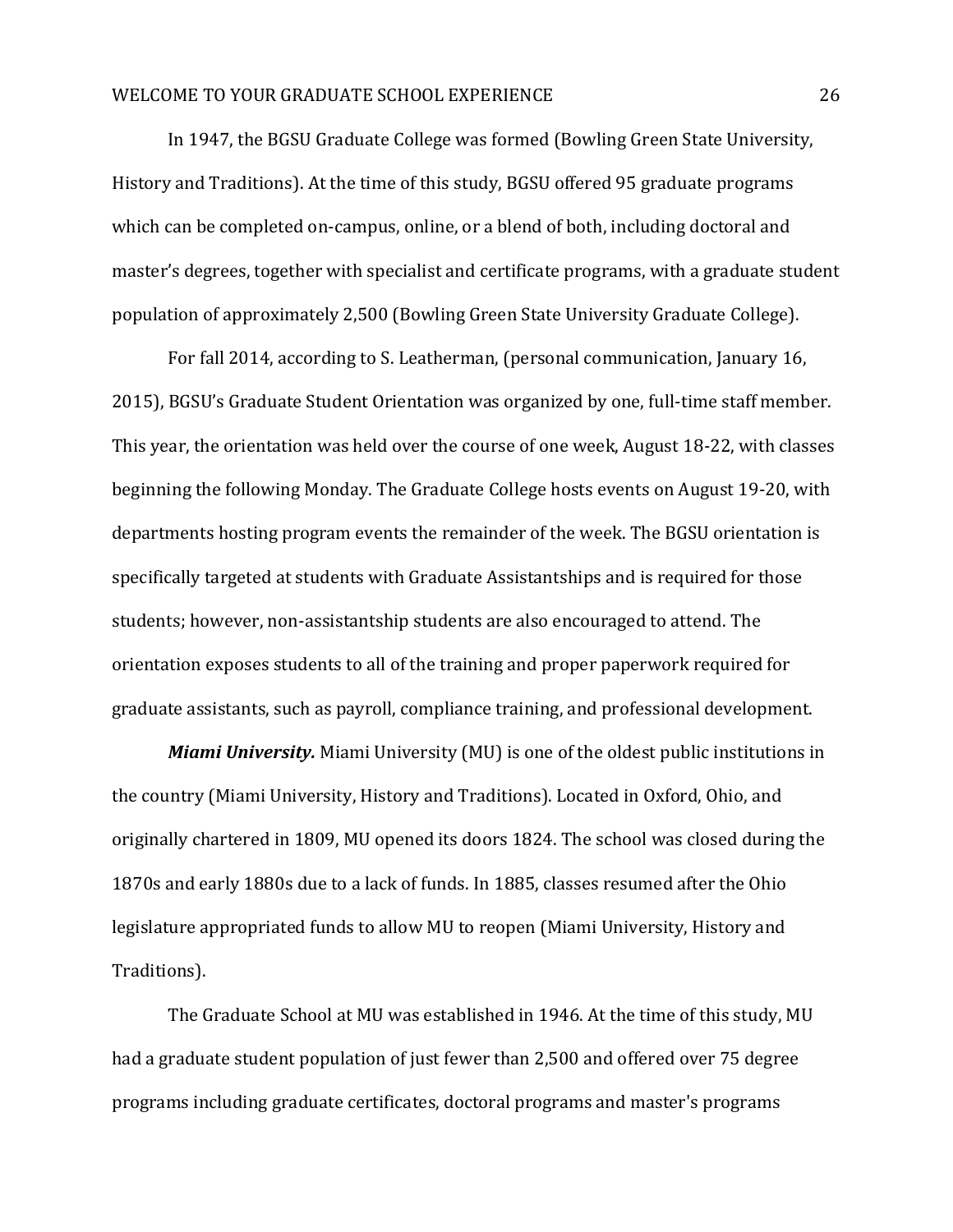(Miami University, Programs and degrees). None of their degrees could be wholly completed online, though there are some online courses.

According to L. Haines, (personal communication, November 17, 2014), Graduate Student Orientation at MU is a joint effort by many individuals within the Graduate School. However, the primary organizers are the Associate Dean of the Graduate School and the Assistant to the Dean of the Graduate School. They held their Fall 2014 orientation on August 18, one week before the commencement of classes. This one-day orientation was not required, but was specifically targeted at students with graduate assistantships. The idea was to give students a general knowledge of campus, covering topics such as the library, IT services, health services, and the university attorney.

**Students.** The decision was made to survey only first-year graduate students because they are the ones who have just come through the graduate orientation program and are in the midst of their socialization to the university.

To acquire purposive responses, students who attended the same university for any previous degree as for their current graduate degree were excluded. This group was excluded because their experience would presumably skew the results of the study. Those students who are attending the same university for their graduate degree as they did for any previous degree have added exposure to the university and, therefore, their socialization is at a different point than incoming university graduate students.

The pilot study identified another subset of students: online only. These students are not a part of the on-campus orientation or socialization experience and were therefore excluded from participation in the full study.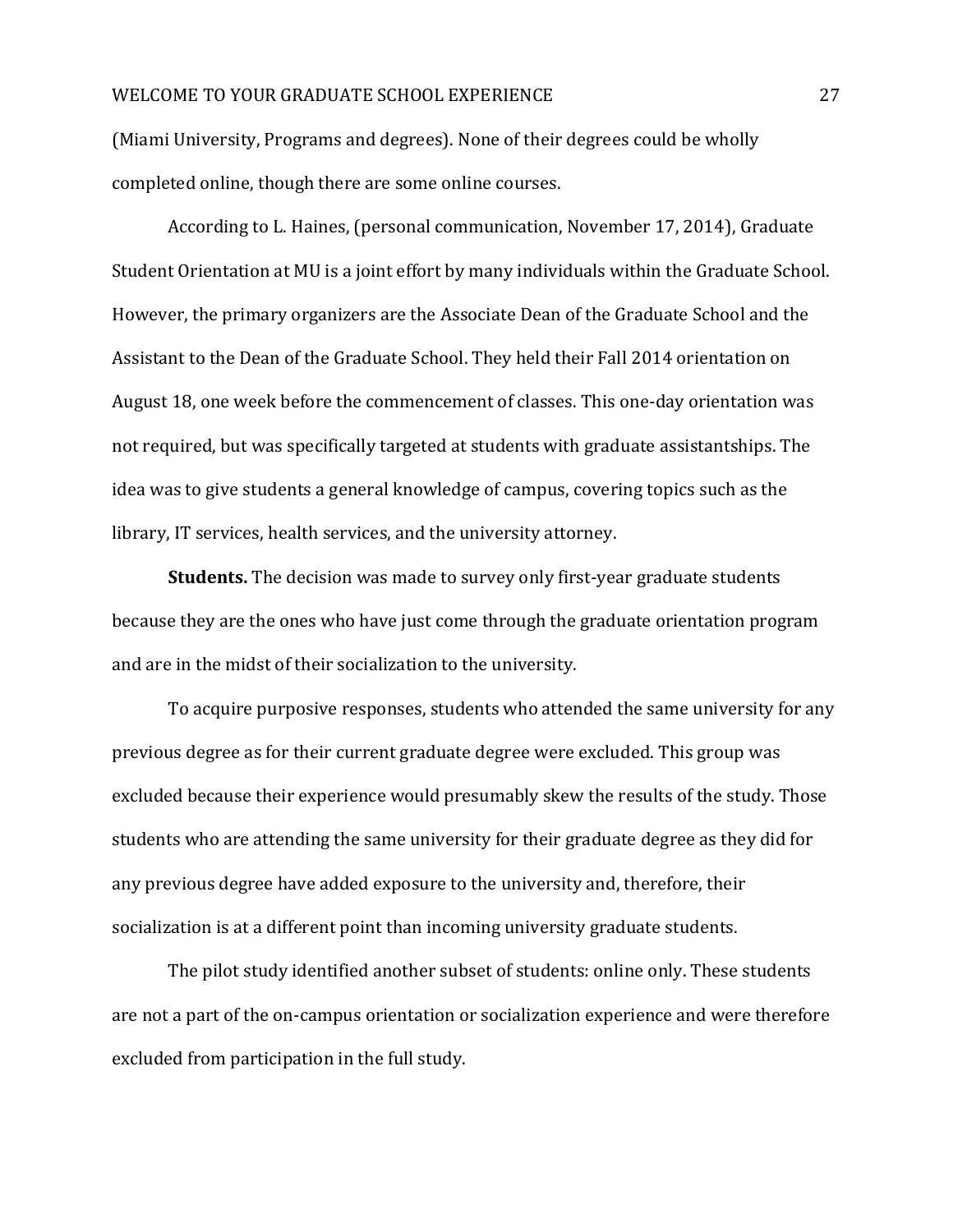#### **Measurement Instrumentation**

The survey for this study was created in Qualtrics. A link to the survey was emailed to all first-year graduate students at the universities under review. This survey sought to examine if the students had, in their estimation, undergone a successful socialization process and what, if any, role the orientation program had in that process. Socialization, the process whereby a student learns the knowledge and skills necessary to assume his or her organizational role, is generally transmitted through the existence of the organizational culture, and in the case of graduate students, through the culture of higher education.

The full study survey started with three screening question for the students:

- Is this your first semester in your current graduate degree program?
- Did you attend your current university for any previous degree?
- Are you currently enrolled in at least one on-campus course?

Based on their responses, they were either directed to the remainder of the survey or thanked for their time and dismissed. Students were questioned as to whether or not they attended orientation and the motives behind that decision, selecting from a list of variables or they could select "Other" and provide their own answers. They then answered Likerttype scale questions to assess their perspectives of how attending/not attending orientation impacted their transition to their respective universities. Please see Appendix A for complete Questionnaire for Students.

#### **Data Collection**

As previously stated, the student questionnaire was administered via list serves from the graduate schools of the universities to those who agreed to participate in this study. Because of the large population size and the multi-university participation, it was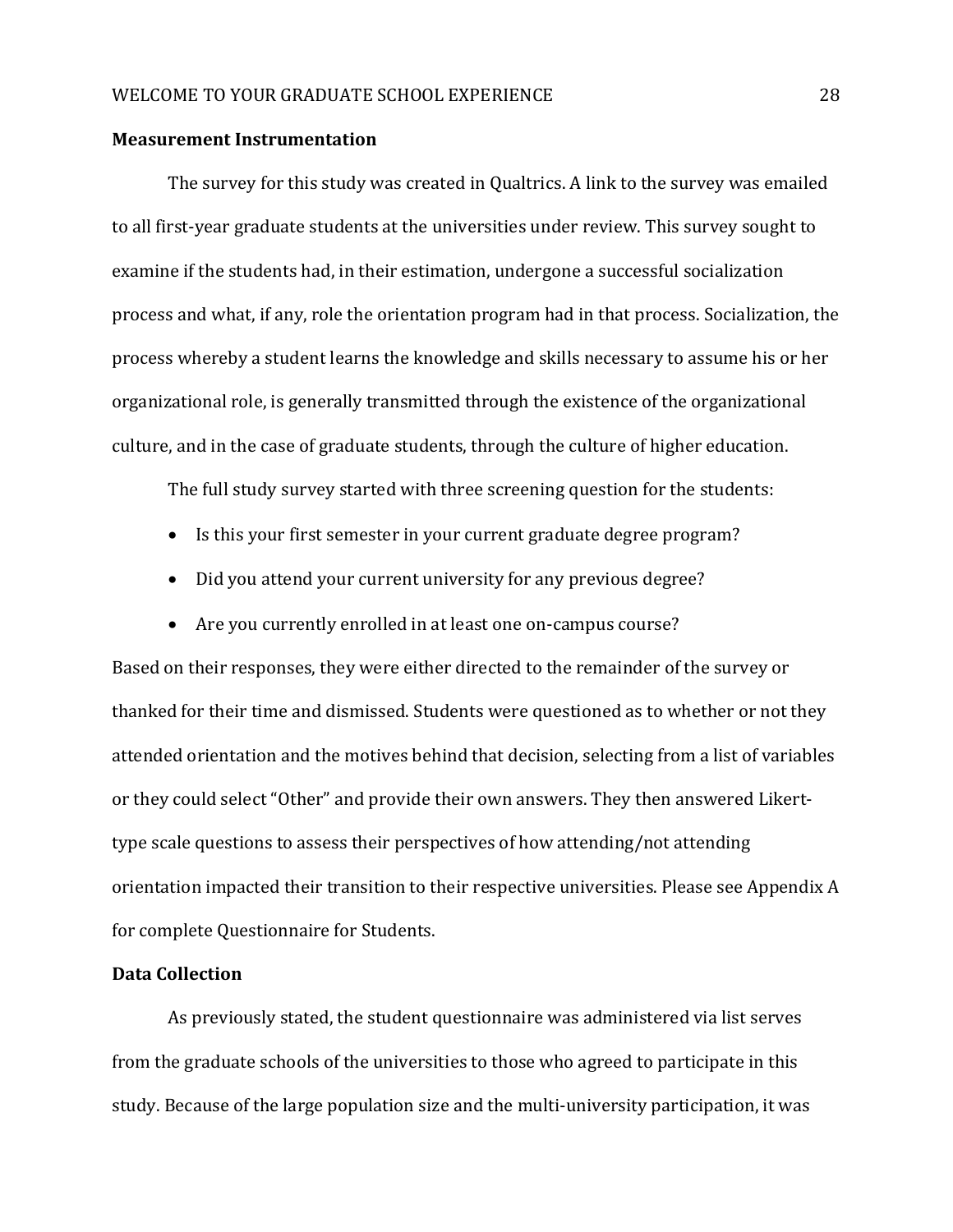decided that a web-based survey was the most convenient way of distributing and collecting surveys, and Qualtrics was selected based on the researcher's experience with this tool. The questionnaire was composed of primarily close-ended questions for the sake of being able to efficiently consolidate responses to certain questions and ascertain trends. However, there were a few opinion-based, open-ended questions to allow for a deeper understanding of student perceptions regarding the necessity and effectiveness of the graduate student orientation.

Because there was no intent to follow-up with individual students regarding their answers, there was no need to collect any personal information from the students, only general demographic information. Therefore, students' anonymity was wholly maintained, unless they disclosed aspects of their experience that revealed their identity.

The student survey link was sent to the graduate school contacts at their respective universities. They then sent out emails to all of their graduate students, whose emails were available through university list serves. The student responses were then recorded through the survey website. The questionnaire was available online for three weeks from the date of the emails. Reminders were distributed at the start of each week, so a total of three emails were sent to students.

No incentives were offered to the students for their participation.

#### **Data Analysis**

The closed-ended questions, most of which were based on Likert-type scales, allowed for a quantitative analysis of the data. Qualtrics analytics and SPSS were utilized for this analysis, particularly for cross tabulations to examine attendance of orientation by demographic group (male/female, traditional/non-traditional, international/domestic, and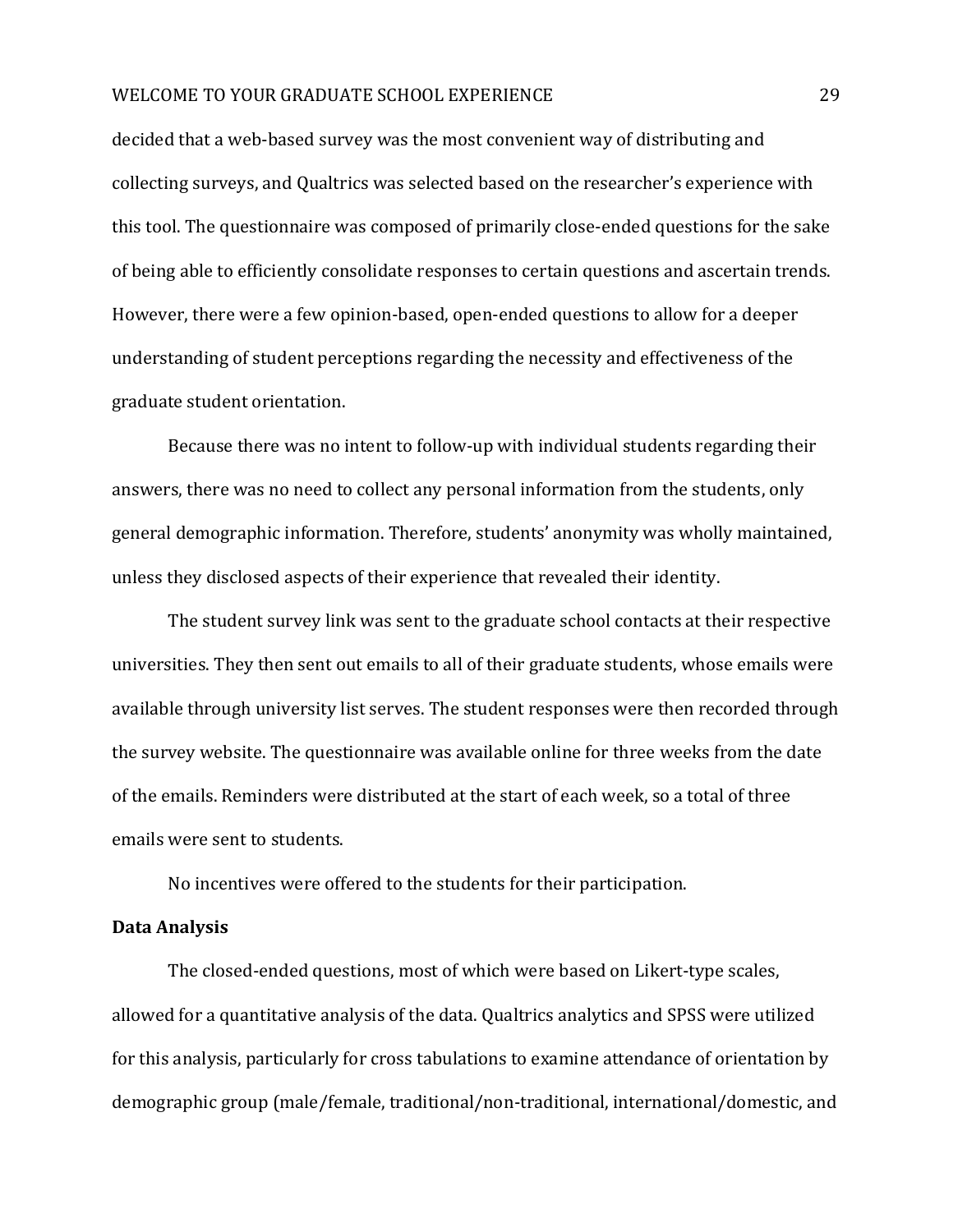### WELCOME TO YOUR GRADUATE SCHOOL EXPERIENCE  $\qquad \qquad 30$

race). This identified any statistically significant differences in attendance between these groups, which would allow the universities to better target them in future outreach and orientation promotions. Also of interest was how, if at all, different demographic groups' perceive orientation's role in their socialization.

# **Ethical Consideration**

Of course, this study could not proceed without the proper approval from the

Institutional Review Board. As this was an anonymous survey, there were no issues

regarding the participants' identities. The IRB Guidebook specifically states:

Research involving survey or interview procedures with adult subjects is exempt from the federal regulations unless the information obtained is recorded in such a manner that the subjects can be identified, and the information obtained could reasonably place the subjects at risk of criminal or civil liability or be damaging to the subjects' financial standing, employability, or reputation.

This project was, therefore, exempt from IRB oversight.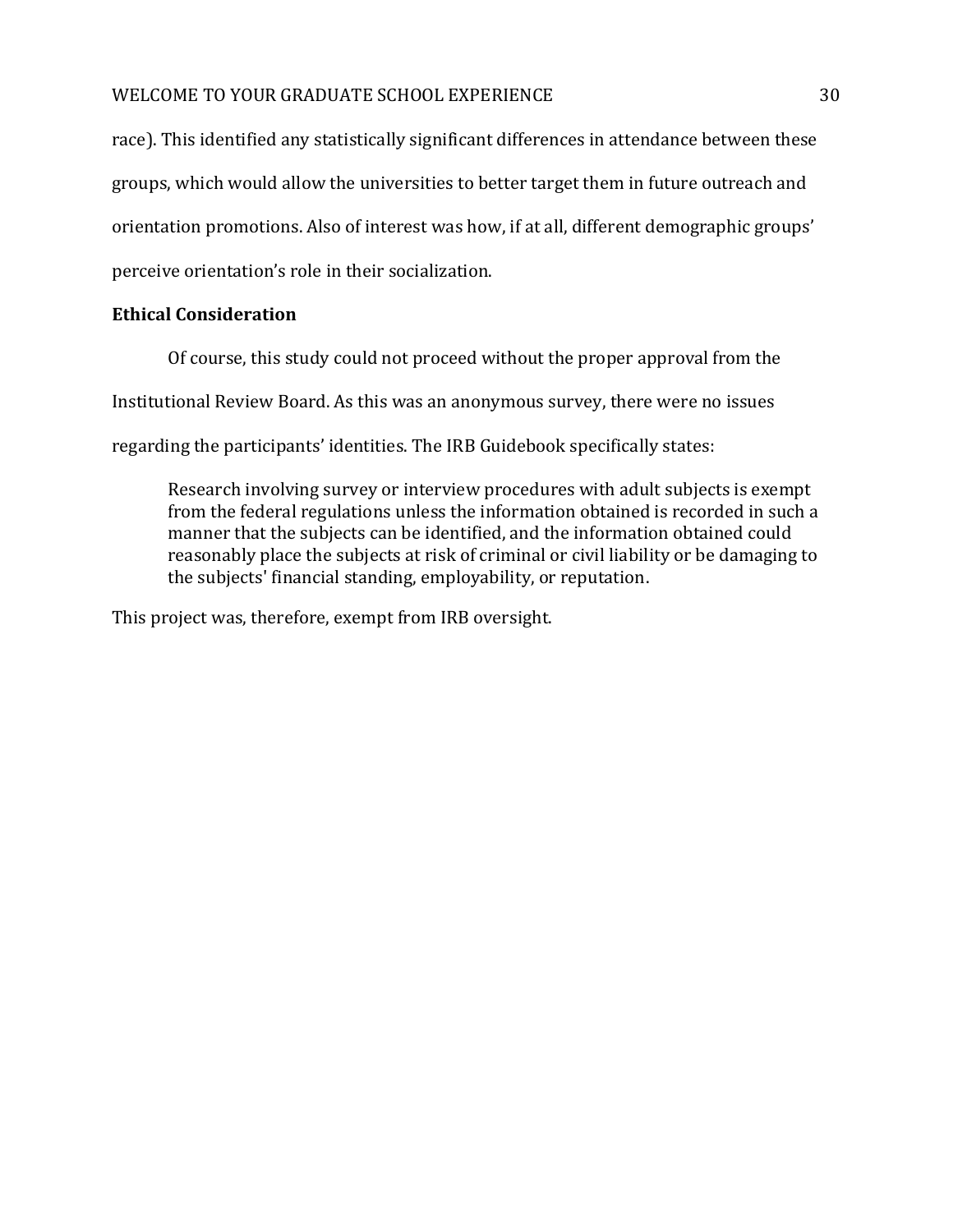#### **Results**

#### **Pilot Study**

The purpose of the pilot study was not to garner student perceptions of orientation and their socialization but to test the survey instrument. The area of particular importance was assuring question clarity. If the questions were unclear, students could note this wherever appropriate. Another indicator was if students started but did not complete the survey.

Of the 207 completed surveys, 44 % (n=92) were considered viable based on the inclusion criteria: first-year graduate students and students who did not attend the same university for any previous degree as their current graduate degree. One additional criterion not originally considered was that of online-only students, who are not a part of the on-campus orientation or socialization experience. However, the pilot study revealed a large number of respondents from this population participating in the survey. These students were, therefore, excluded from the study.

With regards to gender, the respondents were 39 % (n=36) male, 59 % (n=55) female, and 2 % (n=2) preferred not to disclose their gender. The survey instrument allowed for a "prefer not to disclose" option, designed to allow those who identify outside of the binary gender designations, such as members of the LGBTQIA community, an opportunity to do so. With regards to race, 82% (n=77) of respondents identified as White/Caucasian; 5% (n=5) of respondents identified as African American, with 4 % (n=4) identifying as Asian and as Other (n=4). Finally,  $2\%$  (n=2) of respondents identified as Hispanic, and the remaining 2 % (n=2) preferred not to disclose their ethnicity.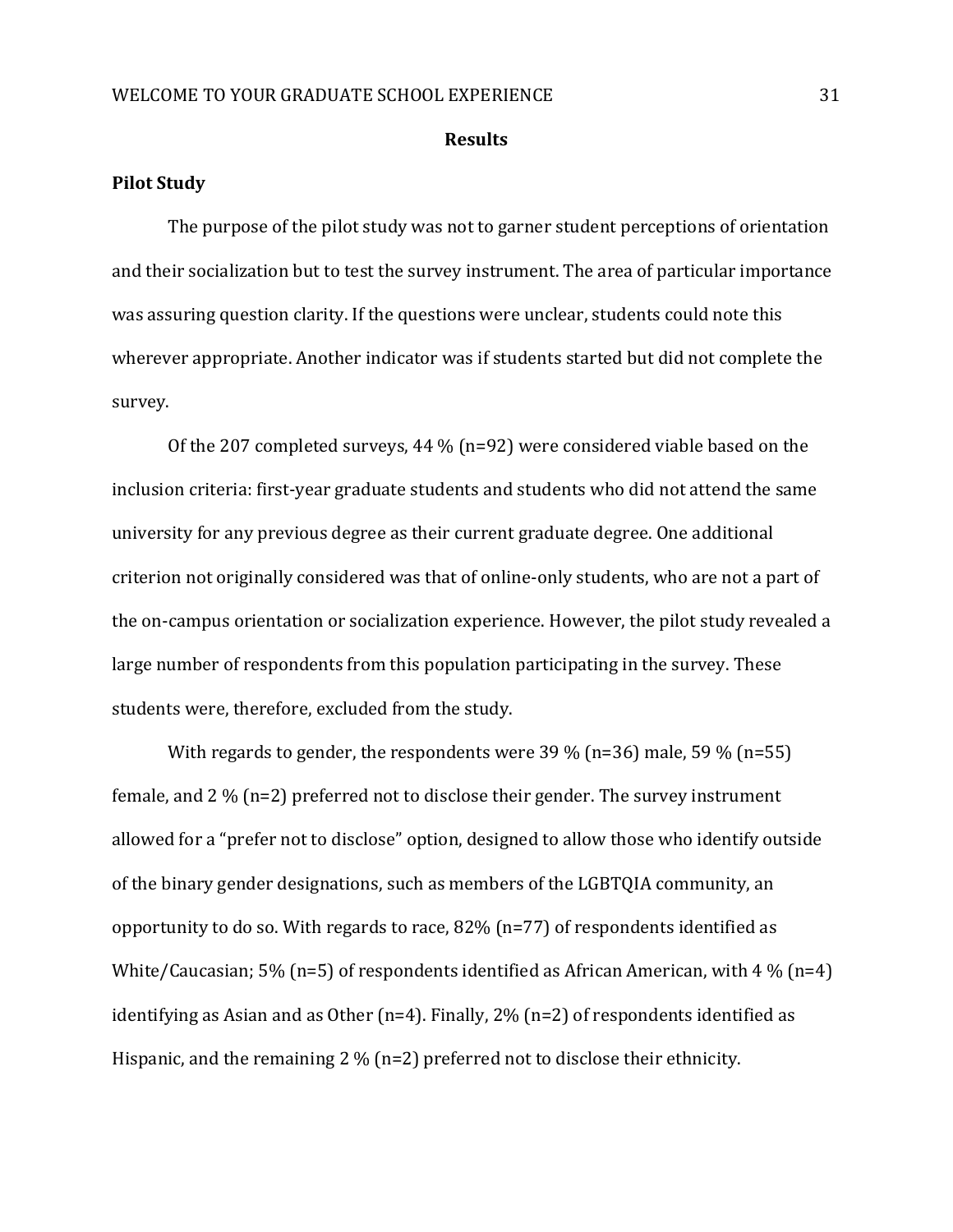**Findings.** Looking at the ninety-two survey responses in regard to the content of the survey, the only surveys that were not completed were open for less than twenty seconds on the survey's introduction. This implies that the students either deemed the survey uninteresting or realized they were not members of the desired population, and so opted out of participating in the survey itself. In the comments sections, there were no responses that indicated any questions were unclear. Based on the large number of unviable survey responses in the pilot study, screening questions were added to the beginning of the survey:

- Is this your first semester in your current graduate degree program?
- Did you attend your current university for any previous degree?
- Are you currently enrolled in at least one on-campus course?

If they did not fit the criteria for this study, they were excluded from the remainder of the survey.

**Limitations.** As mentioned above, out of the 207 completed surveys, only 44% (n=92) were considered viable. This showed flaws in the design of the survey instrument. While the inclusion / exclusion criteria were included in the letter of recruitment sent to students, many still completed the survey even though they did not fit the parameters of the population being sought out. Those 115 surveys were discarded because their responses indicated they did not fit the parameters of the study.

Another point is that the survey had to be approved by IRB before it could be distributed. The survey was not administered until April 2014, orientation having taken place eight months prior. This was also taken into consideration, as the full thesis study was prepared. Additionally, as the spring semester continued to proceed, the graduate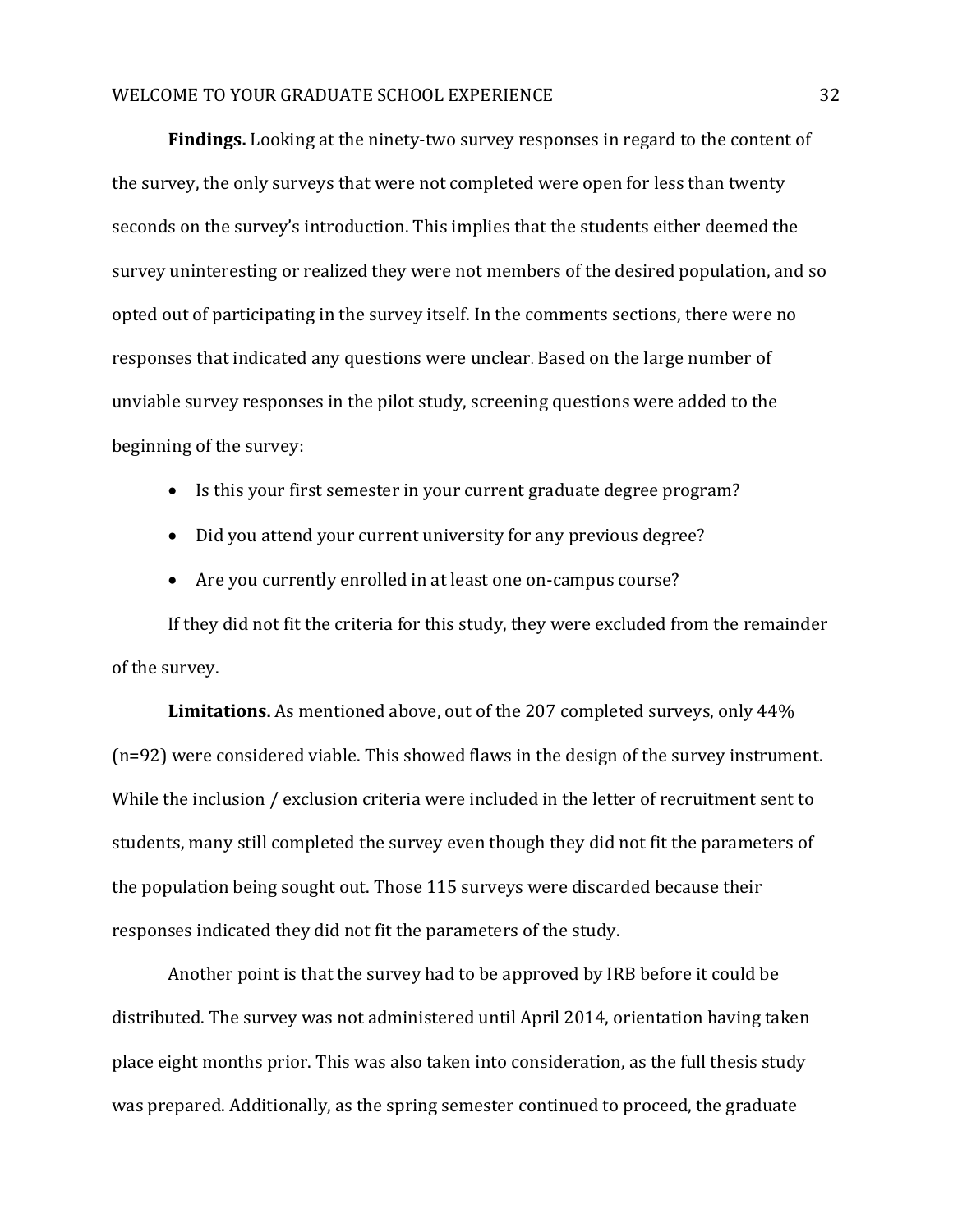students had more projects to be completed before the end of the semester. This contributed to another possible limitation of the study because the level of pressure on the graduate students may have affected the response rate.

#### **Full Study**

**Participants.** Of the 544 completed surveys initiated by students, 68.2% (n=371) were excluded based on their incompatibility with the study's parameters, leaving the study with a total sample size of 173. The remainder of this report will focus on the 173 survey responses deemed useable.

See Table 2 for a demographic breakdown of respondents by university and the total sample. Of the 173 respondents, 31% (n=53) were male, 69% (n=119) were female and 1% (n=1) preferred not to disclose their gender. The majority of respondents, 86.1% (n=149), identified as White/Caucasian. The vast majority of respondents also identified as U.S. citizens (n=155) and were ages 22-25 (n=118). The majority of respondents (n=76) were from University 3. Please refer to Table 3 for a breakdown of the academic identifiers the respondents completed. The majority of respondents indicated they had come straight from their previous degree program to their current degree program (n=97), and were pursuing Master's degrees (n=131).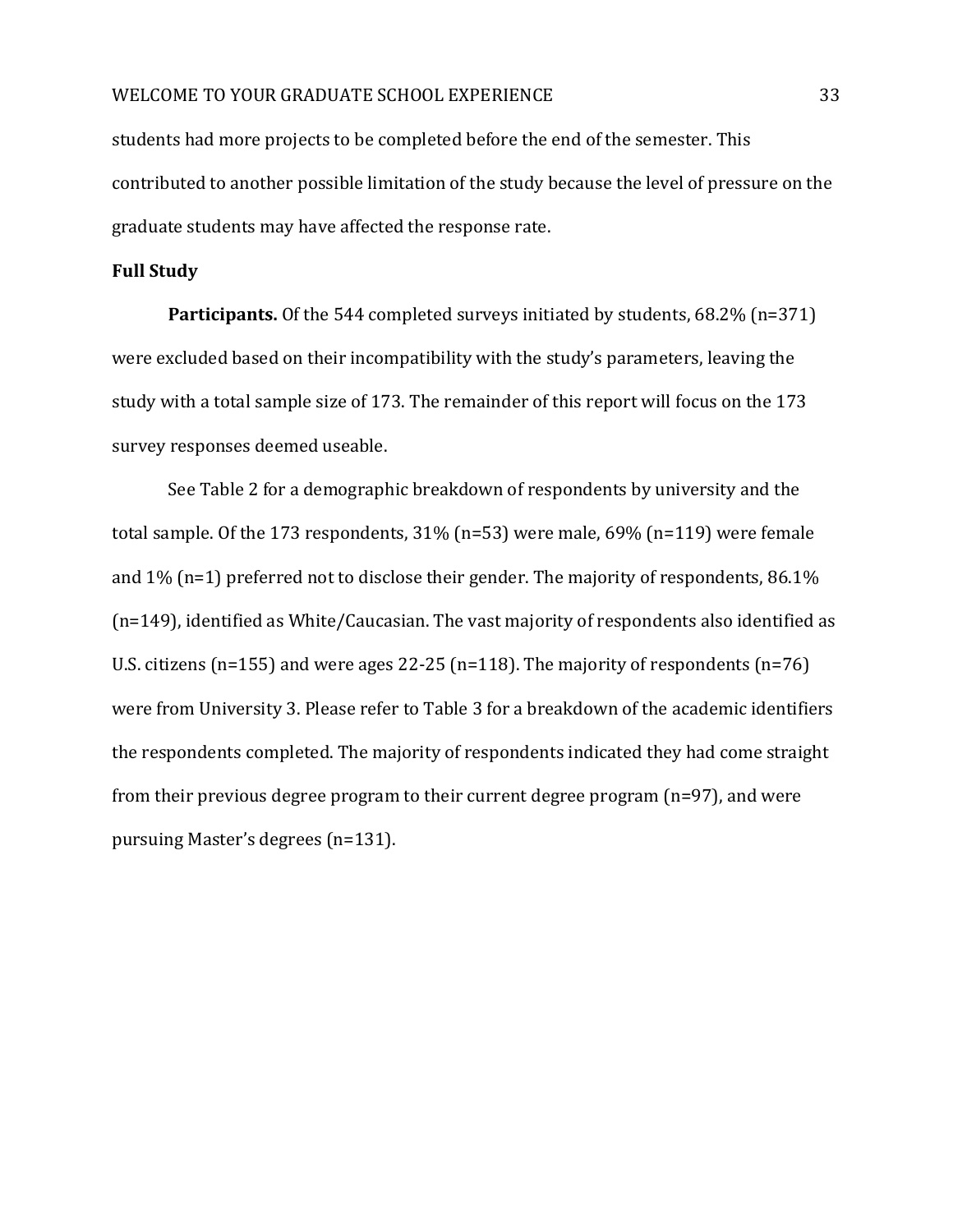# *Demographic Breakdown of Respondents by Gender, Age, Citizenship Status, and Race*

|                           | University 1 |            | University 2     |            | University 3     |            | <b>Total</b>            |            |
|---------------------------|--------------|------------|------------------|------------|------------------|------------|-------------------------|------------|
|                           | n            | Percentage | $\mathbf n$      | Percentage | $\mathbf n$      | Percentage | $\mathbf n$             | Percentage |
| Gender                    |              |            |                  |            |                  |            |                         |            |
| Male                      | 15           | 25.9%      | 27               | 35.5%      | 11               | 28.2%      | 53                      | 30.6%      |
| Female                    | 43           | 74.1%      | 48               | 63.2%      | 28               | 71.8%      | 119                     | 68.8%      |
| Prefer Not to             | 0            |            | $\mathbf{1}$     | 1.3%       | $\boldsymbol{0}$ |            | 1                       | $0.6\%$    |
| Disclose                  |              |            |                  |            |                  |            |                         |            |
| <b>Age</b>                |              |            |                  |            |                  |            |                         |            |
| 18-21                     | $\mathbf{1}$ | 1.7%       | $\overline{2}$   | 2.6%       | $\overline{4}$   | 10.3%      | $\overline{7}$          | 4%         |
| $22 - 25$                 | 42           | 72.4%      | 50               | 65.8%      | 26               | 66.7%      | 118                     | 68.2%      |
| $26 - 30$                 | 11           | 19%        | 16               | 21.1%      | 5                | 12.8%      | 32                      | 18.5%      |
| 31-35                     | 0            | --         | 4                | 5.3%       |                  | 2.6%       | 5                       | 2.9%       |
| 36-40                     |              | 1.7%       | $\mathbf{1}$     | 1.3%       |                  | 2.6%       | 3                       | 1.7%       |
| $40+$                     | 3            | 5.2%       | 3                | 3.9%       | 2                | 5.1%       | 8                       | 4.6%       |
| <b>Citizenship Status</b> |              |            |                  |            |                  |            |                         |            |
| Domestic                  | 49           | 84.5%      | 68               | 89.5%      | 38               | 97.4%      | 155                     | 89.6%      |
| International             | 9            | 15.5%      | 8                | 10.5%      | 1                | 2.6%       | 18                      | 10.4%      |
| Race                      |              |            |                  |            |                  |            |                         |            |
| White/Caucasian           | 46           | 79.3%      | 67               | 88.2%      | 36               | 92.3%      | 149                     | 86.1%      |
| African American          | 3            | 5.2%       | 1                | 1.3%       | 1                | 2.6%       | 5                       | 2.9%       |
| Hispanic                  |              | --         | 2                | 2.6%       | 0                |            | $\overline{\mathbf{2}}$ | 1.2%       |
| Asian                     |              | 12.1%      | 4                | 5.3%       |                  | 2.6%       | 12                      | 6.9%       |
| Native American           |              | --         | $\boldsymbol{0}$ |            |                  |            | $\bf{0}$                |            |
| Pacific Islander          | 0            |            | $\boldsymbol{0}$ | --         | 0                |            | 0                       |            |
| Other                     | 2            | 3.4%       | $\boldsymbol{0}$ |            |                  | 2.6%       | 3                       | 1.7%       |
| Prefer not to             | 0            | $-$        | $\overline{2}$   | 2.6%       | $\overline{0}$   | $- -$      | $\overline{2}$          | 1.2%       |
| Disclose                  |              |            |                  |            |                  |            |                         |            |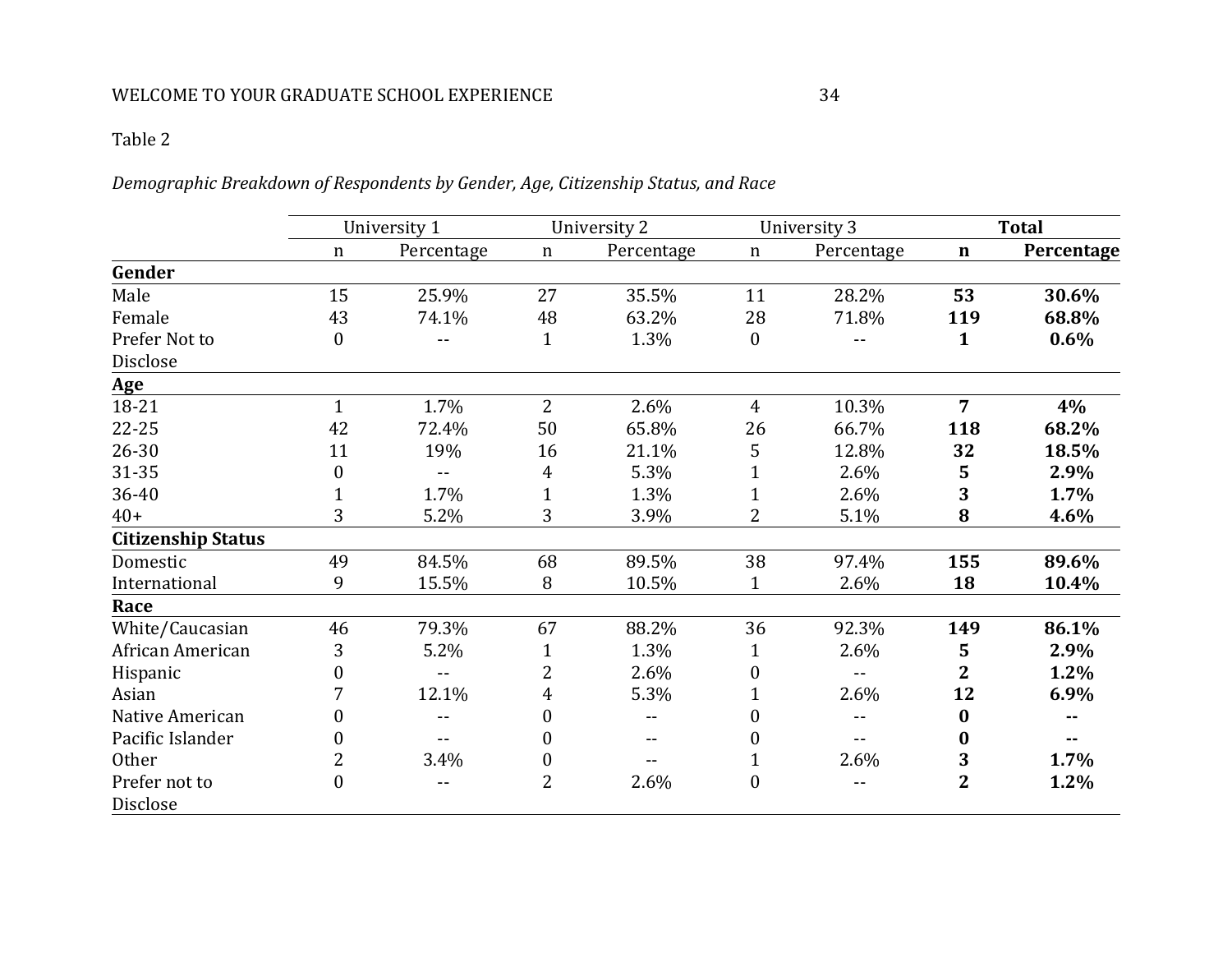|                   | University 1 |            |                  | University 2 |                 | University 3 | Total          |            |  |
|-------------------|--------------|------------|------------------|--------------|-----------------|--------------|----------------|------------|--|
|                   | n            | Percentage | n                | Percentage   | Percentage<br>n |              | n              | Percentage |  |
| <b>Time Off</b>   |              |            |                  |              |                 |              |                |            |  |
| Straight          | 31           | 53.4%      | 40               | 52.6%        | 26              | 66.7%        | 97             | 56.1%      |  |
| Through           |              |            |                  |              |                 |              |                |            |  |
| 1-2 years off     | 18           | 31%        | 18               | 23.7%        | 8               | 20.5%        | 44             | 25.4%      |  |
| $3 + years$ off   | 9            | 15.5%      | 18               | 23.7%        | 5               | 12.8%        | 32             | 18.5%      |  |
| Type of           |              |            |                  |              |                 |              |                |            |  |
| <b>Degree</b>     |              |            |                  |              |                 |              |                |            |  |
| Certificate       | 1            | 1.7%       | $\theta$         | --           | 1               | 2.6%         | $\overline{2}$ | 1.2%       |  |
| Master's          | 46           | 79.3%      | 57               | 75%          | 28              | 71.8%        | 131            | 75.7%      |  |
| Doctoral          | 10           | 17.2%      | 19               | 25%          | 9               | 23.1%        | 38             | 22%        |  |
| Specialist        | 1            | 1.7%       | $\boldsymbol{0}$ | --           | 1               | 2.6%         | 2              | 1.2%       |  |
| Program           |              |            |                  |              |                 |              |                |            |  |
| *** <i>p</i> <.05 |              |            |                  |              |                 |              |                |            |  |

| Academic Identifier Breakdown of Respondents by University |  |
|------------------------------------------------------------|--|
|                                                            |  |

**Results.** Eighty-two percent of respondents (n=142) indicated they had attended their university's graduate student orientation. Table 4 shows orientation attendance by demographic breakdown and statistical significance of each demographic group. With regard to attendance, none of the demographic groups showed any statistically significant differences. However, differences were found in orientation attendance by student type of degree program, as demonstrated in Table 5, which shows orientation attendance by academic identifier and statistical significance of each group.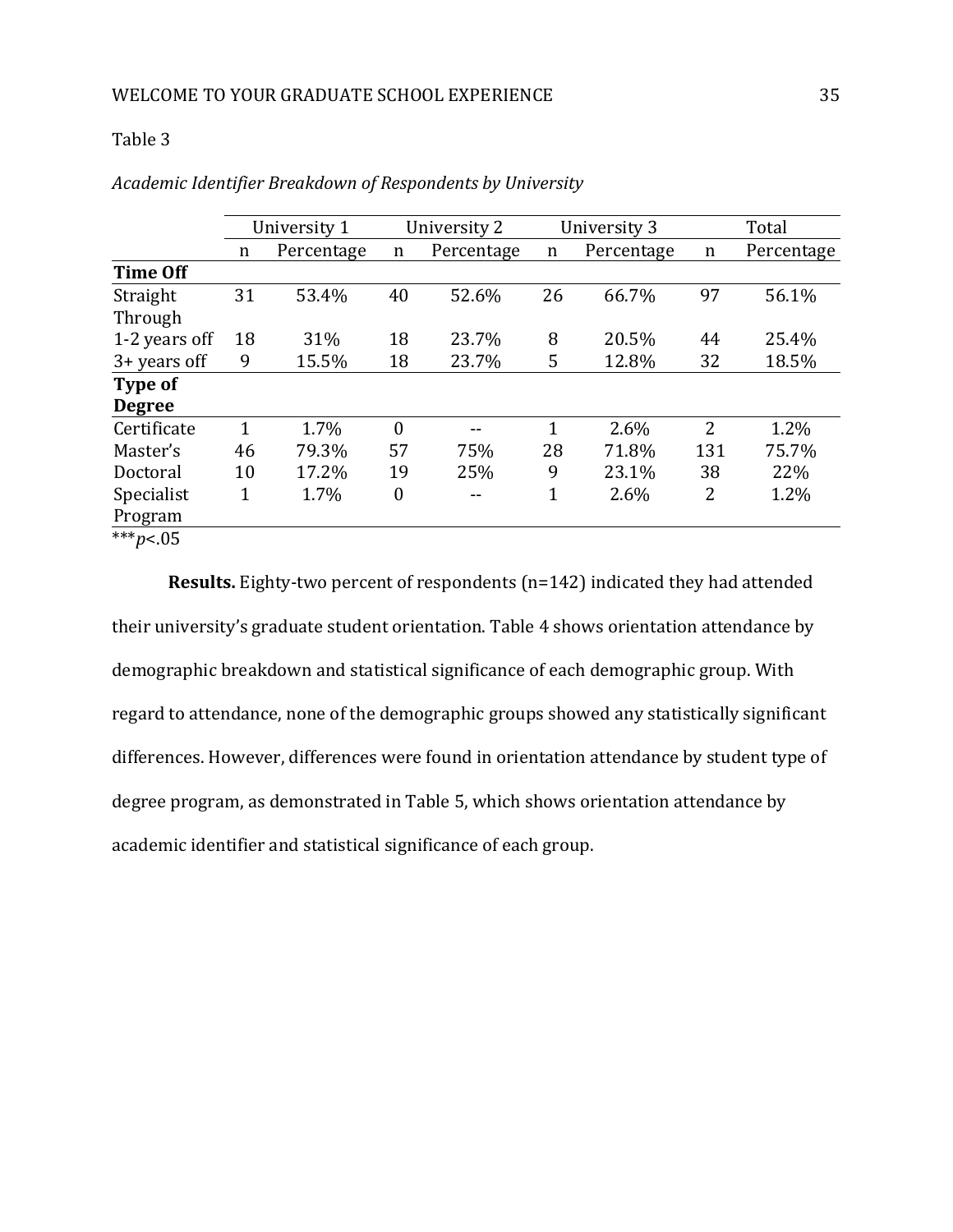# *Orientation Attendance by Demographic Breakdown of Respondents*

|                           |                             |            |                  | Did You Attend Your University's Graduate |      |                                     |                        |                |                |  |
|---------------------------|-----------------------------|------------|------------------|-------------------------------------------|------|-------------------------------------|------------------------|----------------|----------------|--|
|                           | <b>Student Orientation?</b> |            |                  |                                           |      |                                     |                        |                |                |  |
|                           |                             | Yes        | N <sub>o</sub>   |                                           |      | Statistical Significance Chi-Square |                        |                |                |  |
|                           | $\mathbf n$                 | Percentage | n                | Percentage                                | Mean | s.d.                                | Chi <sup>2</sup> Value | df             | <i>p</i> value |  |
| Gender                    |                             |            |                  |                                           |      |                                     |                        |                |                |  |
| Male                      | 46                          | 86.8%      | 7                | 13.2%                                     | 1.70 | .472                                | 1.427                  | $\overline{2}$ | .490           |  |
| Female                    | 95                          | 79.8%      | 24               | 20.2%                                     |      |                                     |                        |                |                |  |
| Prefer Not to Disclose    | $\mathbf{1}$                | 100%       | $\boldsymbol{0}$ | --                                        |      |                                     |                        |                |                |  |
| <b>Age</b>                |                             |            |                  |                                           |      |                                     |                        |                |                |  |
| 18-21                     | 6                           | 85.7%      | $\mathbf{1}$     | 14.3%                                     | 2.44 | 1.025                               | 8.147                  | 5              | .148           |  |
| 22-25                     | 100                         | 84.7%      | 18               | 15.3%                                     |      |                                     |                        |                |                |  |
| $26 - 30$                 | 25                          | 78.1%      | 7                | 21.9%                                     |      |                                     |                        |                |                |  |
| 31-35                     | 5                           | 100%       | 0                | --                                        |      |                                     |                        |                |                |  |
| 36-40                     | 2                           | 66.7%      | $\mathbf{1}$     | 33.3%                                     |      |                                     |                        |                |                |  |
| $40+$                     | 4                           | 50%        | 4                | 50%                                       |      |                                     |                        |                |                |  |
| <b>Citizenship Status</b> |                             |            |                  |                                           |      |                                     |                        |                |                |  |
| Domestic                  | 129                         | 83.2%      | 26               | 16.8%                                     | 1.10 | .306                                | 1.328                  | $\mathbf{1}$   | .249           |  |
| International             | 13                          | 72.2%      | 5                | 27.8%                                     |      |                                     |                        |                |                |  |
| Race                      |                             |            |                  |                                           |      |                                     |                        |                |                |  |
| White/Caucasian           | 123                         | 82.6%      | 26               | 17.4%                                     | 1.45 | 1.305                               | 2.371                  | 5              | .796           |  |
| African American          | 4                           | 80%        | 1                | 20%                                       |      |                                     |                        |                |                |  |
| Hispanic                  | 2                           | 100%       | 0                | --                                        |      |                                     |                        |                |                |  |
| Asian                     | 10                          | 83.3%      | 2                | 16.7%                                     |      |                                     |                        |                |                |  |
| Other                     | 2                           | 66.7%      | 1                | 33.3%                                     |      |                                     |                        |                |                |  |
| Prefer not to Disclose    | 1                           | 50%        |                  | 50%                                       |      |                                     |                        |                |                |  |

\*\*\**p*<.05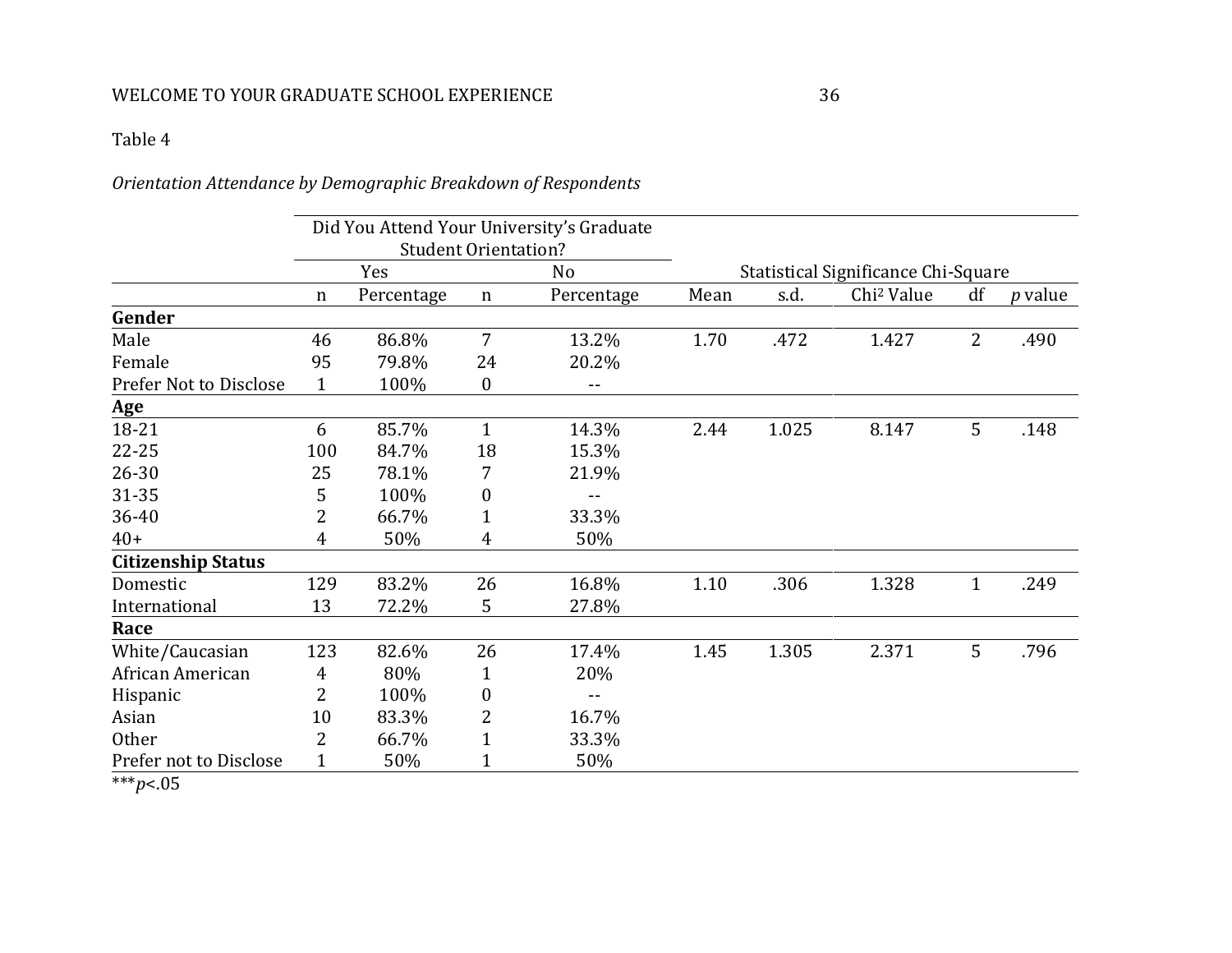|                   |                | Did You Attend Your University's     |    |            |      |      |                                     |                |                |
|-------------------|----------------|--------------------------------------|----|------------|------|------|-------------------------------------|----------------|----------------|
|                   |                | <b>Graduate Student Orientation?</b> |    |            |      |      |                                     |                |                |
|                   |                | Yes<br>No                            |    |            |      |      | Statistical Significance Chi-Square |                |                |
|                   |                |                                      |    |            |      |      | Chi <sup>2</sup>                    |                |                |
|                   | n              | Percentage                           | n  | Percentage | Mean | s.d. | Value                               | df             | <i>p</i> value |
| <b>Time Off</b>   |                |                                      |    |            |      |      |                                     |                |                |
| Straight          | 82             | 84.5%                                | 15 | 15.5%      | 1.62 | .780 | .930                                | $\overline{2}$ | .628           |
| Through           |                |                                      |    |            |      |      |                                     |                |                |
| 1-2 years off     | 35             | 79.5%                                | 9  | 20.5%      |      |      |                                     |                |                |
| $3 + years$ off   | 25             | 78.1%                                | 7  | 21.9%      |      |      |                                     |                |                |
| Type of           |                |                                      |    |            |      |      |                                     |                |                |
| <b>Degree</b>     |                |                                      |    |            |      |      |                                     |                |                |
| Certificate       | $\overline{0}$ |                                      | 2  | 100%       | 2.23 | .475 | 10.791                              | 3              | $.013***$      |
| Master's          | 109            | 83.2%                                | 22 | 16.8%      |      |      |                                     |                |                |
| Doctoral          | 32             | 84.2%                                | 6  | 15.8%      |      |      |                                     |                |                |
| Specialist        | 1              | 50%                                  | 1  | 50%        |      |      |                                     |                |                |
| Program           |                |                                      |    |            |      |      |                                     |                |                |
| *** <i>p</i> <.05 |                |                                      |    |            |      |      |                                     |                |                |
|                   |                |                                      |    |            |      |      |                                     |                |                |

*Orientation Attendance by Academic Identifier Breakdown of Respondents*

Students indicated they attended orientation thinking it would be helpful in their transition to the university (n=102) and their transition to graduate school (n=96). However, the primary factor for students attending orientation was because it was "required" as part of their assistantship or for their degree program (n=108). Figure 2 shows the extent to which the 142 students who attended orientation felt it impacted their socialization. These show more positive responses to prompts indicating orientation was helpful and more negative responses to prompts indicating orientation was not helpful. Table 6 compares these responses across demographic groups. This data demonstrate a few points that are statistically significant. First, two different data points indicate that international students are more likely to perceive the orientation process more helpful than domestic students ( $p=.018$ ;  $p=.005$ ). Second, while men and women indicated they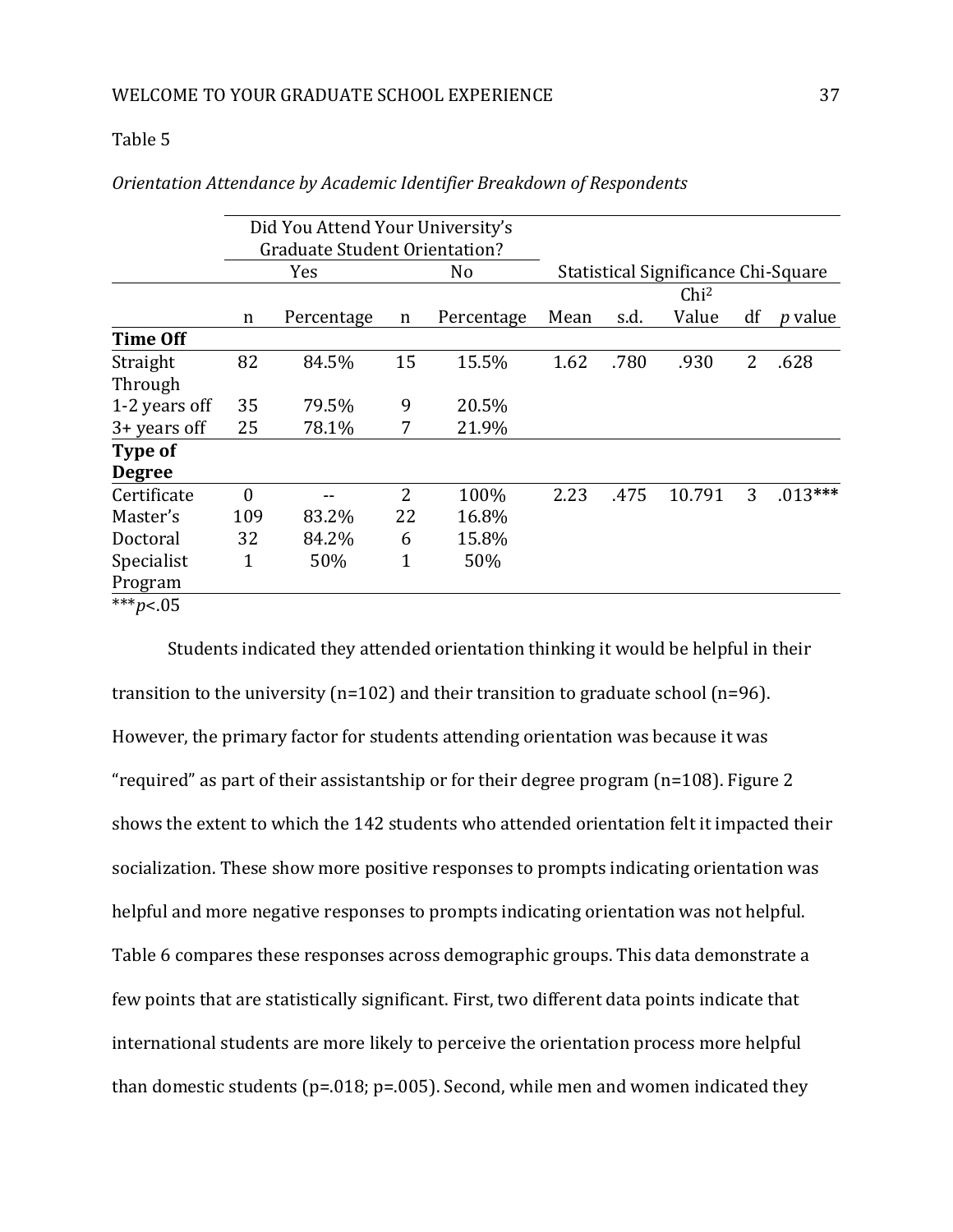found orientation helpful in their transition to their university, women were more likely than men (p=.020) to feel they did not receive the support they needed once they were settled in their programs. Age also showed statistically significant differences, so post hoc tests were run to see which groups were different; please see Tables 7 and 8. Here, we see a clearer picture of the differences across groups. First, 22-25 year-old graduate students indicated more than other age groups that they learned more at orientation than when they settled on campus. Second, older graduate students, particularly those aged 31-35, indicated feeling they did not receive the support they needed once they were settled in their programs more than their younger peers. Table 10, however, shows that there was no statistically significant difference when comparing responses based on both gender and age.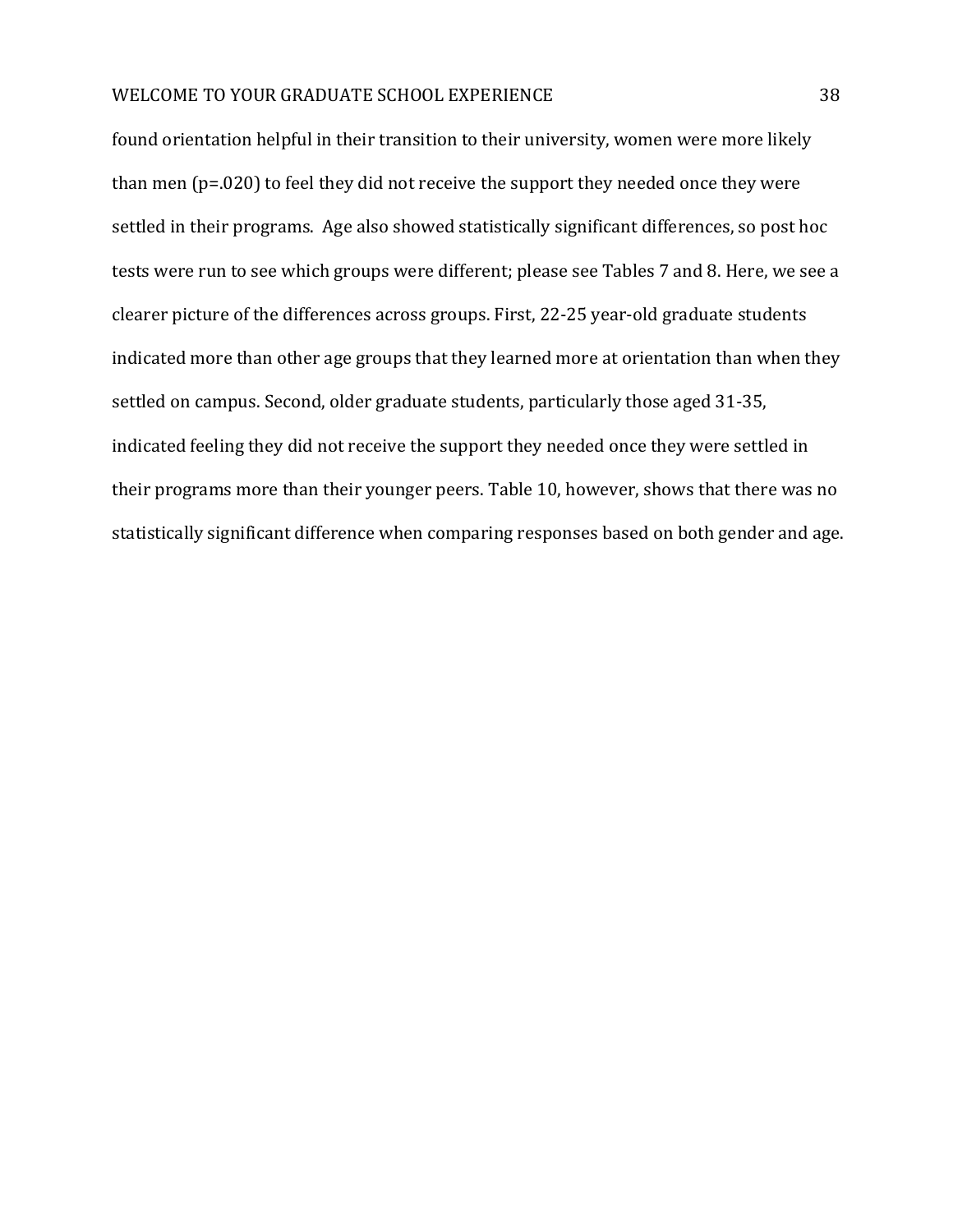# Figure 2

*Students' (n = 173) impressions of orientation as a contributor to their transition to their universities.*

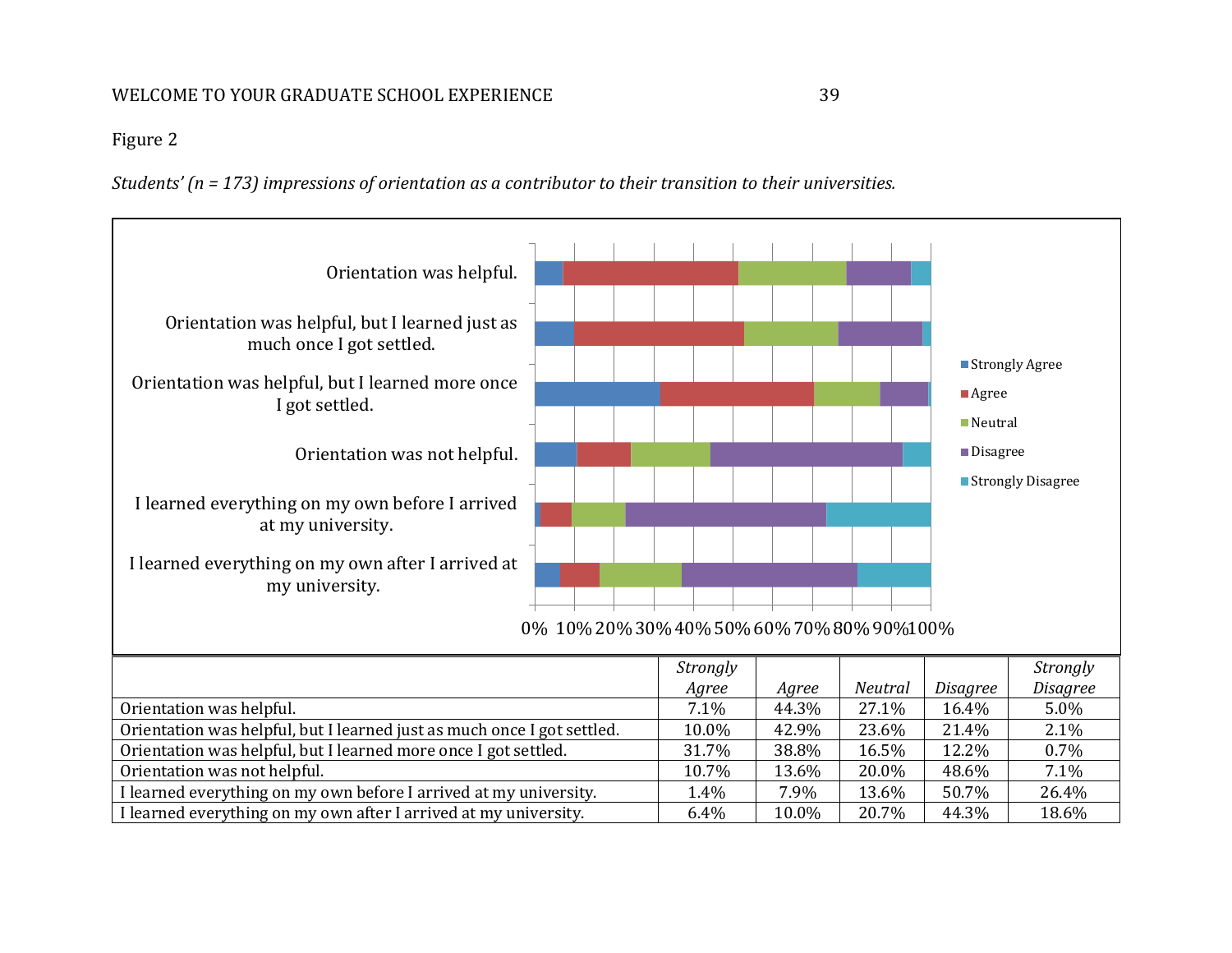*Perceptions of Orientation Effectiveness by Demographic Breakdown of Respondents*

|                                                                         | Sum of  |                |       | Mean   |              |              |  |  |  |  |
|-------------------------------------------------------------------------|---------|----------------|-------|--------|--------------|--------------|--|--|--|--|
|                                                                         | Squares | df             | s.d.  | Square | $\mathbf{F}$ | Significance |  |  |  |  |
| Orientation was helpful.                                                |         |                |       |        |              |              |  |  |  |  |
| Gender                                                                  | 2.742   | $\overline{2}$ | .478  | 1.371  | 1.383        | .254         |  |  |  |  |
| Age                                                                     | 5.26    | 5              | .907  | 1.052  | 1.058        | .387         |  |  |  |  |
| <b>Citizenship Status</b>                                               | 5.497   | $\mathbf{1}$   | .270  | 5.497  | 5.702        | $.018***$    |  |  |  |  |
| Race                                                                    | 4.947   | 5              | 1.158 | .989   | 993          | .425         |  |  |  |  |
| Orientation was helpful, but I learned just as much once I got settled. |         |                |       |        |              |              |  |  |  |  |
| Gender                                                                  | 7.709   | $\overline{2}$ | .478  | 3.854  | 4.032        | $.020***$    |  |  |  |  |
| Age                                                                     | 16.139  | 5              | .907  | 3.228  | 3.529        | $.005***$    |  |  |  |  |
| Citizenship Status                                                      | 3.451   | $\mathbf{1}$   | .270  | 3.451  | 3.522        | .063         |  |  |  |  |
| Race                                                                    | 10.774  | 5              | 1.158 | 2.155  | 2.257        | .052         |  |  |  |  |
| Orientation was helpful, but I learned more once I got settled.         |         |                |       |        |              |              |  |  |  |  |
| Gender                                                                  | .046    | 2              | .478  | .023   | .022         | .978         |  |  |  |  |
| Age                                                                     | 17.435  | 5              | .907  | 3.487  | 3.718        | $.003***$    |  |  |  |  |
| <b>Citizenship Status</b>                                               | .738    | $\mathbf{1}$   | .270  | .738   | .715         | .399         |  |  |  |  |
| Race                                                                    | 8.640   | 5              | 1.158 | 1.728  | 1.721        | .134         |  |  |  |  |
| Orientation was not helpful.                                            |         |                |       |        |              |              |  |  |  |  |
| Gender                                                                  | 2.017   | 2              | .478  | 1.009  | .794         | .454         |  |  |  |  |
| Age                                                                     | 2.746   | 5              | .907  | .549   | .424         | .831         |  |  |  |  |
| Citizenship Status                                                      | 9.740   | $\overline{1}$ | .270  | 9.740  | 8.078        | $.005***$    |  |  |  |  |
| Race                                                                    | 10.217  | 5              | 1.158 | 2.043  | 1.650        | .151         |  |  |  |  |
| I learned everything on my own before I arrived at my university.       |         |                |       |        |              |              |  |  |  |  |
| Gender                                                                  | .117    | 2              | .478  | .059   | .068         | .934         |  |  |  |  |
| Age                                                                     | 2.453   | 5              | .907  | .491   | .572         | .721         |  |  |  |  |
| Citizenship Status                                                      | 1.414   | 1              | .270  | 1.414  | 1.684        | .197         |  |  |  |  |
| Race                                                                    | 2.269   | 5              | 1.158 | .454   | .529         | .754         |  |  |  |  |
| I learned everything on my own after I arrived at my university.        |         |                |       |        |              |              |  |  |  |  |
| Gender                                                                  | .866    | $\overline{2}$ | .478  | .433   | .355         | .702         |  |  |  |  |
| Age                                                                     | 5.449   | 5              | .907  | 1.090  | .898         | .484         |  |  |  |  |
| Citizenship Status                                                      | 3.047   | 1              | .270  | 3.047  | 2.549        | .113         |  |  |  |  |
| Race                                                                    | 10.328  | 5              | 1.158 | 2.066  | 1.756        | .126         |  |  |  |  |

\*\*\**p*<.05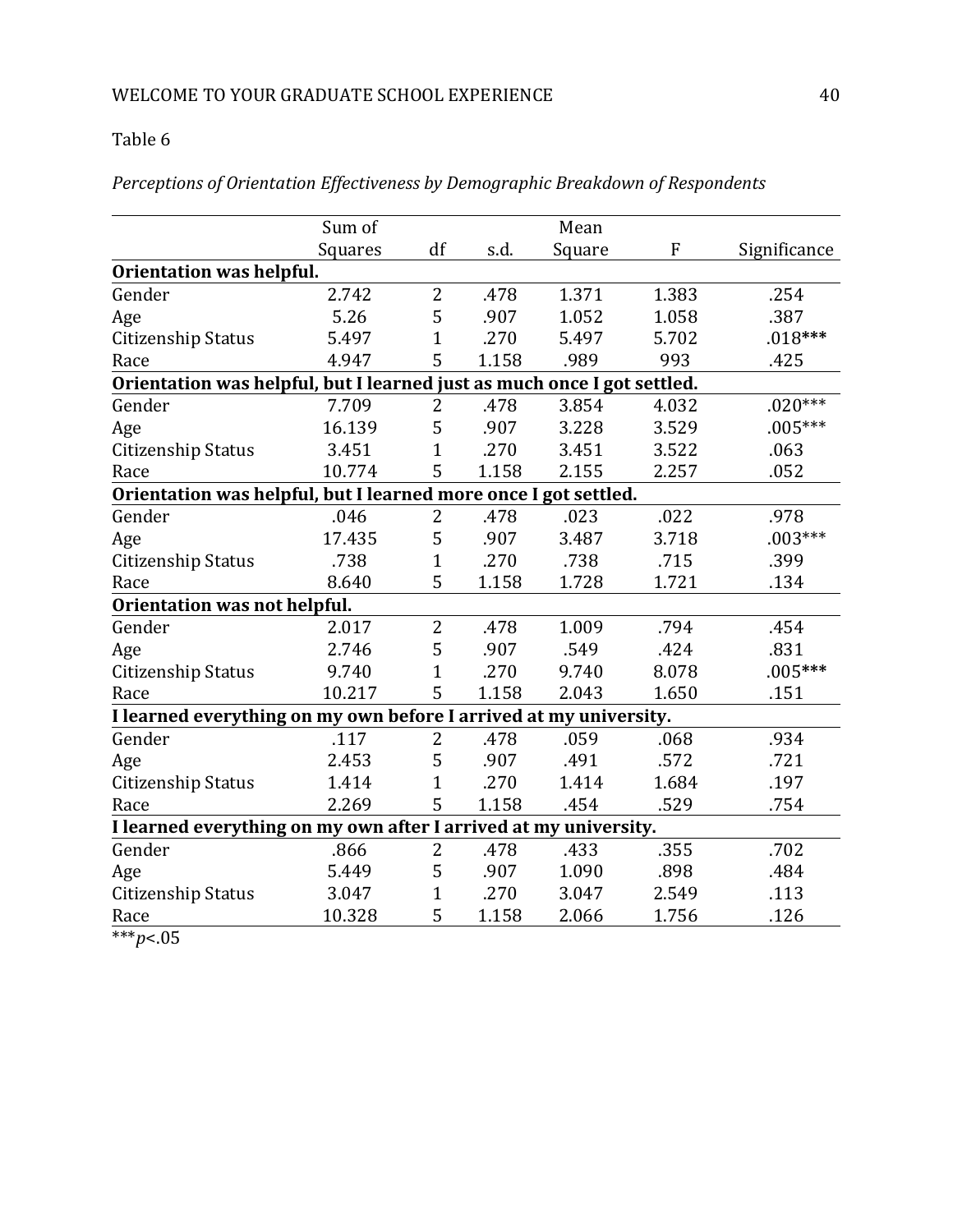|             | Age Range |           |           |           |           |       |  |
|-------------|-----------|-----------|-----------|-----------|-----------|-------|--|
|             | 18-21     | $22 - 25$ | $26 - 30$ | $31 - 35$ | $36 - 40$ | >40   |  |
| 18-21       |           | $.008***$ | .252      | .863      | .523      | .419  |  |
| $22 - 25$   | $.008***$ |           | $.008***$ | $.027***$ | .396      | .235  |  |
| $26 - 30$   | .252      | $.008***$ |           | .395      | 1.000     | 1.000 |  |
| 31-35       | .863      | $.027***$ | .395      |           | .618      | .534  |  |
| $36 - 40$   | .523      | .396      | 1.000     | .618      |           | 1.000 |  |
| >40         | .419      | .235      | 1.000     | .534      | 1.000     |       |  |
| *** $p<.05$ |           |           |           |           |           |       |  |

*Significant Differences Between Age Groups on "Orientation was helpful, but I learned just as much once I got settled."*

# Table 8

*Significant Differences Between Age Groups on "Orientation was helpful, but I learned more once I got settled."*

|           | Age Range |           |           |           |           |           |  |
|-----------|-----------|-----------|-----------|-----------|-----------|-----------|--|
|           | 18-21     | $22 - 25$ | $26 - 30$ | 31-35     | $36 - 40$ | >40       |  |
| 18-21     |           | .104      | .185      | .055      | .401      | .506      |  |
| $22 - 25$ | .104      |           | .713      | $.000***$ | 1.000     | .614      |  |
| $26 - 30$ | .185      | .713      |           | $.000***$ | .911      | .745      |  |
| 31-35     | .055      | .000      | $.000***$ |           | $028***$  | $.018***$ |  |
| 36-40     | .401      | 1.000     | .911      | $.028***$ |           | .766      |  |
| >40       | .506      | .614      | .745      | $.018***$ | .766      |           |  |

\*\*\**p*<.05

# Table 9

*Means and Standard Deviations for Gender and Age in Response to "Orientation was helpful, but I learned more once I got settled."*

|           | Male |       |      | Female    | Total |           |  |
|-----------|------|-------|------|-----------|-------|-----------|--|
|           | M    | SD    | M    | <b>SD</b> | M     | <b>SD</b> |  |
| 18-21     | 3.00 | .000  | 3.75 | 5.00      | 3.50  | 5.48      |  |
| 22-25     | 2.03 | .778  | 2.56 | .998      | 2.42  | .973      |  |
| $26 - 30$ | 2.80 | .789  | 3.13 | 1.125     | 3.00  | 1.000     |  |
| 31-35     | 4.00 | $- -$ | 3.25 | .957      | 3.40  | .894      |  |
| 36-40     | 2.50 | .707  | 3.00 | .000      | 3.00  | .000      |  |
| >40       | 2.32 | .857  | 3.50 | .707      | 3.00  | .816      |  |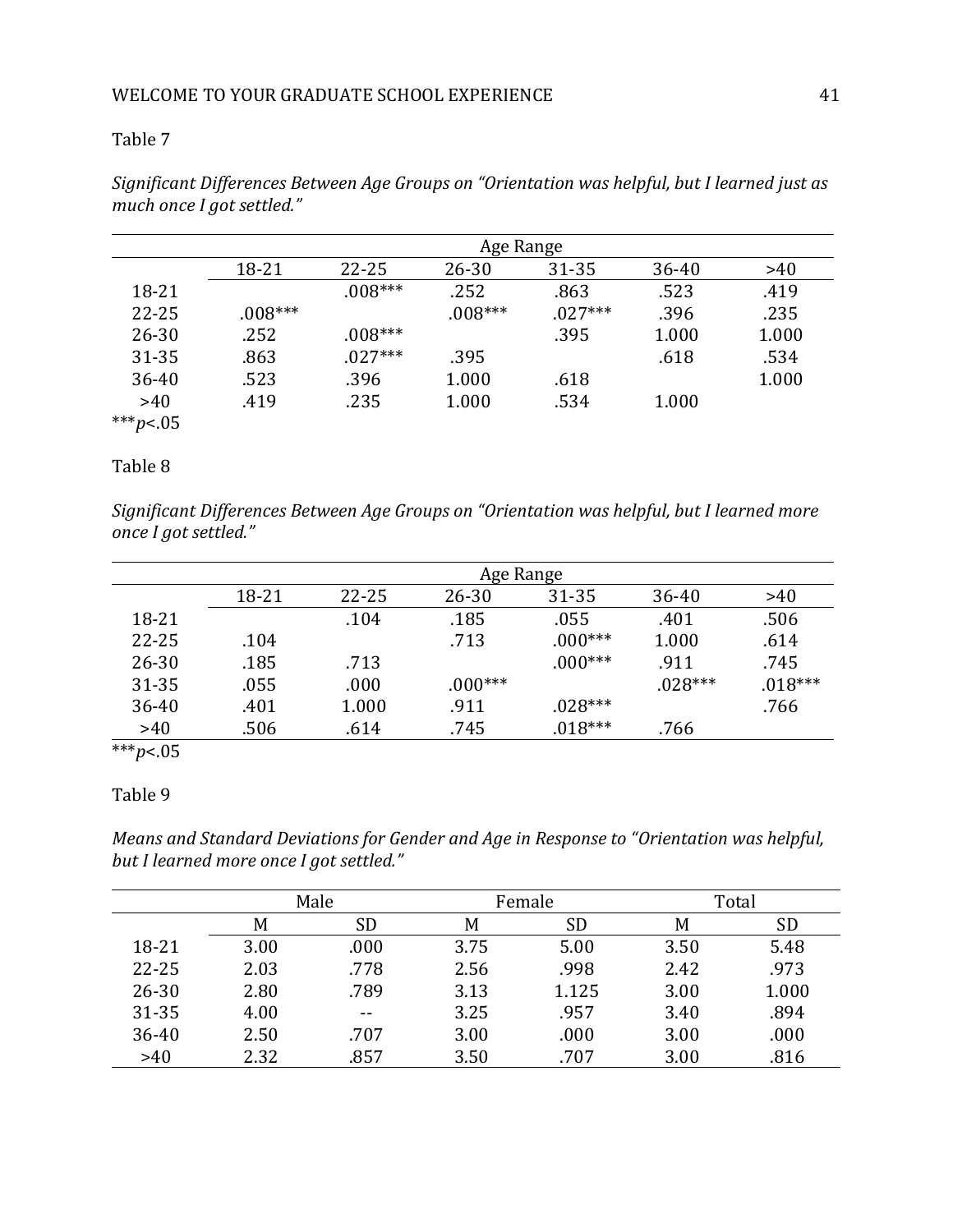*Summary of Two-Way Analysis of Variance for Gender and Age in Response to "Orientation was helpful, but I learned more once I got settled."*

|                           | df  | Sum of Squares | Mean Square |       | Significance |
|---------------------------|-----|----------------|-------------|-------|--------------|
| Gender                    |     | 3.920          | 1.960       | 2.249 | .110         |
| Age                       |     | 17.531         | 3.506       | 4.023 | $.002***$    |
| Gender * Age              |     | 1.747          | .437        | .501  | .735         |
| Error                     | 128 | 111.564        | 872.        |       |              |
| als als als<br>$\sim$ $-$ |     |                |             |       |              |

*\*\*\*p*<.05

Only 18% (n=31) of the respondents did not attend orientation. As shown in Figure 3, the majority (35.5%; n=11) stated they had a time conflict and 16.1% (n=5) indicated they did not know about the orientation. Table 11 shows respondents' contentment with having missed orientation by various demographic groups and Table 12 shows these responses by academic identifiers. These showed no statistical significance. However, of those respondents, 47% (n=14) indicated they were content having missed orientation while 53% (n=16) of those respondents who did not attend indicated they wish they had attended orientation.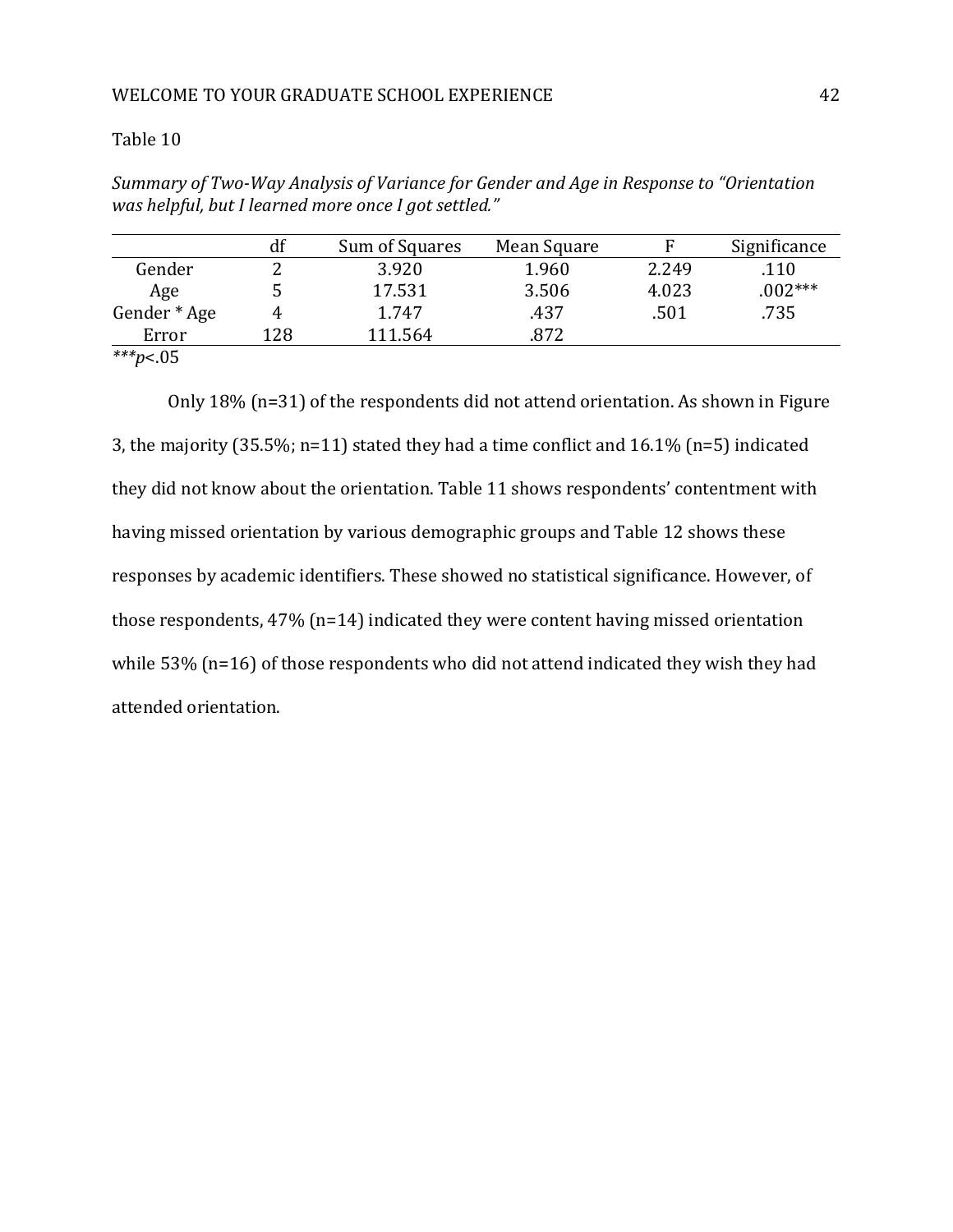# Figure 3



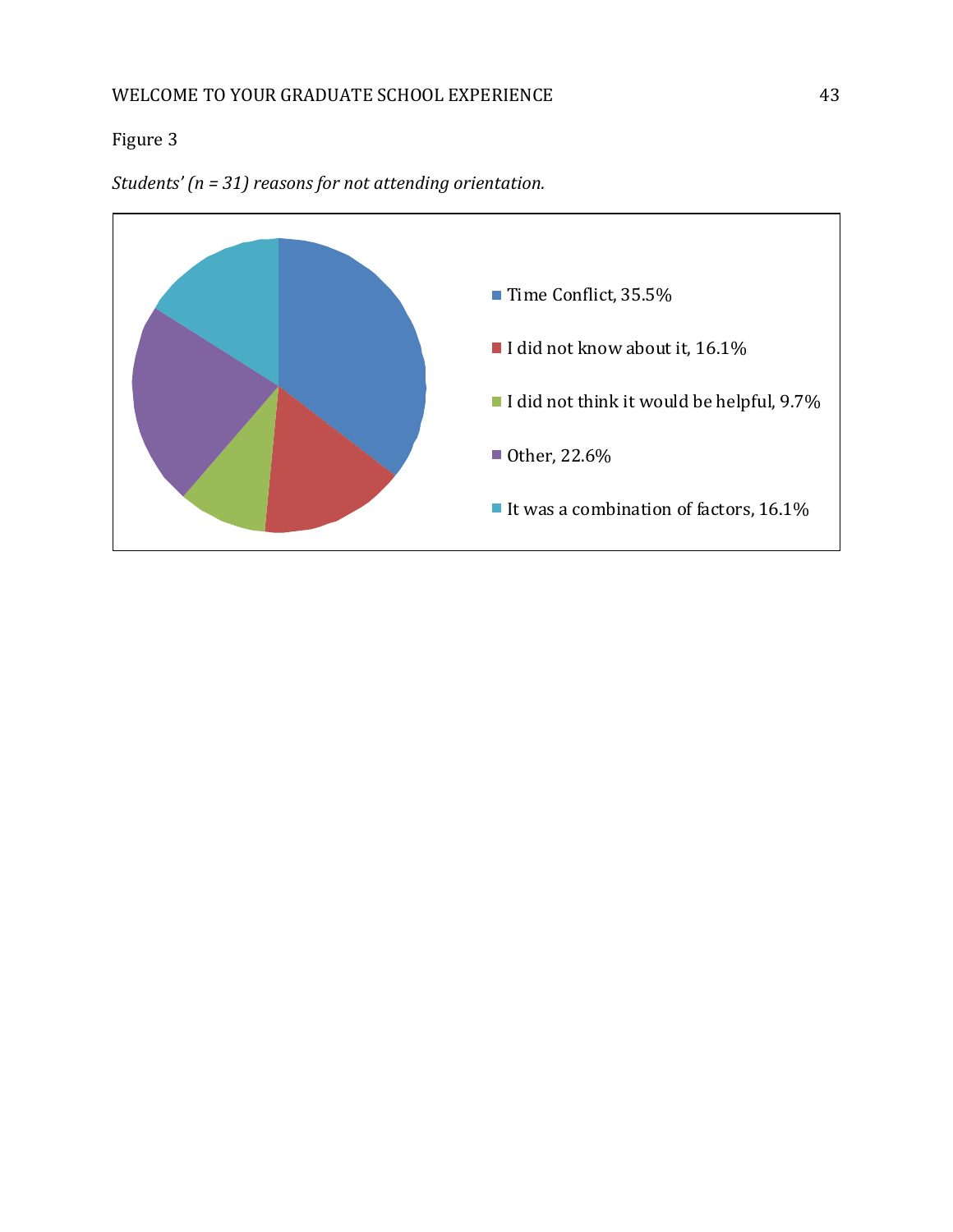# Table 11

# *Satisfaction with Missing Orientation by Demographic Breakdown of Respondents*

|                           | Do You Wish You Had Attended Orientation? |            |                  |                   |                                     |       |                        |                |                |
|---------------------------|-------------------------------------------|------------|------------------|-------------------|-------------------------------------|-------|------------------------|----------------|----------------|
|                           |                                           | Yes        |                  | N <sub>o</sub>    | Statistical Significance Chi-Square |       |                        |                |                |
|                           | $\mathbf n$                               | Percentage | $\mathbf n$      | Percentage        | Mean                                | s.d.  | Chi <sup>2</sup> Value | df             | <i>p</i> value |
| Gender                    |                                           |            |                  |                   |                                     |       |                        |                |                |
| Male                      | 3                                         | 42.9%      | $\overline{4}$   | 57.1%             | 1.77                                | .430  | .403                   | $\mathbf{1}$   | .526           |
| Female                    | 13                                        | 56.5%      | 10               | 43.5%             |                                     |       |                        |                |                |
| Prefer Not to Disclose    | $- -$                                     |            | $- -$            | $\qquad \qquad -$ |                                     |       |                        |                |                |
| <b>Age</b>                |                                           |            |                  |                   |                                     |       |                        |                |                |
| 18-21                     | $\mathbf{1}$                              | 100%       | $\boldsymbol{0}$ |                   | 2.83                                | 1.440 | 5.648                  | $\overline{4}$ | .227           |
| $22 - 25$                 | 11                                        | 64.7%      | 8                | 35.3%             |                                     |       |                        |                |                |
| 26-30                     | 2                                         | 28.6%      | 5                | 71.4%             |                                     |       |                        |                |                |
| 31-35                     |                                           |            |                  | --                |                                     |       |                        |                |                |
| 36-40                     |                                           | 100%       | $\boldsymbol{0}$ | $- -$             |                                     |       |                        |                |                |
| $40+$                     |                                           | 25%        | 3                | 75%               |                                     |       |                        |                |                |
| <b>Citizenship Status</b> |                                           |            |                  |                   |                                     |       |                        |                |                |
| Domestic                  | 13                                        | 52%        | 12               | 48%               | 1.17                                | .379  | .107                   | $\mathbf{1}$   | .743           |
| International             | 3                                         | 60%        | 2                | 40%               |                                     |       |                        |                |                |
| Race                      |                                           |            |                  |                   |                                     |       |                        |                |                |
| White/Caucasian           | 13                                        | 52%        | 12               | 48%               | 1.67                                | 1.768 | 4.929                  | $\overline{4}$ | .295           |
| African American          | 1                                         | 100%       | $\boldsymbol{0}$ |                   |                                     |       |                        |                |                |
| Hispanic                  |                                           | --         | --               | $-$               |                                     |       |                        |                |                |
| Asian                     | $\theta$                                  |            | $\overline{2}$   | 100%              |                                     |       |                        |                |                |
| <b>Other</b>              |                                           | 100%       | $\boldsymbol{0}$ |                   |                                     |       |                        |                |                |
| Prefer not to Disclose    |                                           | 100%       | $\boldsymbol{0}$ | $\qquad \qquad -$ |                                     |       |                        |                |                |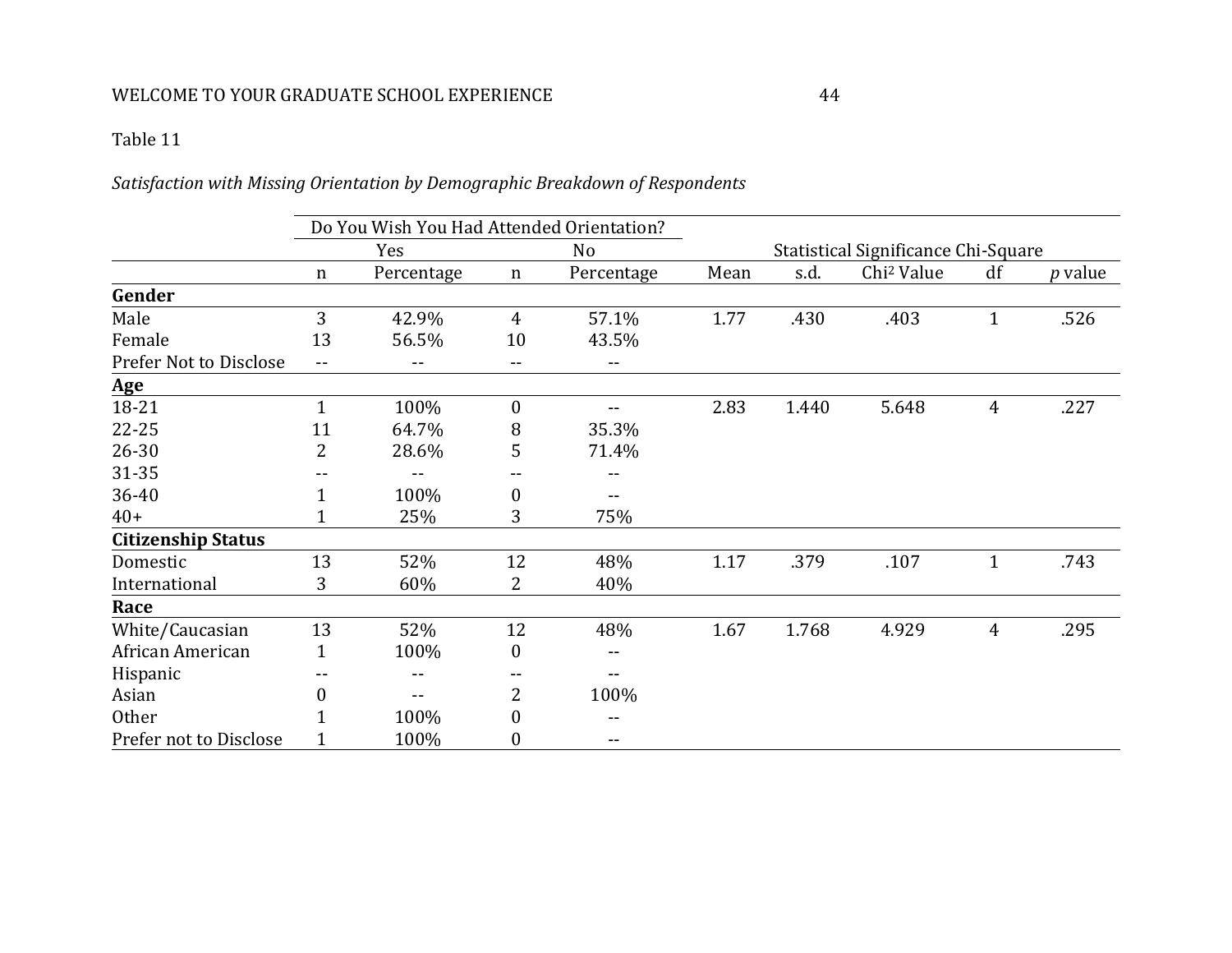*Satisfaction with Missing Orientation by Academic Identifier Breakdown of Respondents*

|                 |                                      | Did You Attend Your University's |                |            |                                     |      |                           |    |                |
|-----------------|--------------------------------------|----------------------------------|----------------|------------|-------------------------------------|------|---------------------------|----|----------------|
|                 | <b>Graduate Student Orientation?</b> |                                  |                |            |                                     |      |                           |    |                |
|                 |                                      | Yes                              |                | No         | Statistical Significance Chi-Square |      |                           |    |                |
|                 | n                                    | Percentage                       | n              | Percentage | Mean                                | s.d. | Chi <sup>2</sup><br>Value | df | <i>p</i> value |
| <b>Time Off</b> |                                      |                                  |                |            |                                     |      |                           |    |                |
| Straight        | 9                                    | 60%                              | 6              | 40%        | 1.73                                | .828 | .612                      | 2  | .736           |
| Through         |                                      |                                  |                |            |                                     |      |                           |    |                |
| 1-2 years off   | 4                                    | 50%                              | 4              | 50%        |                                     |      |                           |    |                |
| $3 + years$ off | 3                                    | 42.9%                            | 4              | 57.1%      |                                     |      |                           |    |                |
| Type of         |                                      |                                  |                |            |                                     |      |                           |    |                |
| <b>Degree</b>   |                                      |                                  |                |            |                                     |      |                           |    |                |
| Certificate     |                                      | 50%                              | 1              | 50%        | 2.20                                | .610 | .918                      | 3  | .821           |
| Master's        | 11                                   | 52.4%                            | 10             | 47.6%      |                                     |      |                           |    |                |
| Doctoral        | 3                                    | 50%                              | 3              | 50%        |                                     |      |                           |    |                |
| Specialist      | $\mathbf{1}$                         | 100%                             | $\overline{0}$ |            |                                     |      |                           |    |                |
| Program         |                                      |                                  |                |            |                                     |      |                           |    |                |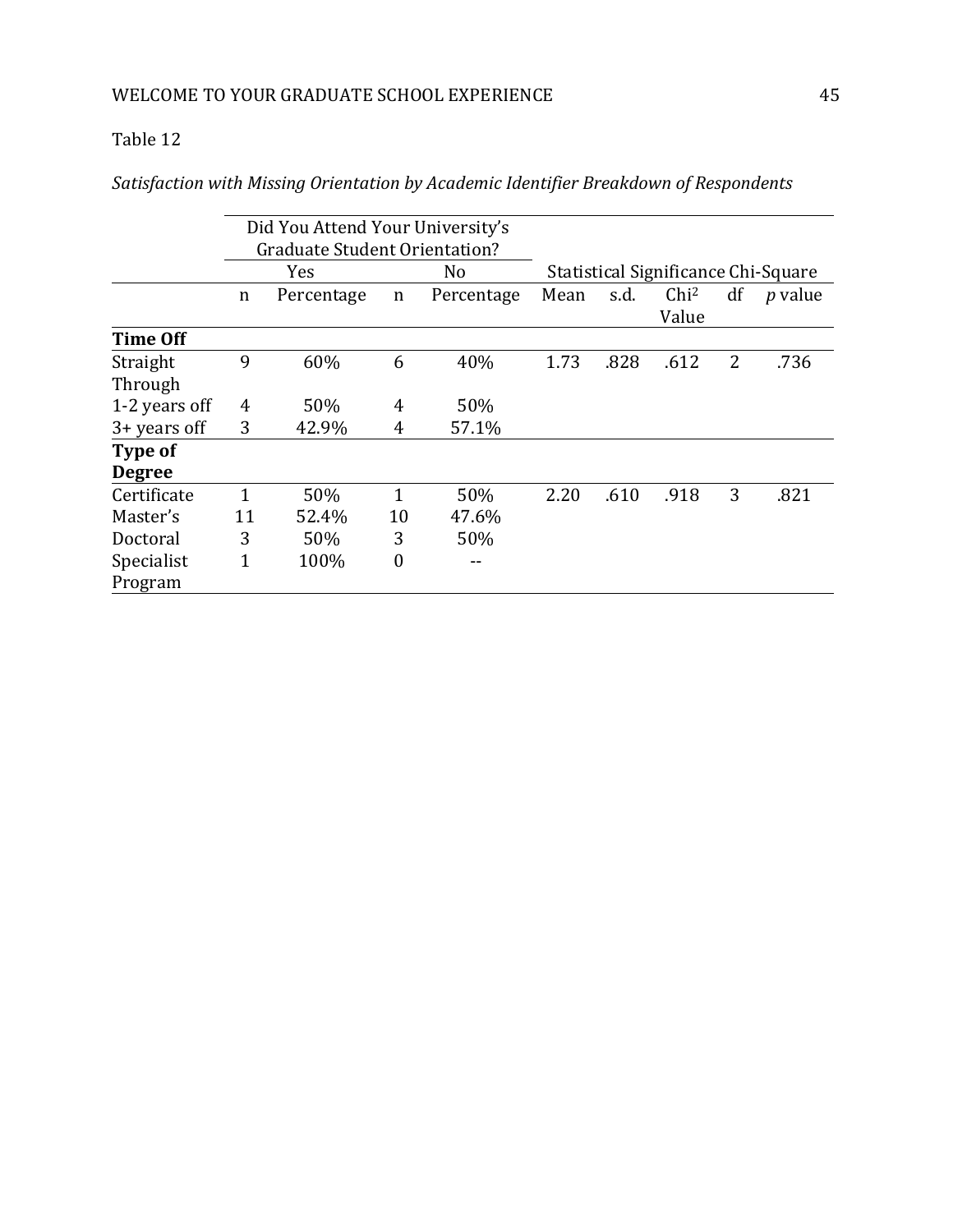#### **Discussion and Major Findings**

This study sought to examine university graduate student orientation programs and the use of evaluation in their programs. Second, it was intended to acquire students' perceptions regarding the role of orientation in their socialization. Again, when considering the orientation process, socialization refers to the process whereby a student learns the knowledge and skills necessary to assume his or her organizational role.

Eight-two percent of respondents (n=142) specified they had attended their respective university's graduate student orientation. With regard to attendance, none of the demographic groups displayed any statistically significant differences. However, differences were found in orientation attendance by students' type of degree program. The data point to master's and doctoral students being more likely to attend the orientation than certificate or specialist program students. However, with such small populations in the certificate and specialist programs, it is difficult to extrapolate this finding to the broader population. Likewise, without qualitative follow-up, the question of why these groups are less likely to attend orientation is also speculative.

This study showed no statistically significant findings related to the self-identified race of students and their perceptions related to orientation and their transition to the university. This result seems contrary to the literature presented by Dedrick and Watson (2002), McDavis, Molden and Wilson (1989) and Robinson (1996), which indicated that students of color and minority students have different orientation needs than those of white students. However, the institutions under review all had predominantly white student populations, with the sample size being only 13.9 percent minority students. Because of this, no broad conclusions may be drawn from this small sample.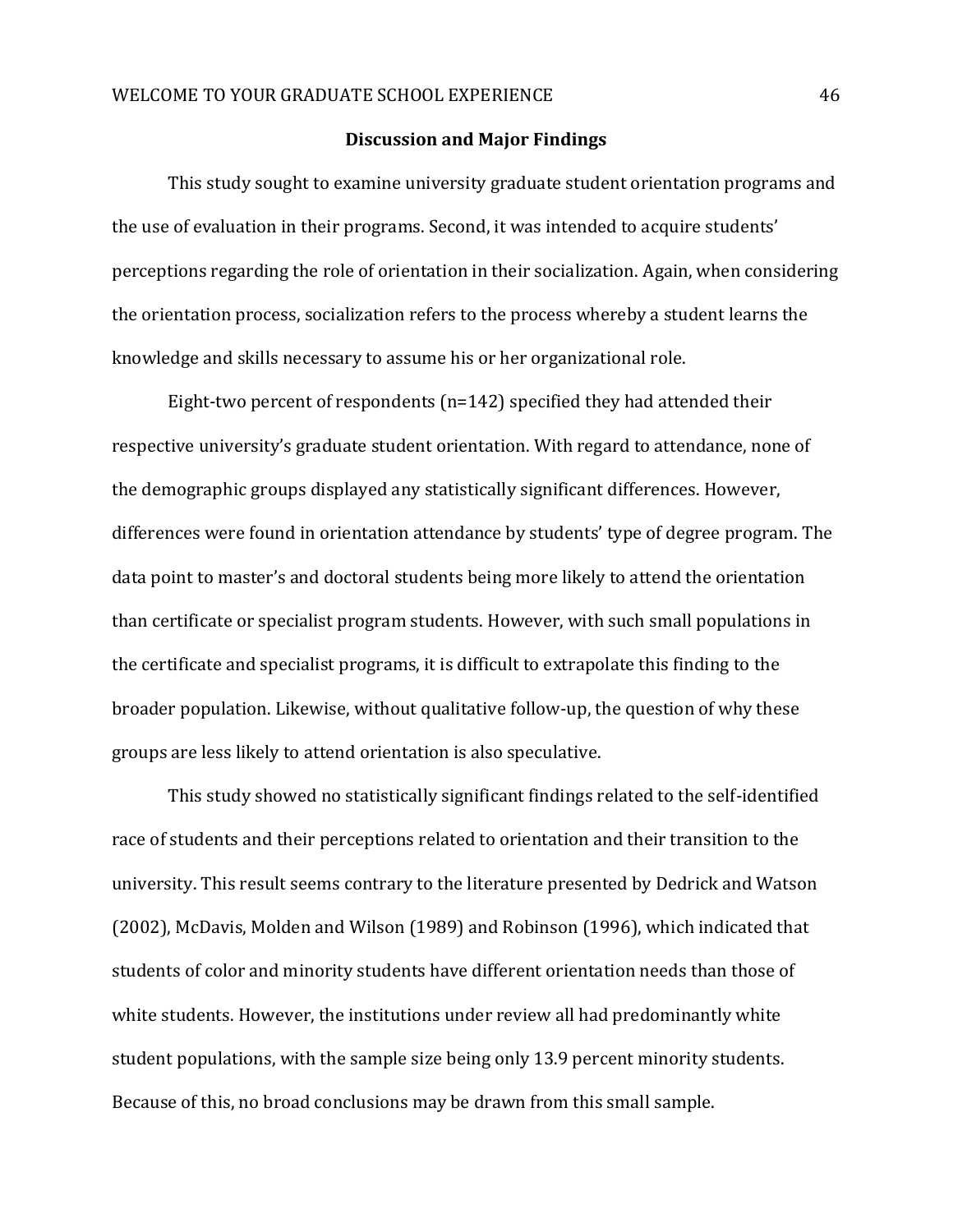Women responded more often than men that they did not learn as much about their university and graduate program culture once they settled, suggesting that women may not receive as much socialization as they would like after arriving on campus. This seems to align with the literature presented related to the varied needs of students based on gender, presented by Dedrick and Watson (2002). However, as Dedrick and Watson did not provide specific orientation needs of women in this work and without qualitative follow-up from the women respondents, it is unclear what areas of their socialization process are in need of improvement.

Barker, Felstehausen, Couch, and Henry (1997) and Polson (2003) indicated that students of various age groups also had different orientation needs. The data in this study support their findings, as 31-35-year-old students denoted disagreement that they learned just as much or more once they were settled. This indicates that this age group, as with female graduate students, is perhaps not receiving the assistance it needs after reaching campus. This aligns with Barker, Felstehausen, Couch, and Henry's (1997) survey of older graduate students who had delayed entry to graduate school. They found that these students had important needs for information regarding library services, conducting library searches, technical writing, and time management. Important but less critical needs were expressed for information about availability of assistantships, study skills, medical services, stress management, career counseling, test taking, and financial counseling.

Students indicated they attended orientation thinking it would be helpful in their transition to the university (n=102) and their transition to graduate school (n=96). However, the primary factor for students attending orientation was because it was "required" as part of their assistantship or for their degree program (n=108). The data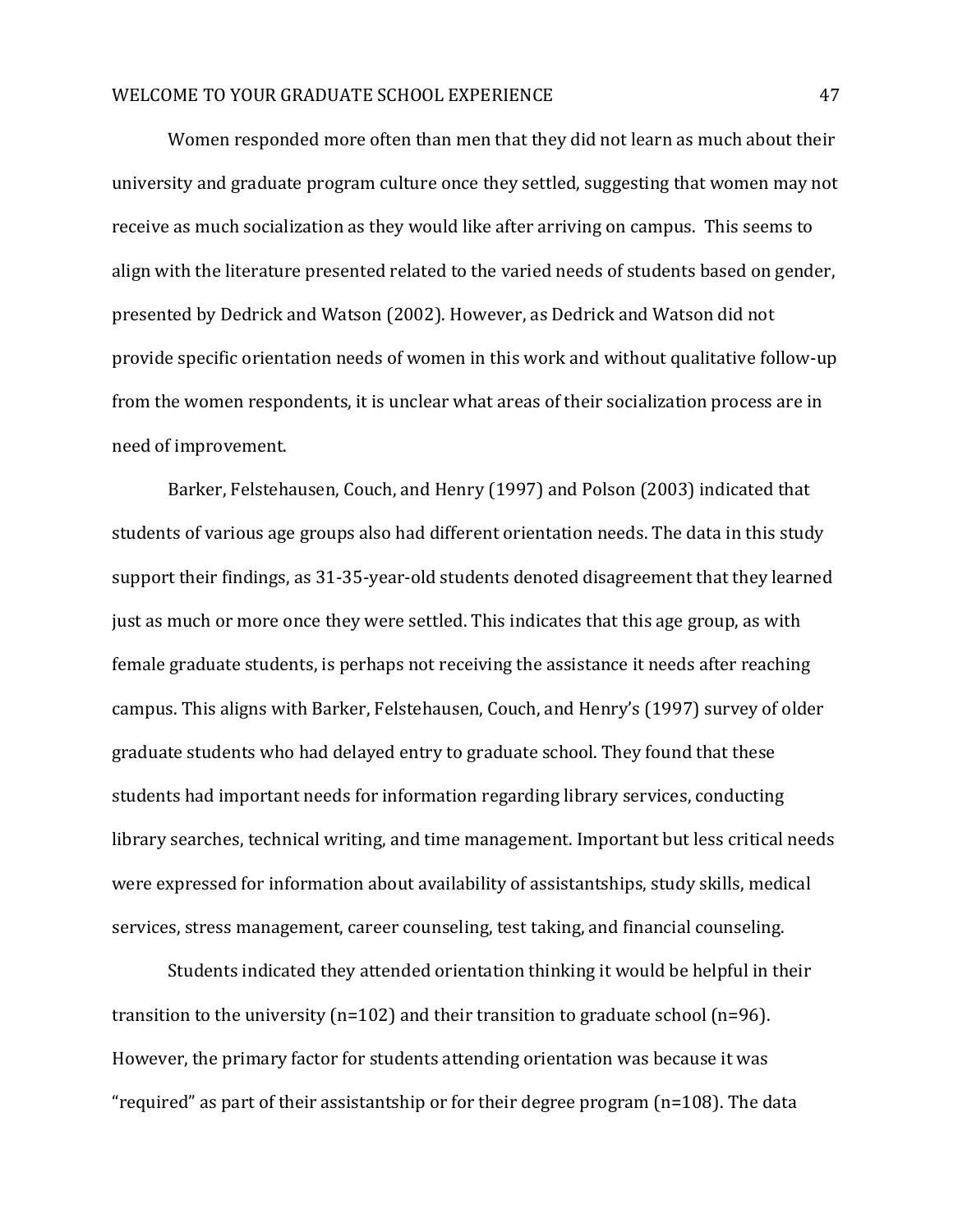reveal that respondents who attended orientation were somewhat indifferent about its impact on their transition to the university, yet they offered a dissenting response when asked if their orientation was helpful to them or not. Based on the responses, orientation seems to help students in their transition to the university. However, respondents' note that they learned more once they were settled into their program of study and the university. The implication here is that students are learning something valuable after orientation concludes.

Only 18 % (n=31) of the respondents did not attend orientation. Of those respondents, 47 % (n=14) specified they were content having missed orientation. These respondents suggested they did not believe orientation would have made a difference in their experience at the university or would have been a waste of time. The majority of these respondents also noted they received some type of departmental or assistantship orientation, which they felt served as a substitute for the campus-wide orientation.

However, 53% (n=16) of those respondents who did not attend indicated they wish they had attended orientation. These respondents stated that they believed orientation would have allowed them to meet more people and given them a better understanding of the university's campus, policies, procedures, and culture, easing their transition to the university and the graduate school experience. While these respondents do represent the majority, it is a very slim majority, so broader statements regarding students' contentment with having missed orientation are not possible.

#### **Limitations**

While the survey was distributed to the three participating universities in October 2014, closer to the time of orientation and at a point in the semester that was presumably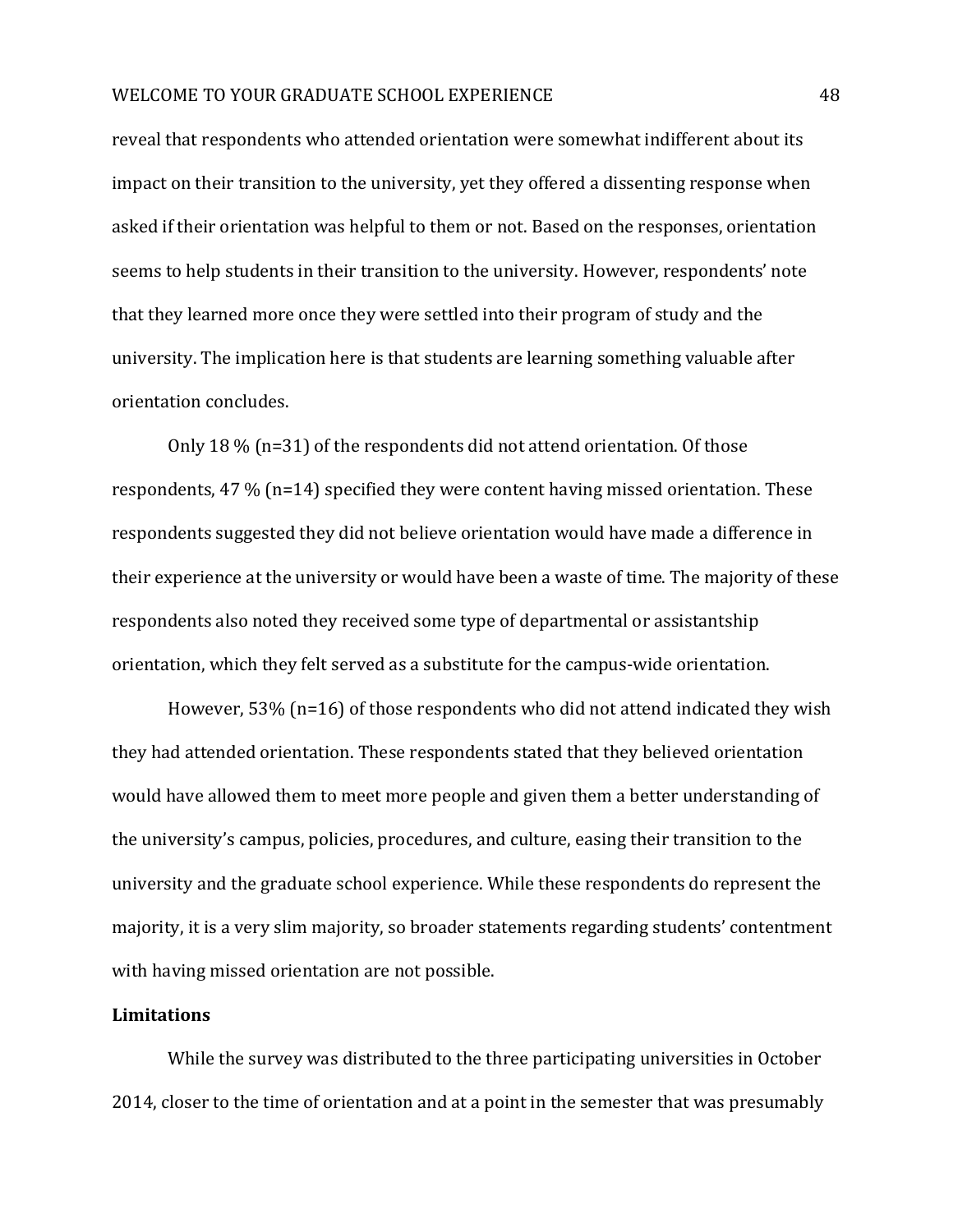less stressful for students, the response rate was actually lower than with the pilot study. The relatively small response rate was likely a contributor to the lack of significance across demographic groups. Another limitation that must be acknowledged is that the primary contact at Miami University was out of the country when the survey was ready for distribution. Because of issues getting approval for another member of the university to send the survey out to students, it was not distributed to Miami University students for one full week. To accommodate this, the survey was left open for an additional week.

While this study cannot make generalizations about all graduate student orientations, these results can arguably be applied to other MAC schools with graduate student populations comparable to the ones at Ball State University, Bowling Green State University, and Miami University.

Finally, the method of this study, a self-administered survey, also has its own weaknesses by nature. First, surveys are inflexible. The survey that was used by the researcher, as well as the method of administering it, cannot be changed throughout the process of data gathering. Although this inflexibility can be viewed as a weakness of the survey method, this can also be a strength considering the fact that preciseness and fairness are both exercised in the study. Second, and more important, surveys possess the disadvantage of artificiality. There is always a risk that people's answers to questionnaire items may not reflect their true views. If a participant is worried there will be negative repercussions to their personal responses, they are less likely to be honest. This study attempted to overcome these weaknesses by thoroughly testing the survey and guaranteeing participant anonymity.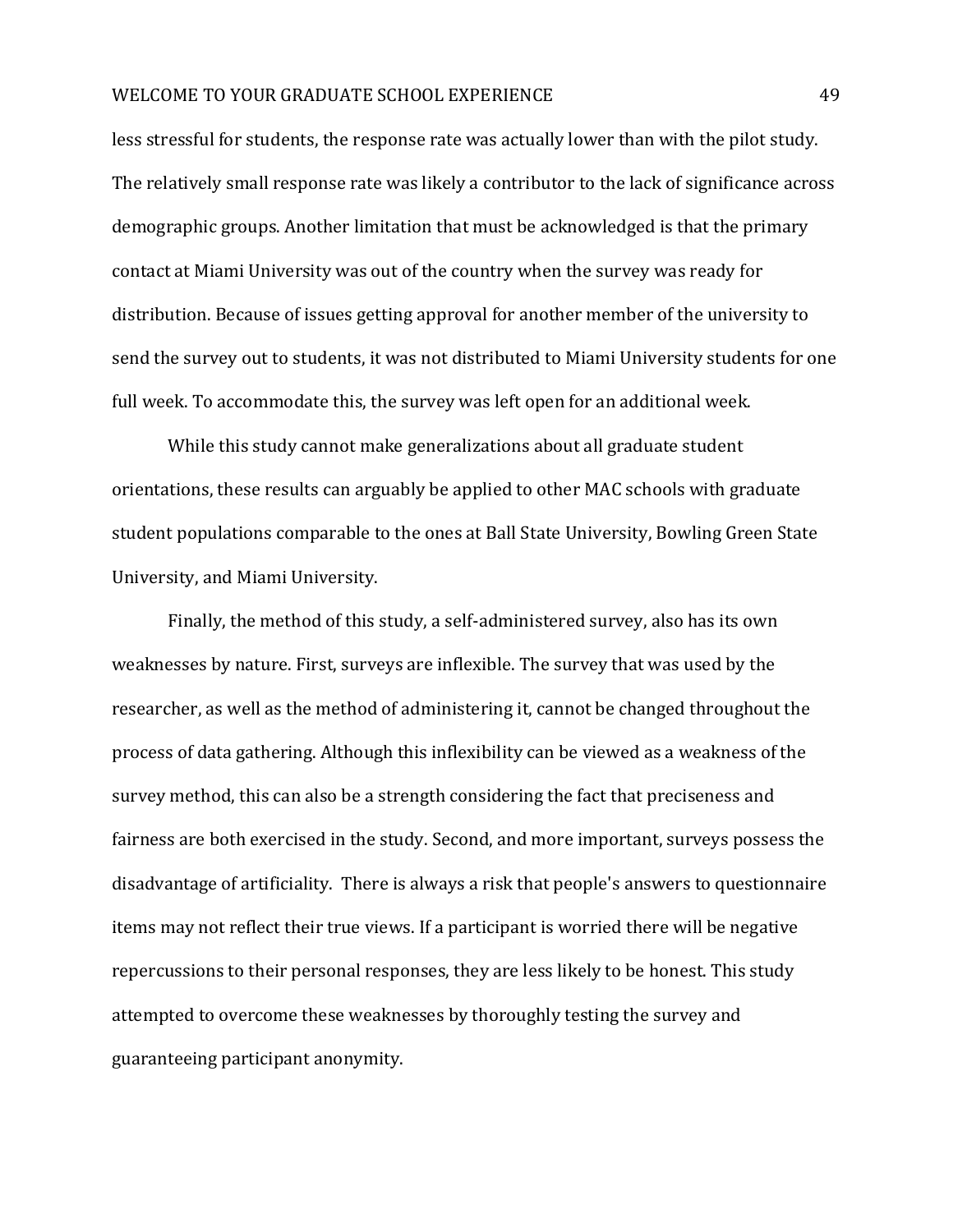#### **Recommendations to the Universities**

Based on the data and its correlation to the literature, there are three primary recommendations for the universities involved in this study. These recommendations will be formally submitted to the Graduate School orientation managers, with the Graduate School Deans carbon copied on the message.

First, the universities might consider hosting follow-up programs, either at the university or departmental level. These might help those students who need additional assistance after orientation programs have concluded as well as giving those students who did not attend orientation the chance to partake in the information presented.

Second, the universities might consider hosting focus groups with their students, specifically women and 31-35-year-old graduate students, to ascertain what information they feel is missing or how the university can assist in their continued socialization and success.

Finally, these universities ought to consider utilizing their offices of Institutional Effectiveness or Institutional Research to get specific, updated numbers related to graduate student completion rates, time to degree, etc. If these completion rates are low or the time to degree spans are high across particular populations then the universities might consider how they can provide additional support to these groups post-orientation.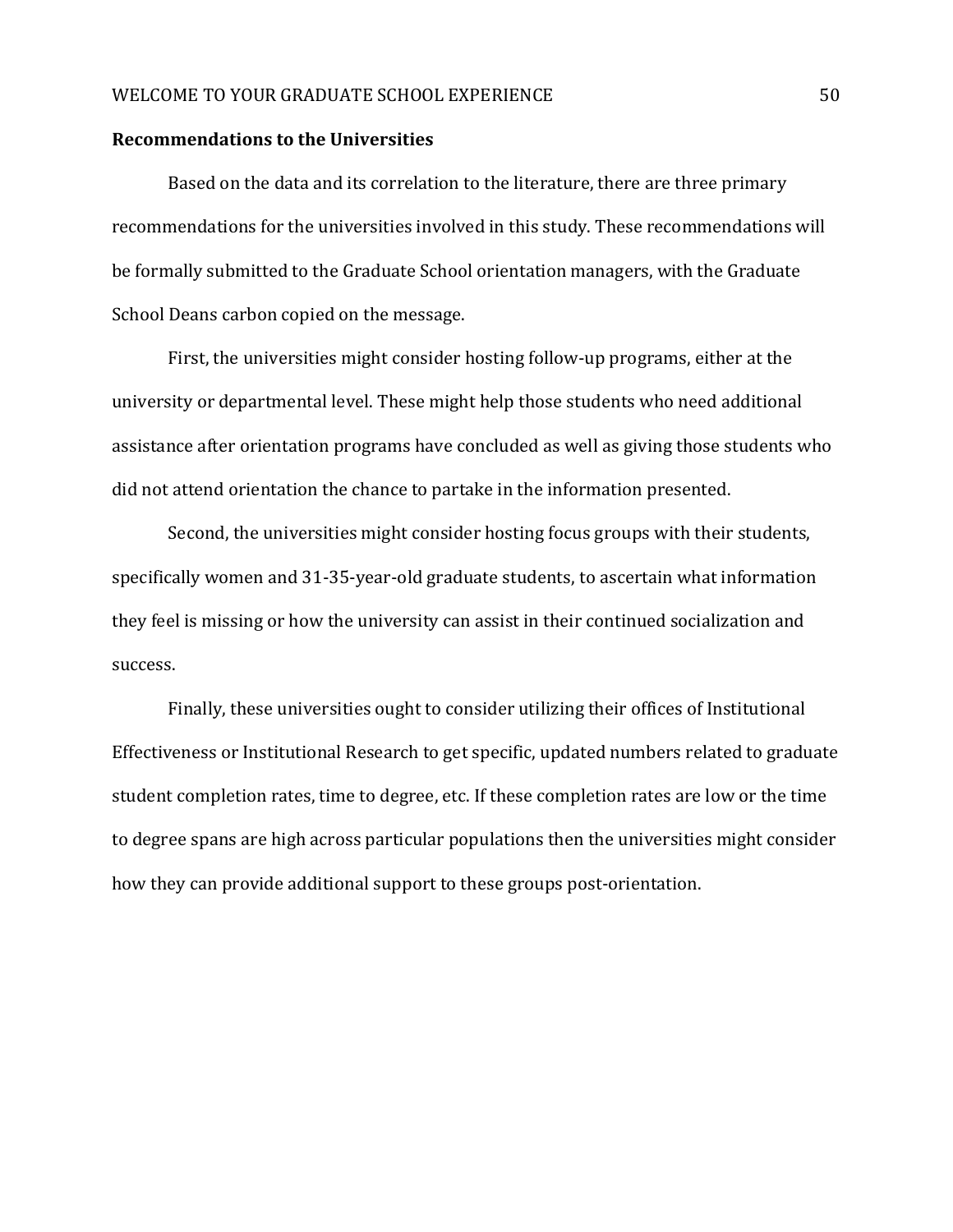#### **Implications for Future Research**

As demonstrated in the literature review, the majority of existing studies examining graduate student socialization tend to focus on a single institution, often focusing on a single academic discipline within that institution and sometimes even a particular population within that academic discipline or institution. Consider, for example, McDavis, Molden, and Wilson's (1989) study directed at retaining African American graduate students at the University of Florida. This thesis study was an attempt to evaluate the relationship between graduate student orientation and socialization across all disciplines at multiple universities. It was the researcher's first attempt, which yielded intriguing results, namely where the data seems to conflict with the existing literature. With this in mind, there is still much work to be done in this area.

If such a study were to be replicated, one suggestion would be to involve more universities so that the results might be more generalizable. If this were pursued, further steps might be taken to assure an even greater response rate. For example, the survey could be disseminated electronically or in hard copy to first semester graduate courses, if such courses exist at the institution. This would, of course, require work with all the departments who offer graduate courses and permission from the instructors, as well as the time and manpower to distribute and analyze the results. A more feasible option would be that, if resources are available, incentives might be offered to participants.

Another suggestion would be to ask students about their expectations for attending orientation. It would be of interest to see if students' expectations of what they learn in orientation are met or not. Also of interest for future studies would be to have students identify their specific degree program or academic department. This is one aspect of the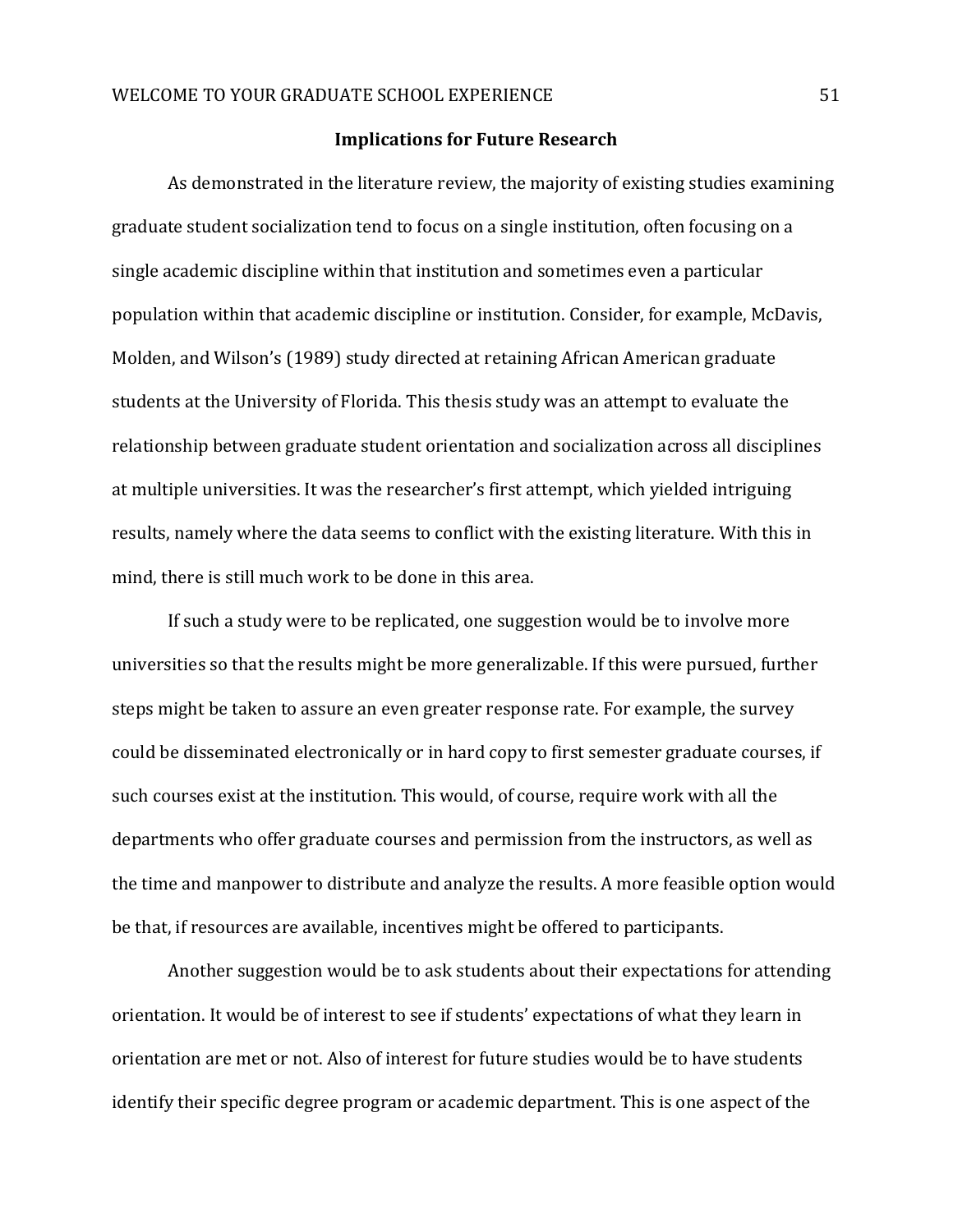population that this study did not consider. However, it would allow for comparisons across various academic disciplines.

This study has left many questions still in need of exploration. For example, if students are learning more once they are settled on campus, what information might orientation provide to give the students more information initially? Are these gaps in the information being provided to students, or are they simply building on what they learned at orientation? How can the process be improved? What aspects of orientation are of particular assistance to international students? With women and certain age groups indicating they do not receive additional information after getting settled in their programs, is it possible they are being treated differently than their male counterparts or younger students within their graduate programs?

If such a study were to be replicated, future researchers might consider adding an index of the variables related to successful socialization or orientation. They might also consider adding more qualitative components, perhaps even a follow-up focus group or individual interviews. While this study indicated elements of the orientation process the surveyed students were dissatisfied with, it did not allow for students to specify the areas in need of improvement.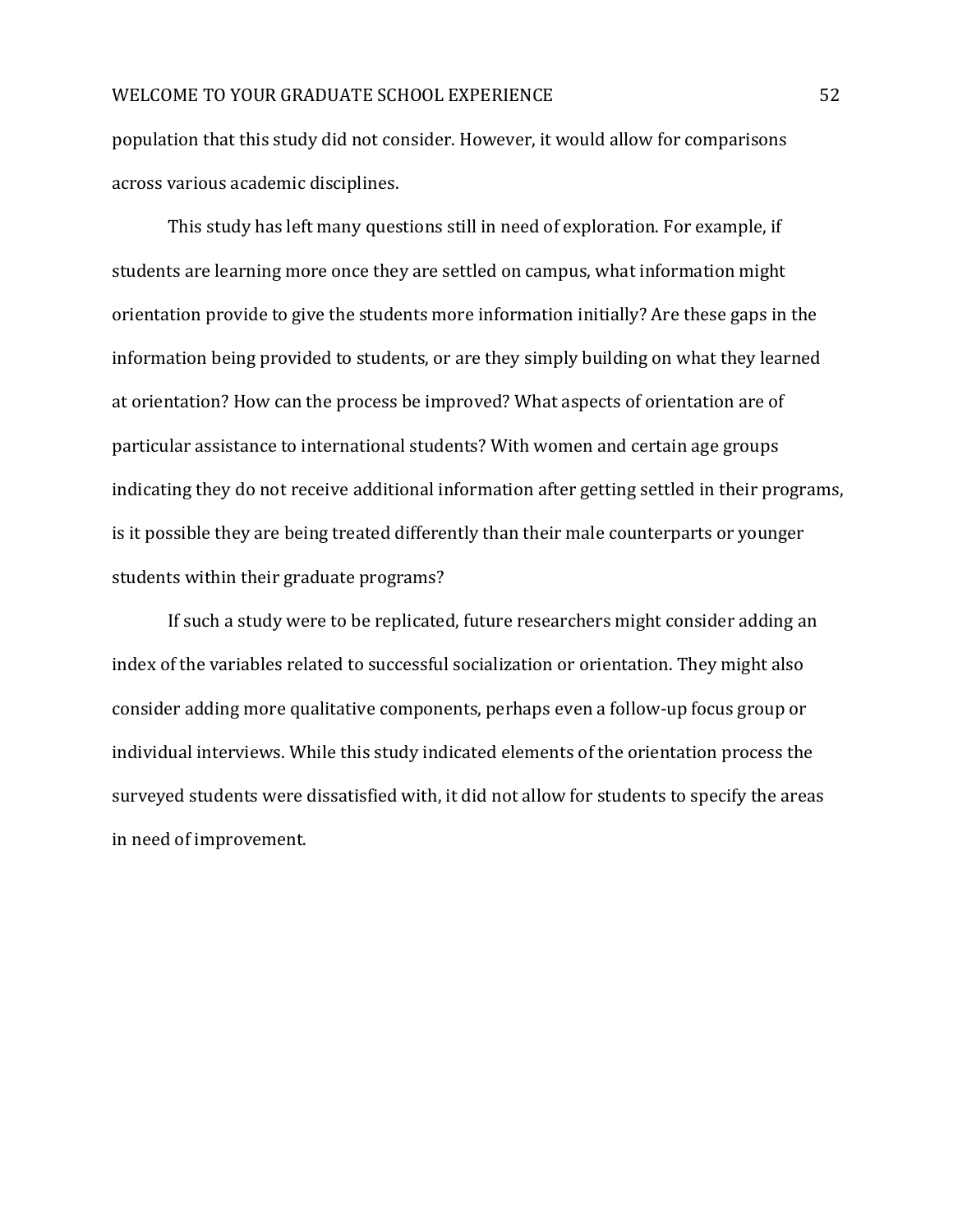### **References**

- Austin, A. E. (2002). Preparing the next generation of faculty: Graduate school as socialization to the academic career. *The Journal of Higher Education*, *73*(1), 94-122.
- Ball State University. (n.d.). *Graduate School* . Retrieved November 16, 2014, from http://cms.bsu.edu/Academics/%20CollegesandDepartments/GradSchool.aspx.
- ----. (n.d.) History. *About.* Retrieved November 16, 2014 from http://cms.bsu.edu/about/ historyandmission
- Ball State University Office of Institutional Effectiveness. (2014). Enrollment by Race On-Campus Only [Data file]. Retrieved November 16, 2014, from http://cms.bsu.edu/- /media/WWW/DepartmentalContent/Factbook/1314PDFs/Student\_OnCampus\_ Race\_201314.pdf
- ----. (2014). New Graduate and International Enrollment On-Campus Only [Data file]. Retrieved November 16, 2014, from http://cms.bsu.edu/- /media/WWW/DepartmentalContent/ Factbook/1314PDFs/Student\_OnCampus\_ Graduate\_International\_201314.pdf
- ----. (2014). Student New Graduate International StudyAbroad 201314.pdf
- Barker, S., Felstehausen, G., Couch, S., & Henry, J. (1997). Orientation programs for older and delayed-entry graduate students. *NASPA Journal, 35*(1), 57–68.
- Bowen, W. G., and Rudenstine, N. L. *In Pursuit of the Ph.D.* Princeton, N.J.: Princeton University Press, 1992.
- Bowling Green State University. (2014). Headcount (HC) by Campus [Data file]. Retrieved November 16, 2014, from http://www.bgsu.edu/content/dam/BGSU/ir/ documents/student-information/2014-reports/HC148.pdf.
- ----. (n.d.). Graduate Programs. *Graduate College*. Retrieved November 16, 2014, from http://www.bgsu.edu/graduate/graduate-programs.html.
- ----. (n.d.) History and Traditions. *About BGSU.* Retrieved November 16, 2014, from http:// www.bgsu.edu/about/history-and-traditions.html
- Boyle, P., & Boice, B. (1998). Best practices for enculturation: Collegiality, mentoring, and structure. In M. S. Anderson (Ed.), *The experience of being in graduate school: an exploration* (pp. 87–94). *New directions for higher education* (no. 101). San Francisco: Jossey-Bass.
- Brown, J. L. (2012). Developing a freshman orientation survey to improve student retention within a college. *College Student Journal*, *46*(4), 834-851.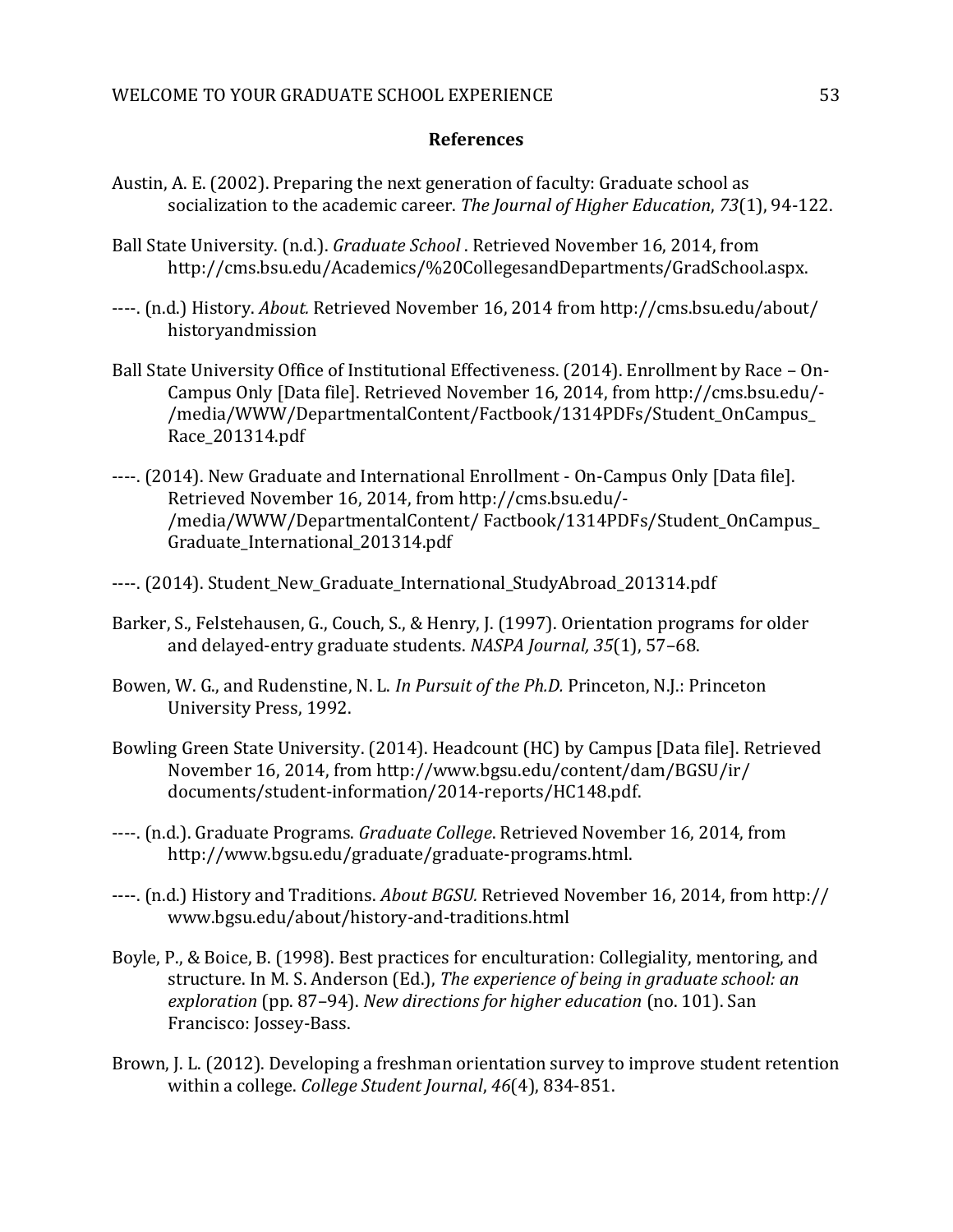- Buchanan, D. A. (1989). *A study of graduate student perceptions of the Oklahoma State University environment.* (ERIC Document Reproduction Service No. ED 330 284)
- Cho, M. (2012). Online student orientation in higher education: A developmental study. *Educational Technology Research And Development*, *60*(6), 1051-1069.
- Corcoran, M., & Clark, S. M. (1984). Professional socialization and contemporary career attitudes of three faculty generations. *Research in Higher Education, 20*(2), 131–153.
- Council for the Advancement of Standards in Higher Education. (2012). Orientation Programs. In Mitstifer, D. I. (Ed.), *The book of professional standards for higher education* (pp. 372-381). Washington, DC: Council for the Advancement of Standards in Higher Education.
- Council of Graduate Schools. (2003). Preparing Future Faculty Program. Retrieved from http://www.preparing-faculty.org.
- ----. (2004). *Ph.D. completion and attrition: Policy, numbers, leadership, and next steps*. Washington, DC: Council of Graduate Schools.
- Dedrick, R. F., & Watson, F. (2002). Mentoring needs of female, minority, and international graduate students: A content analysis of academic research guides and related print material. *Mentoring and Tutoring*, *10*(3), 275-289.
- Gardner, S. K. (2007). "I heard it through the grapevine": Doctoral student socialization in chemistry and history. *Higher Education*, *54*(5), 723-740.
- Golde, C. M. (1998). Beginning graduate school: Explaining first-year doctoral attrition. In M. S. Anderson (Ed.), *The experience of being in graduate school: an exploration* (pp. 55–64). *New directions for higher education, 101*. San Francisco: Jossey-Bass.
- Haggerty, K. (2010). Tough love: Professional lessons for graduate students. *American Sociologist*, *41*(1), 82-96. doi:10.1007/s12108-010-9088-8
- Issac, P. D., Pruitt-Logan, A. S., & Upcraft, M. L. (1995). The landscape of graduate education. In A. S. Pruitt-Logan and P. D. Issac (Eds.), *Student services for the changing graduate student population* (pp. 13–21). *New directions for student services* (no. 72). San Francisco: Jossey-Bass.
- Katz, J., and Hartnett, R. T. *Scholars in the Making.* Cambridge, Mass.: Ballinger, 1976.
- Marcus, M. B. "Half a Doctor." *U.S. News and World Report,* April 7, 1997, p. 72.

Marston, J. E. (1963). *The nature of public relations*. McGraw-Hill.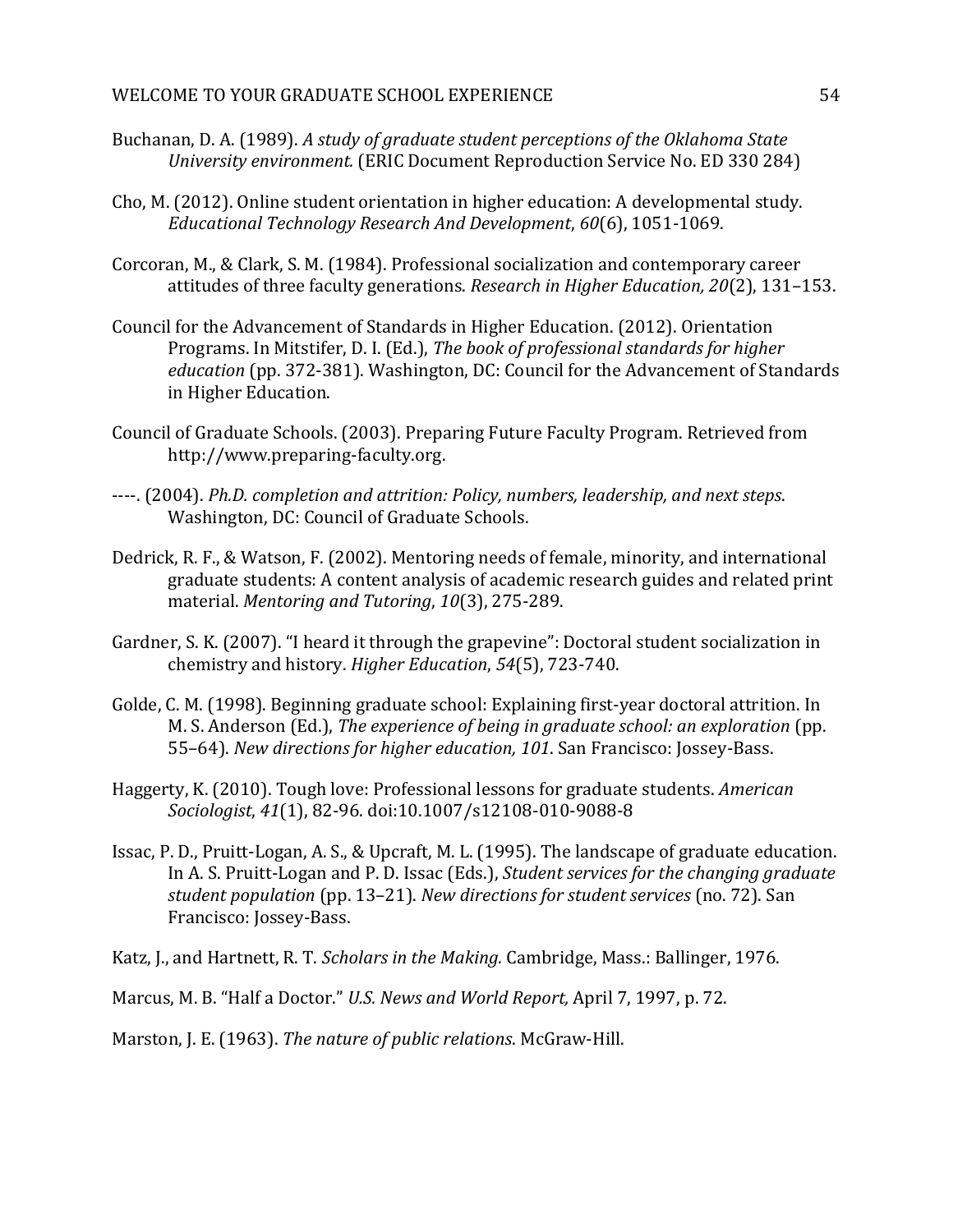- McDavis, R. J., Molden, I. T., & Wilson, S. R. (1989). Summer programs: A method for retaining Black graduate students. *Journal of College Student Development, 30* (3), 272–274.
- Miami University. (2013.). Programs and Degrees. Retrieved November 16, 2014, from http://miamioh.edu/graduate-studies/programs-degrees/index.html.
- ----. (2014). Students. *Miami University College Portrait.* Retrieved November 16, 2014, from http://www.collegeportraits.org/OH/MU/characteristics.
- ----. (n.d.) History and Traditions. Retrieved November 16, 2014, from http://miamioh.edu/about-miami/history-traditions/index.html
- ----. (n.d.) National University, 1941–1970. *Historical Timeline*. Retrieved November 16, 2014, from http://www.miami.muohio.edu/ about-miami/history-andtraditions/historical-timeline/index.html.
- Miller, M. T., & Deggs, D. (2012). The changing paradigm of graduate student professional socialization and mentoring in graduate adult education pograms. *Journal Of Faculty Development, 26*(2), 24-28.
- Miller, M. T., Miles, A. S., & Dyer, B. G. (2001). Graduate student orientation through a professional seminar: A case study of doctoral students, 1997–2000. *Journal of College Orientation and Transition, 8*(2), 22–31.
- Nettles, M. T., & Millett, C. M. (2006). *Three magic letters: Getting to Ph.D*. Baltimore, MD: The Johns Hopkins University Press.
- Phillips, M. S., Daubman, K. A., & Wilmoth, D. (1986). A graduate student orientation program. *Journal of College Student Personnel, 27*(3), 280–281.
- Polson, C. J. (2003). Adult graduate students challenge institutions to change. *New Directions For Student Services*, *102*, 59.
- Poock, M. C. (2001). African American graduate enrollment: The impact of online applications. *College Student Affairs Journal, 20* (2), 72–81.
- ----. (2002). Graduate student orientation: Assessing need and methods of delivery. *Journal Of College Student Development*, *43*(2), 231-245.
- -----. (2004a). Graduate student orientation: Applying CAS standards to national practices. *College And University*, *80*(2), 19-26.
- -----. (2004b). Graduate student orientation practices: Results from a national survey. *NASPA Journal*, *41*(3), 470-486.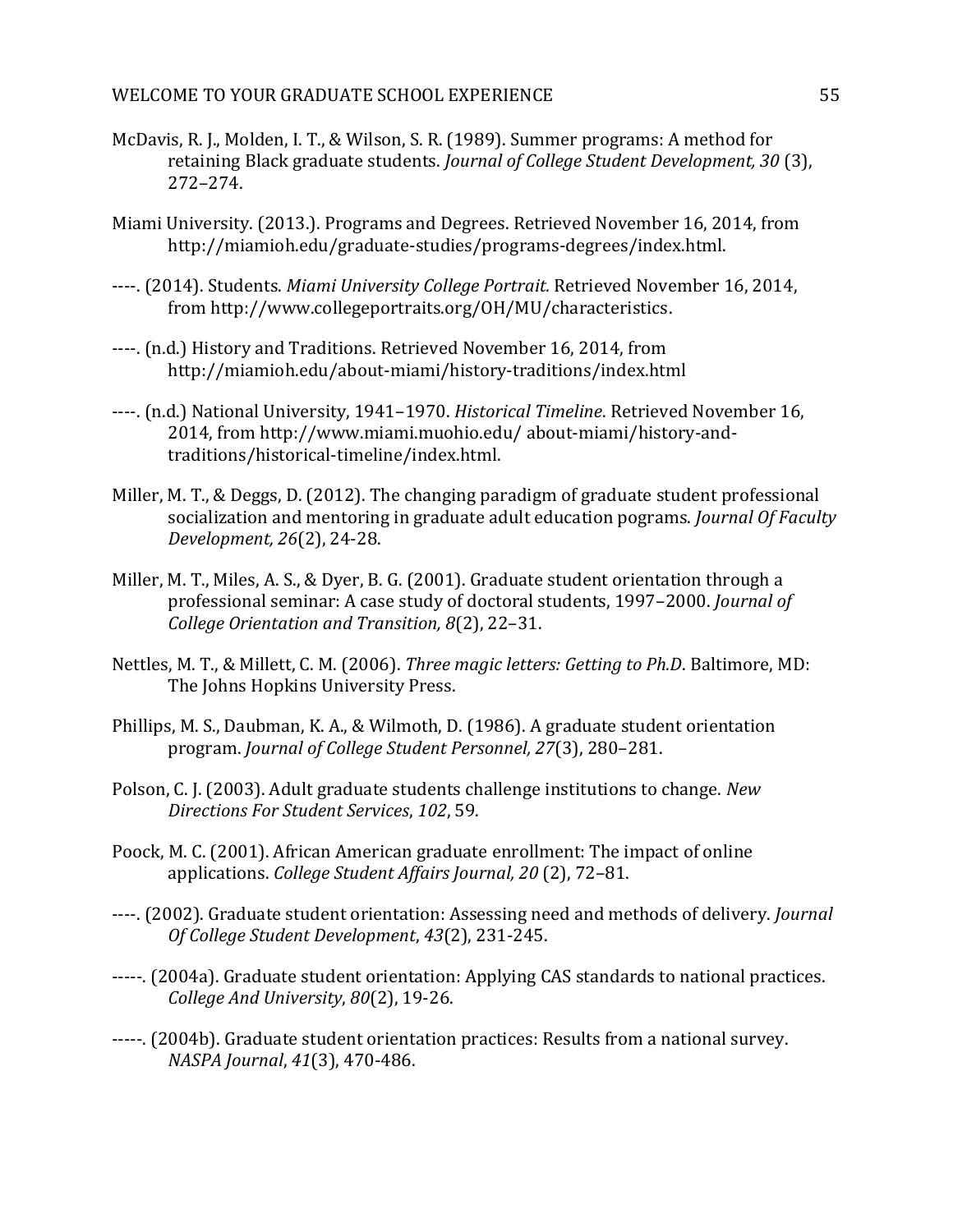- Poock, M. C. & Love, P. G. (2000). Factors influencing the program choice of doctoral students in higher education administration. *NASPA Journal, 38* (2), 203–223.
- Robinson, C. (1996, April). *One solution to minority graduate students' discontent at Peabody College.* Paper presented at the Annual Meeting of the American Educational Research Association, New York, NY. (ERIC Document Reproduction Service No. ED 396 642)
- Rosenblatt, H. S., & Christensen, C. (1993). " Welcome to the whole family": A graduate student orientation. *College Student Journal*, *27*, 502-502.
- Taub, D. J., & Komives, S. R. (1998). A comprehensive graduate orientation program: Practicing what we preach. *Journal Of College Student Development*, *39*(4), 394-398.
- Tierney, W. G. (1997). Organizational socialization in higher education. *The Journal of Higher Education, 68*, 1–16.
- Tinto, V. (1993). *Leaving college: Rethinking the causes and cures of student attrition* (2nd ed.). Chicago: University of Chicago Press.
- Turner, C. S. V., & Thompson, J. R. (1993). Socializing women doctoral students: Minority and majority experiences. *The Review of Higher Education, 16* (3), 355–370.
- Upcraft, M. L., & Farnsworth, W. M. (1984). Orientation programs and activities. In M. L. Upcraft (Ed.), *Orienting students to college* (pp. 27–38). *New directions for student services* (no. 25). San Francisco: Jossey-Bass.
- Vickio, C., & Tack, M. W. (1987). *The orientation of new graduate students at Bowling Green State University (ED 285 472).* Miami, Ohio: Bowling Green State University.
- Vlisides, D., & Eddy, J. (1993). Graduate student orientation models. *College Student Journal*, *27*, 96-96.
- Washburn, M. H. (2002). Rebuilding community: A pilot program for decreasing doctoral student attrition. *College & University, 78*(1), 13–16.
- Webley, K. (2012). Business: Money students bear the burden of state higher ed cuts. *Business & Money*. Retrieved February 17, 2014, from http://business.time.com/2012/01/25/students-bear-the-burden-of-statehighered-cuts/
- Weidman, J. C., & Stein, E. L. (1990, October). *The professional socialization of graduate students in educational administration.* Paper presented at the Annual Meeting of the University Council for Educational Administration, Pittsburgh, PA. (ERIC Document Reproduction Service No. ED 326 945)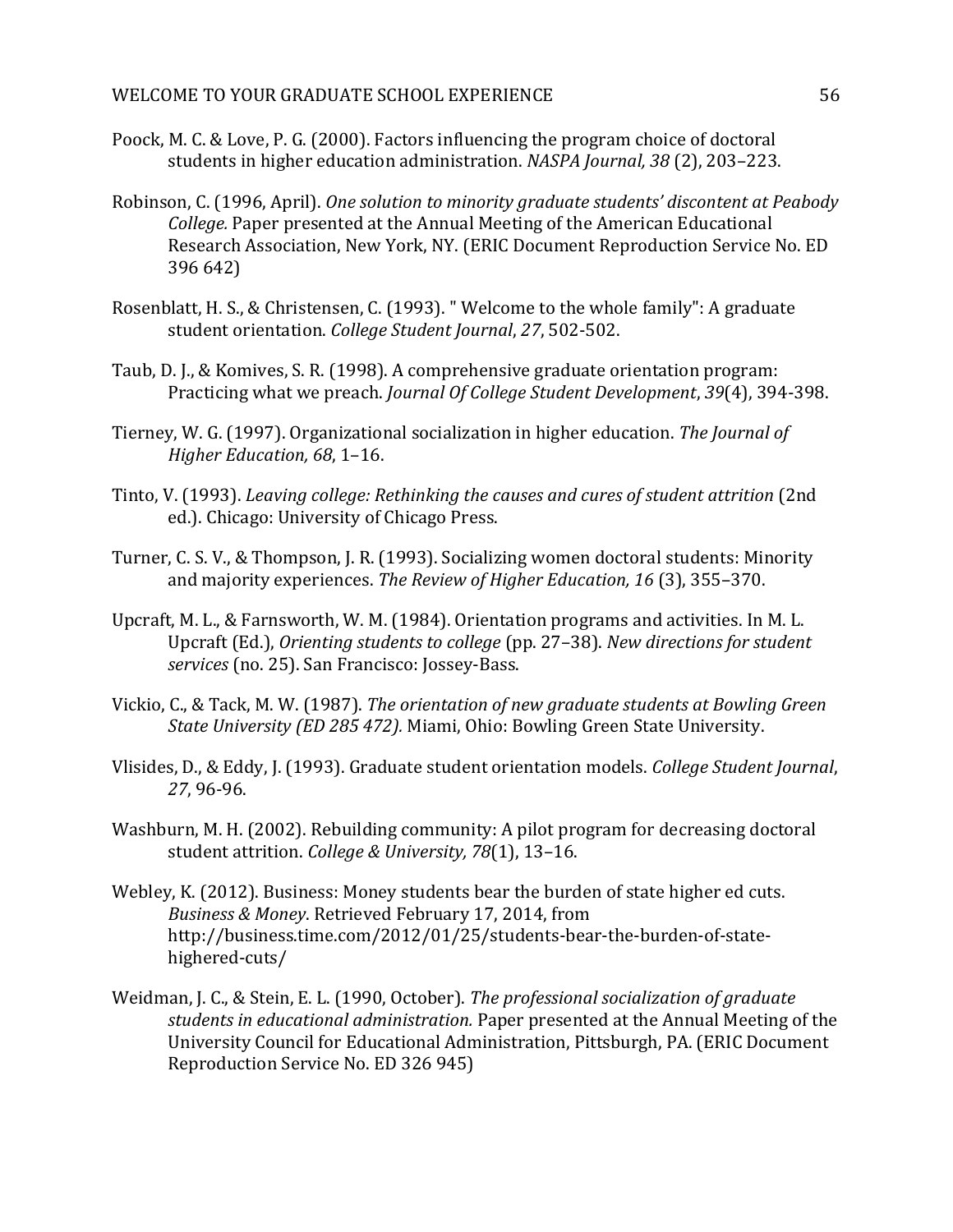Weidman, J. C., Twale, D. J., & Stein, E. L. (2001). Socialization of Graduate and Professional Students in Higher Education: A Perilous Passage? *ASHE-ERIC Higher Education Report, 28*(3). *Jossey-Bass Higher and Adult Education Series*. San Francisco: Jossey-Bass.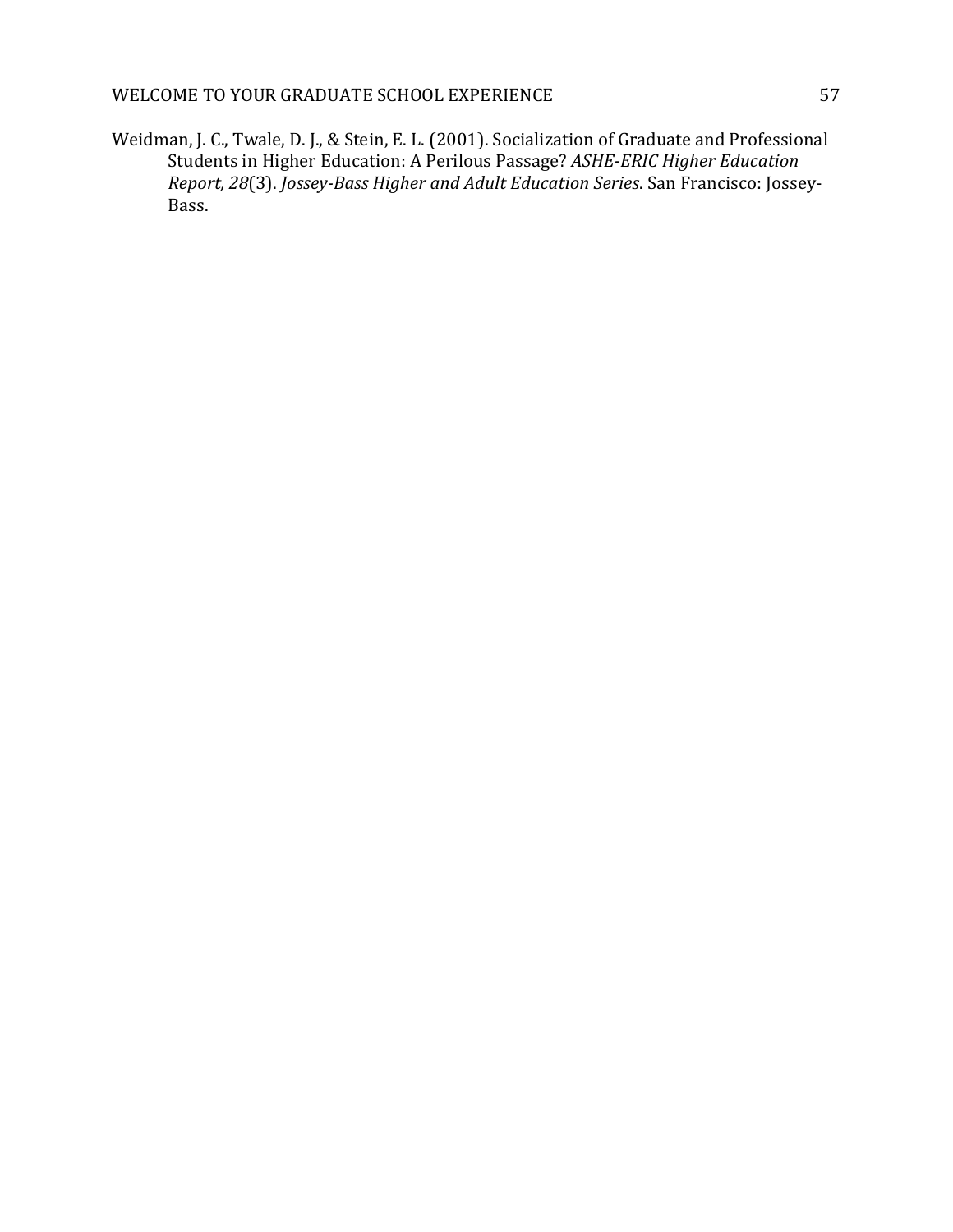# Appendix A

# Survey for Students

**Study Title** Welcome to your Graduate School Experience: Graduate Student Orientation and the Need for Evaluation

# **Study Purpose and Rationale**

The purpose of this explanatory research study is twofold. First, it is to examine if graduate student orientation is an effective tool in successfully acclimating students to their new university and the culture of graduate school. Second, this study seeks to see if an evaluation of student perspectives provides pertinent information for improving orientation to effectively achieve this successful acclimation.

# **Inclusion/Exclusion Criteria**

To be eligible to participate in this study, you must be 18 years of age or older, be able currently enrolled in your first year of graduate study at your respective university and taking courses on-campus.

You may not participate in this study if you have attended your current university for any previous degree.

# **Participation Procedures and Duration**

For this project, you will be asked to complete a questionnaire about your graduate school experience and how, if at all, the Graduate Student Orientation impacted your acclimation to your university. It will take approximately 10 minutes to complete the questionnaire.

# **Data Confidentiality or Anonymity**

All data will be maintained as anonymous and no identifying information such as names will appear in any publication or presentation of the data.

# **Storage of Data**

Paper data will be stored in a filing cabinet in the researcher's home office for 18 months and will then be shredded. The data will also be entered into a software program and stored on the researcher's password-protected computer for 18 months and then deleted. Only the researcher and the researcher's advisor will have access to the data.

# **Risks or Discomforts**

There are no perceived risks for participating in this study

# **Benefits**

There are no perceived benefits for participating in this study

# **Voluntary Participation**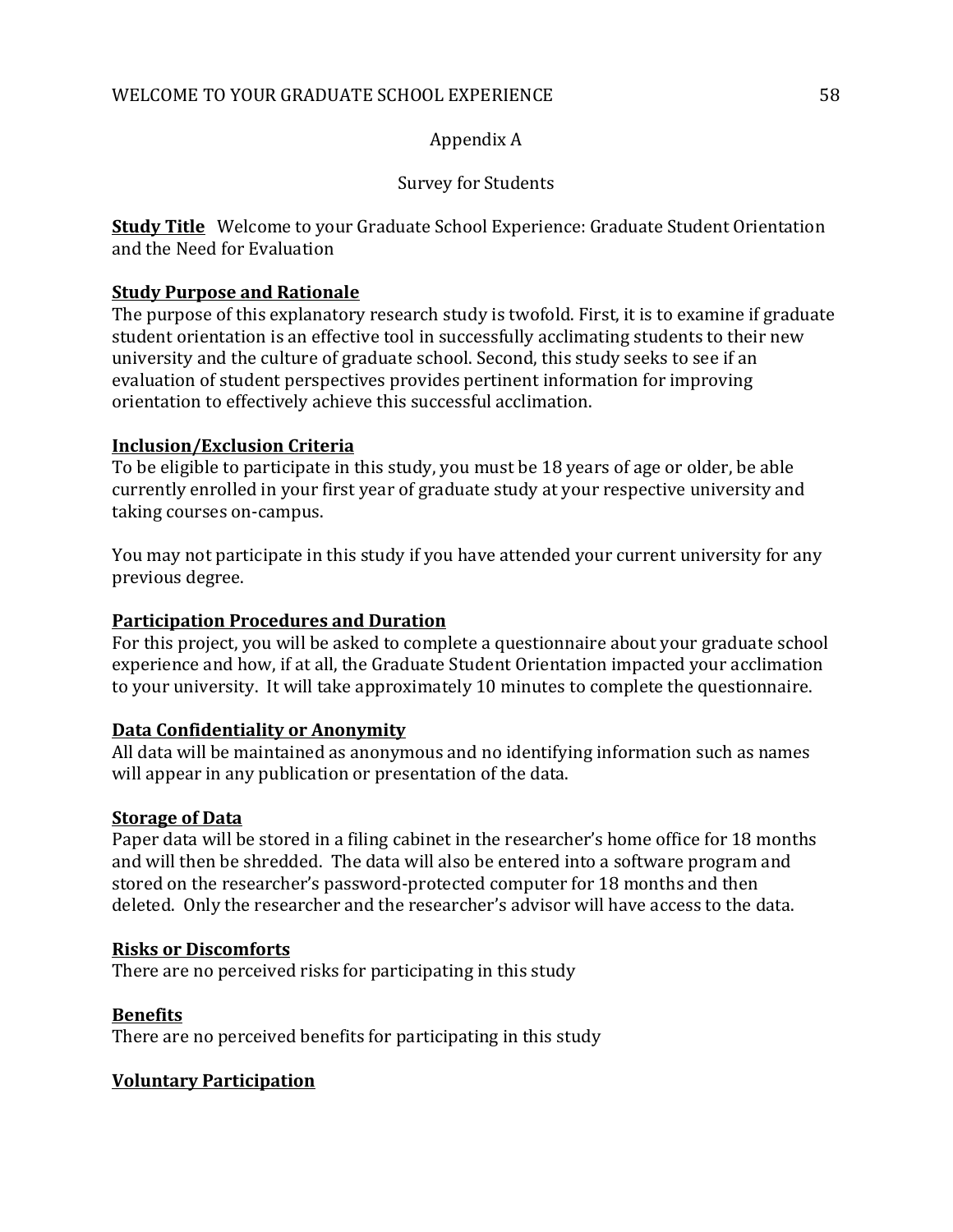Your participation in this study is completely voluntary and you are free to withdraw your permission at any time for any reason without penalty or prejudice from the investigator. Please feel free to ask any questions of the investigator before signing this form and at any time during the study.

# **IRB Contact Information**

For one's rights as a research subject, you may contact the following: For questions about your rights as a research subject, please contact the Director of the Office of Research Integrity at Ball State University, Muncie, IN 47306, (765) 285-5070 or at irb@bsu.edu.

# **Researcher Contact Information**

| Principal Investigator:            | <b>Faculty Supervisor:</b>             |
|------------------------------------|----------------------------------------|
| Margaret A. Cude, Graduate Student | Dr. Adam J. Kuban, Assistant Professor |
| Department of Journalism           | Department of Journalism               |
| <b>Ball State University</b>       | <b>Ball State University</b>           |
| Muncie, IN 47306                   | Muncie, IN 47306                       |
| Telephone: (270) 556-6081          | Telephone: (765) 285-8276              |
| Email: macude@bsu.edu              | Email: ajkuban@bsu.edu                 |

By clicking "Next", I indicate my informed consent to participate in this survey.

Screening Questions:

- Is this your first semester in your current graduate degree program? o Yes
	- o No (If selected, they skip to "Thank you for participating")
- Did you attend your current university for any previous degree?
	- o Yes (If selected, they skip to "Thank you for participating")
	- o No
- Are you currently enrolled in at least one on-campus course?
	- o Yes
	- o No (If selected, they skip to "Thank you for participating")

Demographic Information:

- Are you biologically Male or Female?
	- o Male
	- o Female
	- o Prefer not to Disclose
- Please select your age group:
	- o 18-21
	- o 22-25
	- o 26-30
	- o 30-35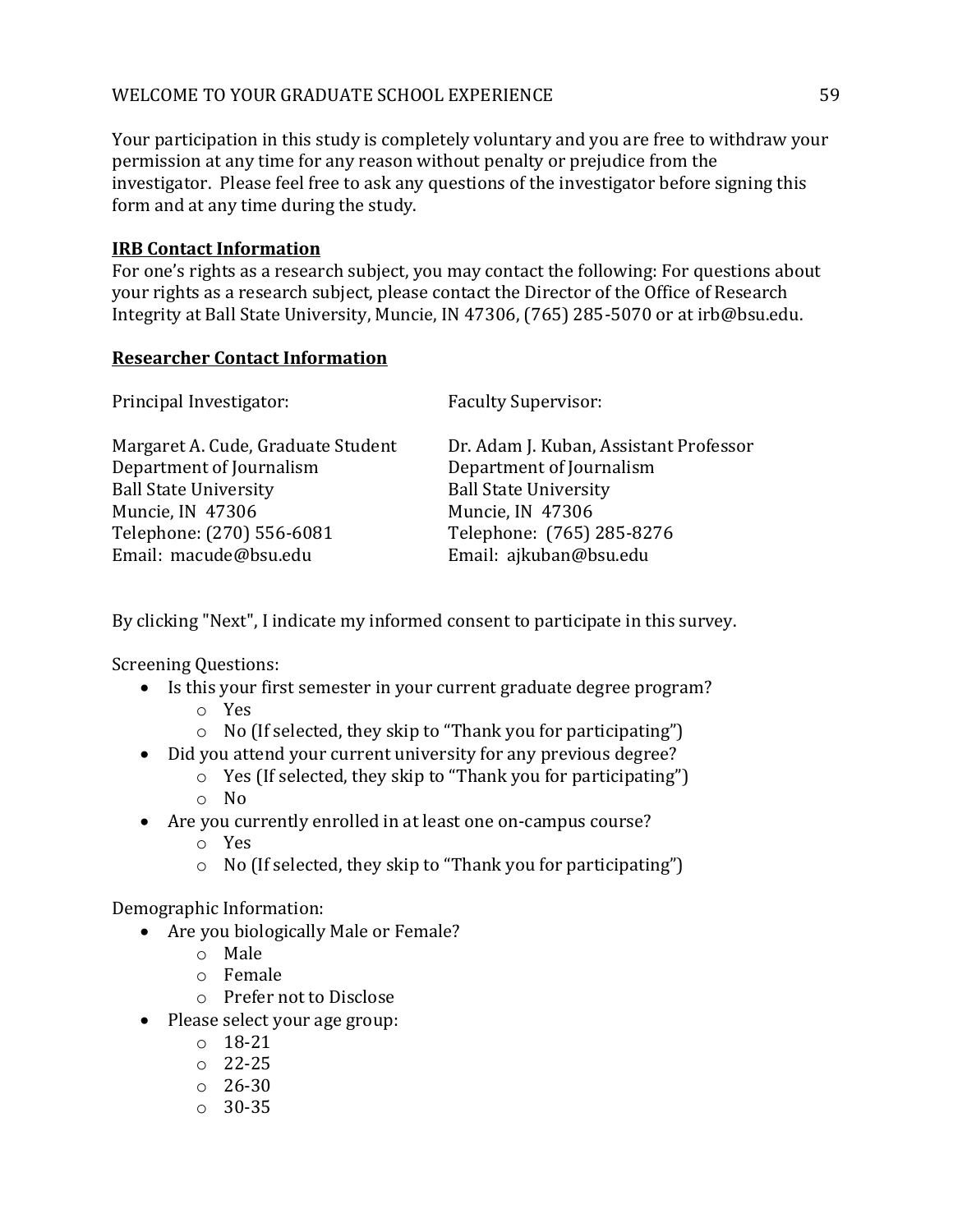# WELCOME TO YOUR GRADUATE SCHOOL EXPERIENCE FOR CONSERVANCE AND THE GO

- $\circ$  36-40
- o Older than 40
- Are you a U. S. citizen?
	- o Yes
	- o No
- What is your race?
	- o White/Caucasian
	- o African American
	- o Hispanic
	- o Asian
	- o Native American
	- o Pacific Islander
	- o Other
	- o Prefer not to Disclose
- Where are you currently pursuing a graduate degree?
	- o Ball State University
	- o Bowling Green State University
	- o Miami University
	- $\circ$  Other:
- Did you come straight from your previous degree or have you taken time off before pursuing your current degree?
	- o I came straight from my previous degree program to my current degree program
	- o I took 1-2 years off
	- o I took 3+ years off
- What type of degree are you currently pursuing?
	- o Certificate
	- o Master's
	- o Doctoral
	- o Specialist programs

Question 1: Did you attend your university's graduate student orientation?

- Yes (follow-up questions below)
	- 1. Why did you attend the orientation? (Please rank your top three reasons, with 1 being the most important reason.)
		- o \_\_\_\_\_ I thought it would be helpful in my transition to the university
		- o \_\_\_\_\_ I thought it would be helpful in my transition to graduate school
		- o \_\_\_\_\_ I heard there would be prizes/giveaways
		- o \_\_\_\_\_ I heard there would be food provided
		- o \_\_\_\_\_ I wanted to participate in the campus tour
		- o \_\_\_\_\_ I knew people who were attending
		- o \_\_\_\_\_ I thought it would be a good social outing
		- o \_\_\_\_\_ I thought it would be a good networking opportunity
		- o \_\_\_\_\_ It was required as part of my assistantship/for my program
		- o \_\_\_\_\_ Other: \_\_\_\_\_\_\_\_\_\_\_\_\_\_\_\_\_\_(more space here for comments)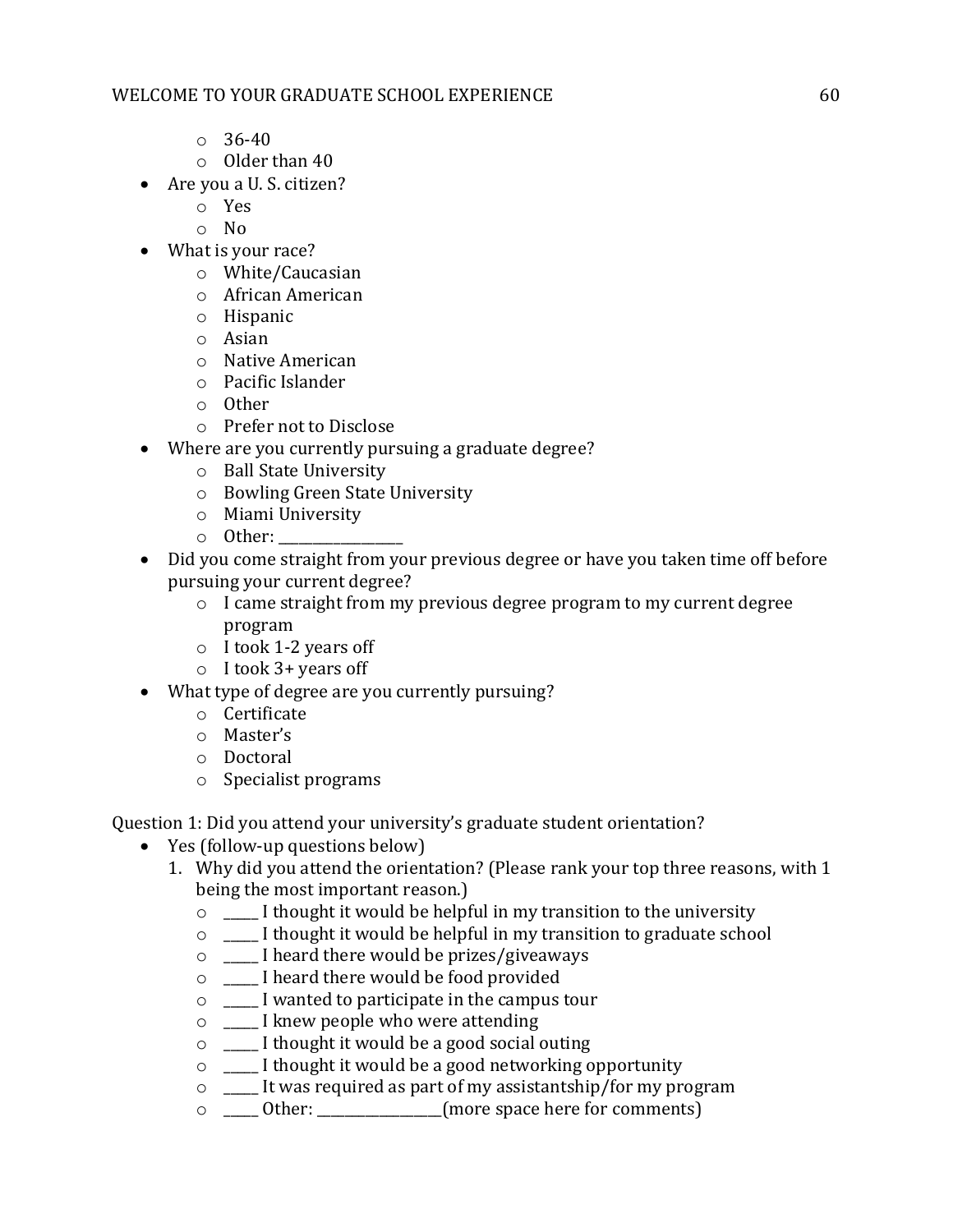2. Please indicate your agreement with the following statements based on the scale below. (5-Strongly agree, 4-agree, 3-neutral, 2-disagree, 1-strongly disagree)



- No (follow-up questions below)
	- 1. Why did you not attend the orientation? (Please select the most influential factor)
		- o Move-related time conflict
		- o University/Department-related time conflict
		- o I did not know about the orientation
		- o I did not feel the orientation would be helpful
		- o Other: \_\_\_\_\_\_\_\_\_\_\_\_\_\_\_\_
		- $\circ$  It was a combination of factors, including
	- 2. Do you wish you had attended the orientation?
		- $\circ$  No. Why?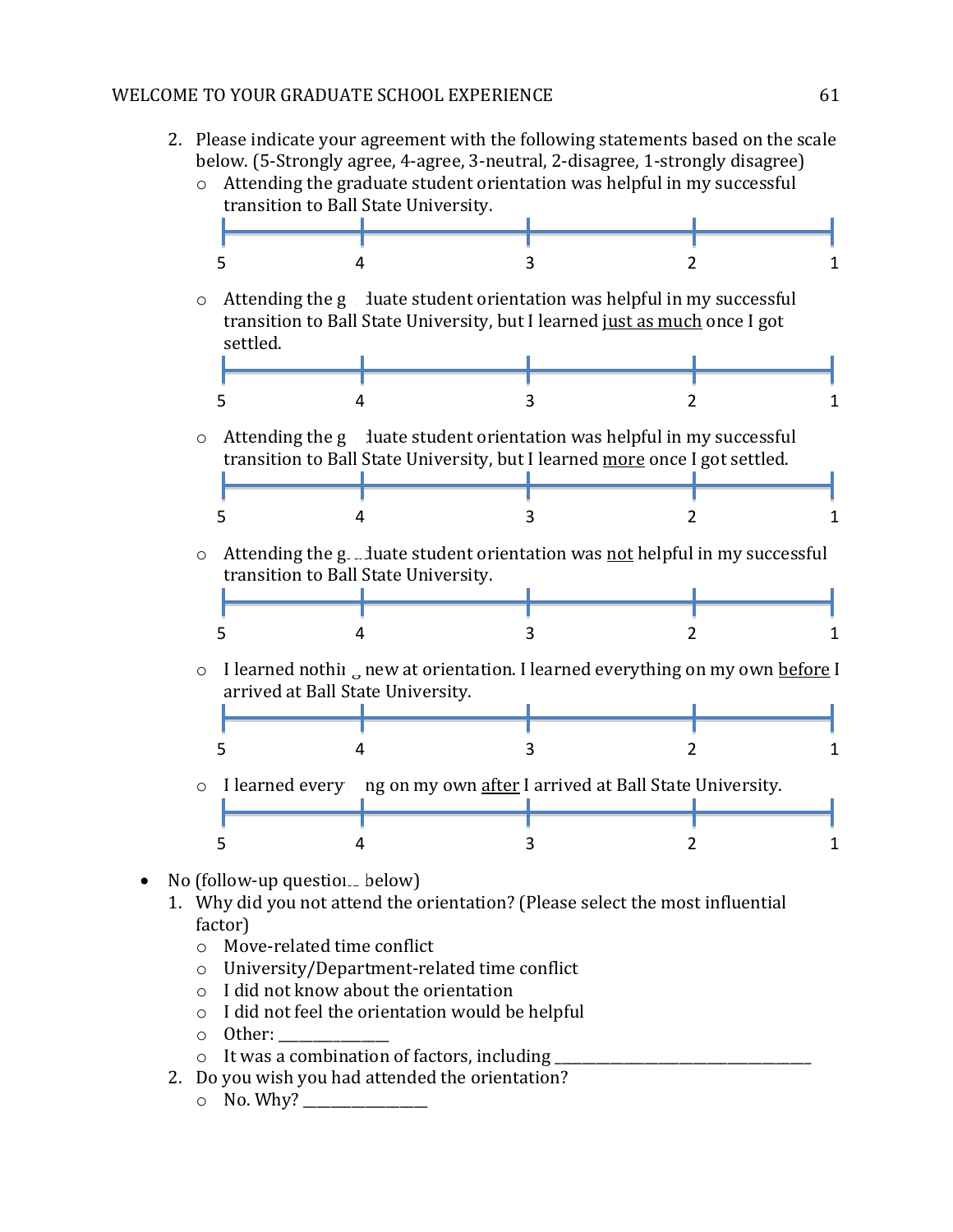o Yes. Why? \_\_\_\_\_\_\_\_\_\_\_\_\_\_\_\_\_\_

Question 2: Do you have a graduate assistantship?

- Yes (follow-up questions below)
	- 1. Where is your assistantship?
		- o In my academic department
		- o In an academic department, but not the one I'm studying in
		- o In an administrative office
		- o Other: \_\_\_\_\_\_\_\_\_\_\_
	- 2. Are you contracted for a full or part-time assistantship?
		- o Full-time
		- o Part-time
		- o I'm not sure
	- 3. On average, how many hours do you work per week in your assistantship position?
		- o 0-5
		- o 6-10
		- o 11-15
		- $0 \quad 16 20$
		- $\circ$  20 $\lt$
	- 4. Did you undergo any training or orientation as part of your assistantship?
		- o Yes
		- o No
	- 5. Please indicate your agreement with the following statements based on the scale below. (5-Strongly agree, 4-agree, 3-neutral, 2-disagree, 1-strongly disagree)
		- o My assistantship has been helpful in my successful transition to Ball State University.



o My assistantshi<sub>r</sub> has not been helpful in my successful transition to Ball State University.



 $\circ$  My assistantshi<sub>r</sub> has been helpful in my successful transition to my academic department.



 $\circ$  My assistantshi<sub>r</sub> has not been helpful in my successful transition to my academic department.